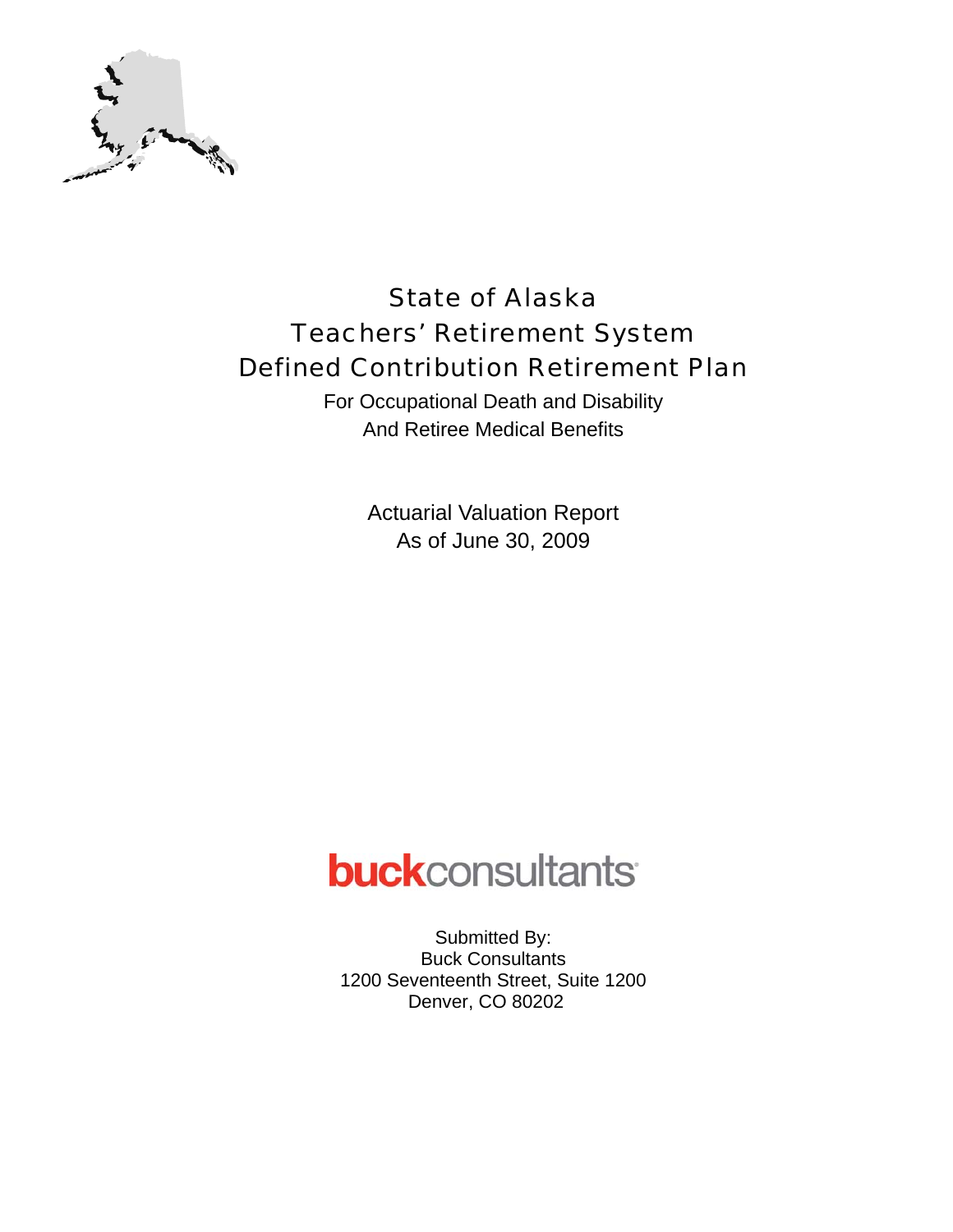# **buck**consultants

A Xerox Company

July 12, 2010

State of Alaska The Alaska Retirement Management Board The Department of Revenue, Treasury Division The Department of Administration, Division of Retirement and Benefits P.O. Box 110203 Juneau, AK 99811-0203

Dear Members of The Alaska Retirement Management Board, The Department of Revenue and The Department of Administration:

#### **Actuarial Certification**

The annual actuarial valuation required for the State of Alaska Teachers' Retirement System Defined Contribution Retirement (DCR) Plan has been prepared as of June 30, 2009 by Buck Consultants. The purposes of the report include:

- (1) a presentation of the valuation results of the Plan as of June 30, 2009;
- (2) a review of experience under the Plan for the year ended June 30, 2009;
- (3) a determination of the appropriate contribution rate which will be applied for the fiscal year ending June 30, 2012; and
- (4) the provision of reporting and disclosure information for financial statements, governmental agencies, and other interested parties.

The following schedules that we have prepared are included in this report:

- (1) Summary of actuarial assumptions and methods (Section 2.3)
- (2) Schedule of active member valuation data (Section 2.2(b))
- (3) Solvency test (Section 3.2)
- (4) Summary of GASB No. 25 and 43 disclosure information (Section 3.1)

In preparing this valuation, we have employed generally accepted actuarial methods and assumptions, in conjunction with employee data provided to us by the Division of Retirement and Benefits and financial information provided in the financial statements audited by KPMG LLP, to determine a sound value for the Plan liability. The employee data has not been audited, but it has been reviewed and found to be consistent, both internally and with prior years' data.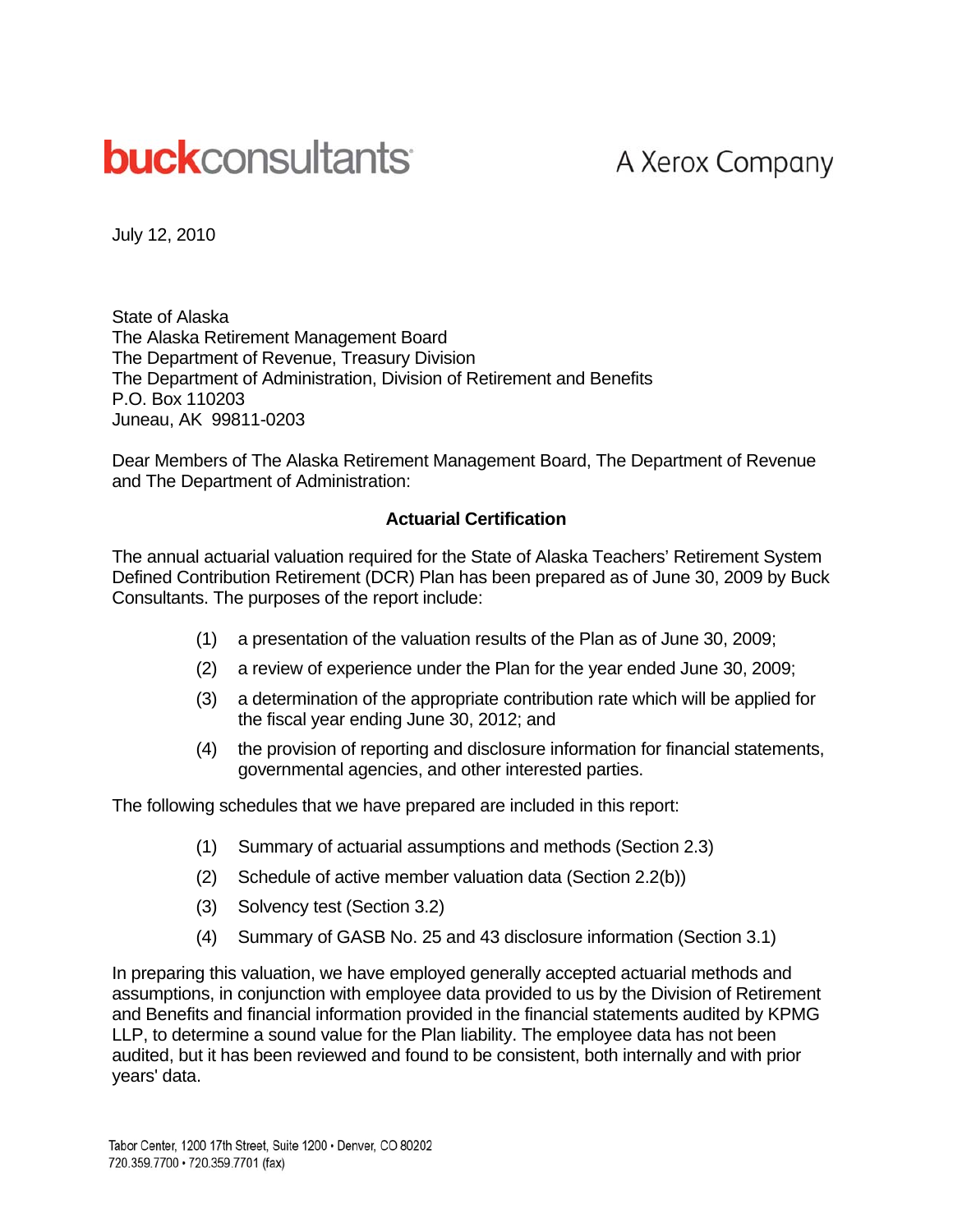The Alaska Retirement Management Board, The Department of Revenue and The Department of Administration July 12, 2010 Page 2

The contribution requirements are determined as a percentage of payroll, and reflect the cost of benefits accruing in FY10 and a fixed 25-year amortization as a level percentage of payroll of the initial unfunded accrued liability and subsequent gains/losses. The amortization period is set by the Alaska Retirement Management Board (Board). Contribution levels are recommended by the Actuary and adopted by the Board each year. The ratio of valuation assets to liabilities increased from 215.73% to 234.52% during the year. This report provides an analysis of the factors that led to the increase.

A summary of the actuarial assumptions and methods is presented in Section 2.3 of this report. The assumptions, when applied in combination, fairly represent past and anticipated future experience of the Plan.

Future contribution requirements may differ from those determined in the valuation because of:

- (1) differences between actual experience and anticipated experience based on the assumptions;
- (2) changes in actuarial assumptions or methods;
- (3) changes in statutory provisions; or
- (4) differences between the contribution rates determined by the valuation and those adopted by the Board.

The undersigned are members of the American Academy of Actuaries and the Society of Actuaries, are fully qualified to provide actuarial services to the State of Alaska, and are available to answer questions regarding this report.

We believe that the assumptions and methods used for funding purposes and for the disclosures presented in this report satisfy the parameter requirements set forth in the Government Accounting Standards Board (GASB) Statement Nos. 25 and 43.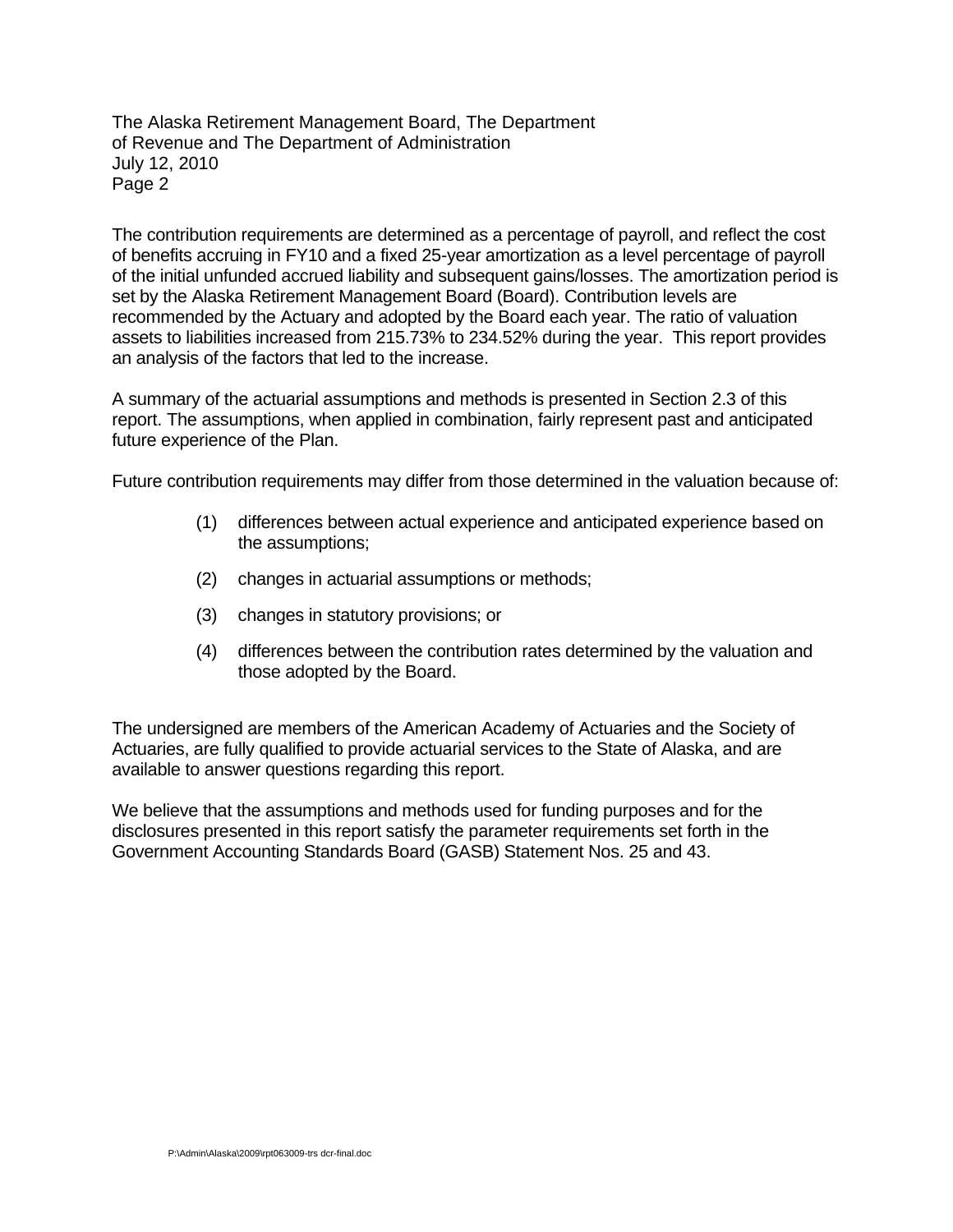The Alaska Retirement Management Board, The Department of Revenue and The Department of Administration July 12, 2010 Page 3

We believe that this report conforms with the requirements of the Alaska statutes, and where applicable, other federal and accounting laws, regulations and rules, as well as generally accepted actuarial principles and practices.

Sincerely,

David H. Alschinsky

Principal, Consulting Actuary **Director, Consulting Actuary** 

Minum make

David H. Slishinsky, ASA, EA, MAAA Michelle Reding DeLange, FSA, EA, MAAA

The undersigned actuary is responsible for all assumptions related to the average annual per capita health claims cost and the health care cost trend rates, and hereby affirms her qualification to render opinions in such matters, in accordance with the qualification standards of the American Academy of Actuaries.

Neliss A. Bist

Melissa Bissett, FSA, MAAA Senior Consultant, Health & Productivity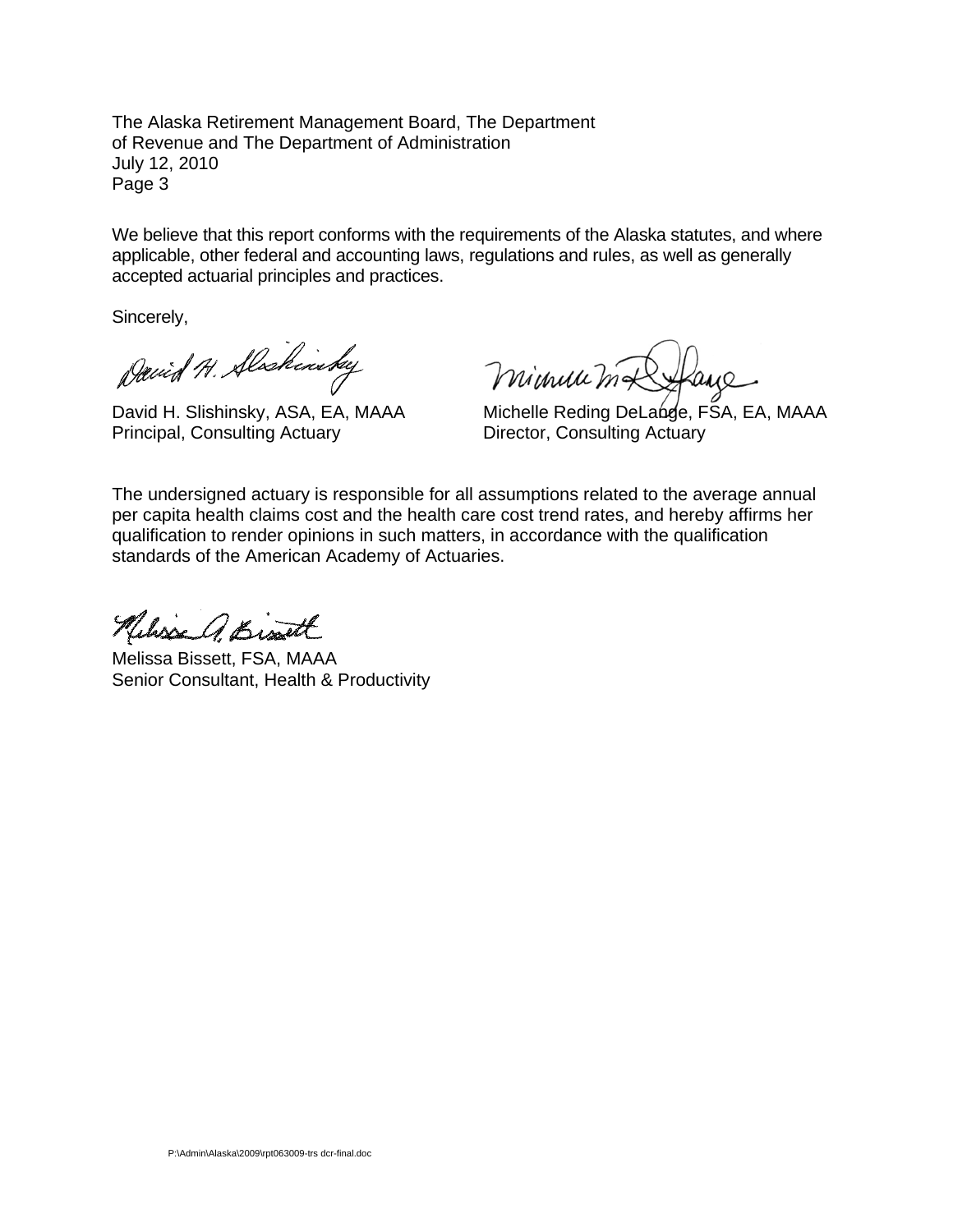## **Contents**

| Section 1: |  |  |  |  |  |  |  |  |
|------------|--|--|--|--|--|--|--|--|
| 1.1(a)     |  |  |  |  |  |  |  |  |
| 1.1(b)     |  |  |  |  |  |  |  |  |
| 1.1(c)     |  |  |  |  |  |  |  |  |
| 1.2        |  |  |  |  |  |  |  |  |
| 1.3        |  |  |  |  |  |  |  |  |
| 1.4        |  |  |  |  |  |  |  |  |

| Section 2: |  |
|------------|--|
| 2.1        |  |
| 2.2(a)     |  |
| 2.2(b)     |  |
| 2.2(c)     |  |
| 2.3        |  |

| Section 3:    |                                                                              |  |
|---------------|------------------------------------------------------------------------------|--|
| 3.1(a)        |                                                                              |  |
| 3.1(b)        | Schedule of Contributions from Employers and Other Contributing Entities  35 |  |
| 3.1(c)        | Schedule of the Actuarial Assumptions, Methods and Additional Information 36 |  |
| $3.2^{\circ}$ |                                                                              |  |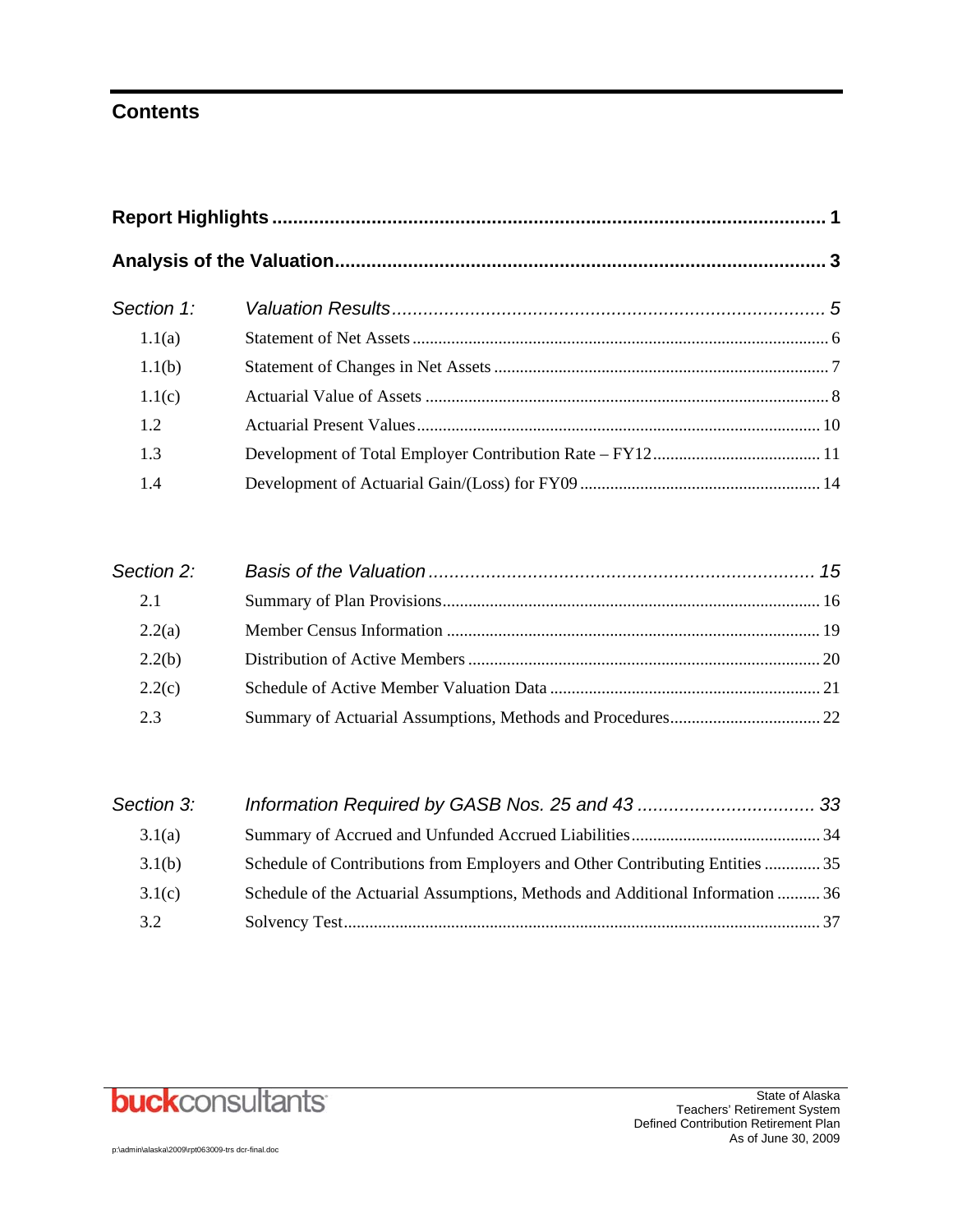## **Report Highlights**

This report has been prepared by Buck Consultants for the State of Alaska Teachers' Retirement System Defined Contribution Retirement Plan, to:

- Present the results of a valuation of the State of Alaska Teachers' Retirement System Defined Contribution Retirement Plan as of June 30, 2009;
- Review experience under the Plan for the year ended June 30, 2009;
- Determine the appropriate contribution rate for all employers in the Plan; and
- Provide reporting and disclosure information for financial statements, governmental agencies, and other interested parties.

This report is divided into three sections. Section 1 contains the results of the valuation. It includes the experience of the Plan during Fiscal Year 2009, the current annual costs, and reporting and disclosure information.

Section 2 describes the basis of the valuation. It summarizes the Plan provisions, provides information relating to the Plan members, and describes the funding methods and actuarial assumptions used in determining liabilities and costs.

Section 3 provides reporting and disclosure information for financial statements, governmental agencies and other interested parties.

The principal results are as follows:

| Funding Status as of June 30 <sup>1</sup>                   |    | 2008   |    | 2009    |  |
|-------------------------------------------------------------|----|--------|----|---------|--|
| (a) Accrued Liability <sup>2</sup>                          | \$ | 801    | \$ | 1,460   |  |
| (b) Valuation Assets <sup>2</sup>                           |    | 1,728  |    | 3,424   |  |
| (c) Unfunded Accrued Liability <sup>2</sup> , (a) – (b)     | \$ | (927)  | æ. | (1,964) |  |
| (d) Funding Ratio based on Valuation Assets, $(b) \div (a)$ |    | 215.7% |    | 234.5%  |  |
| (e) Market Value of Assets <sup>2</sup>                     | S  | 1.646  | S  | 2.966   |  |
| (f) Funding Ratio based on Market Assets, $(e) \div (a)$    |    | 205.5% |    | 203.2%  |  |

l

<sup>&</sup>lt;sup>1</sup> Includes occupational death & disability and retiree medical benefits.

*<sup>2</sup> In thousands.*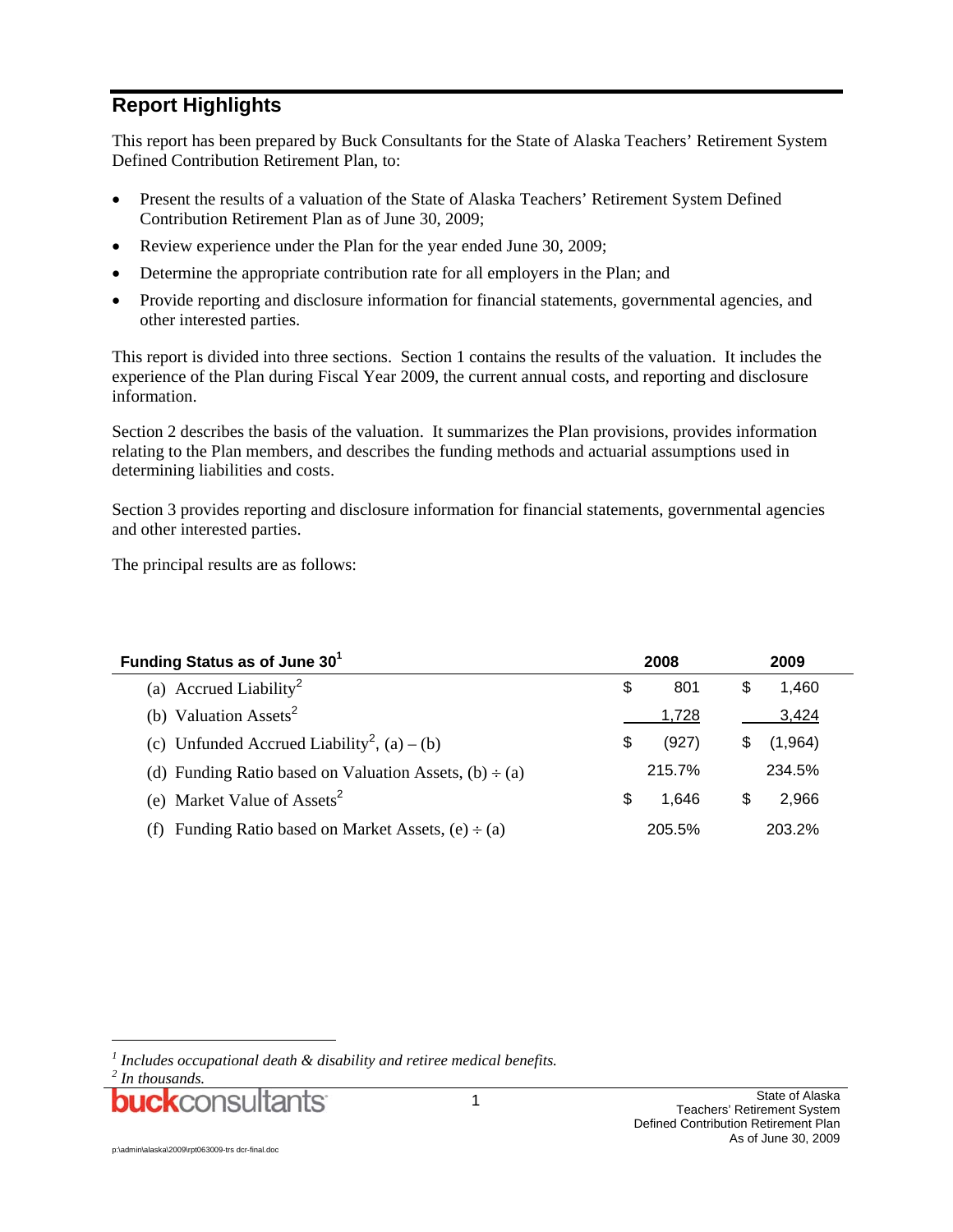## **Report Highlights** *(continued)*

| <b>Total Employer Contribution Rates for</b><br><b>Occupational Death &amp; Disability for Fiscal Year Ending:</b> | 2011       | 2012       |  |  |  |  |  |  |
|--------------------------------------------------------------------------------------------------------------------|------------|------------|--|--|--|--|--|--|
| (a) Employer Normal Cost Rate                                                                                      | 0.32%      | 0.05%      |  |  |  |  |  |  |
| (b) Past Service Cost Rate                                                                                         | $(0.04)$ % | $(0.05)\%$ |  |  |  |  |  |  |
| Total Employer Contribution Rate, $(a) + (b)$ ,<br>(c)<br>not less than 0\%                                        | 0.28%      | $0.00\%$   |  |  |  |  |  |  |
| <b>Total Employer Contribution Rates for Retiree</b><br><b>Medical for Fiscal Year Ending:</b><br>2011<br>2012     |            |            |  |  |  |  |  |  |
| (a) Employer Normal Cost Rate                                                                                      | 0.74%      | 0.64%      |  |  |  |  |  |  |
| (b) Past Service Cost Rate                                                                                         | $(0.06)\%$ | $(0.06)\%$ |  |  |  |  |  |  |
| (c) Total Employer Contribution Rate, $(a) + (b)$ ,<br>not less than 0\%                                           | 0.68%      | 0.58%      |  |  |  |  |  |  |
| <b>Total Employer Contribution Rates for Fiscal Year Ending:</b>                                                   | 2011       | 2012       |  |  |  |  |  |  |
| <b>Total Employer Contribution Rate</b><br>(a)                                                                     | 0.96%      | 0.58%      |  |  |  |  |  |  |
| (b) Board Adopted Total Employer Contribution Rate                                                                 | 0.96%      | 0.58%      |  |  |  |  |  |  |

The exhibit below shows the historical Board adopted employer contribution rates for the DCR Plan.

|                       |                    | <b>Total Employer Contribution Rate</b>      |                        |       |  |  |  |
|-----------------------|--------------------|----------------------------------------------|------------------------|-------|--|--|--|
| <b>Valuation Date</b> | <b>Fiscal Year</b> | Occupational<br>Death &<br><b>Disability</b> | <b>Retiree Medical</b> | Total |  |  |  |
| N/A                   | FY07               | N/A                                          | 1.75%                  | 1.75% |  |  |  |
| N/A                   | FY08               | 0.56%                                        | 0.99%                  | 1.55% |  |  |  |
| N/A                   | <b>FY09</b>        | 0.62%                                        | 0.99%                  | 1.61% |  |  |  |
| June 30, 2007         | <b>FY10</b>        | $0.32\%$                                     | 1.03%                  | 1.35% |  |  |  |
| June 30, 2008         | <b>FY11</b>        | 0.28%                                        | 0.68%                  | 0.96% |  |  |  |
| June 30, 2009         | <b>FY12</b>        | $0.00\%$                                     | 0.58%                  | 0.58% |  |  |  |

Contribution rates are based on salary for DCR Plan members only.

The rates shown above are for funding purposes which differ from the Annual Required Contribution for GASB No. 43 reporting purposes. Under GASB No. 43, retiree medical liabilities are gross of the retiree drug subsidy and based on a discount rate in accordance with GASB parameters.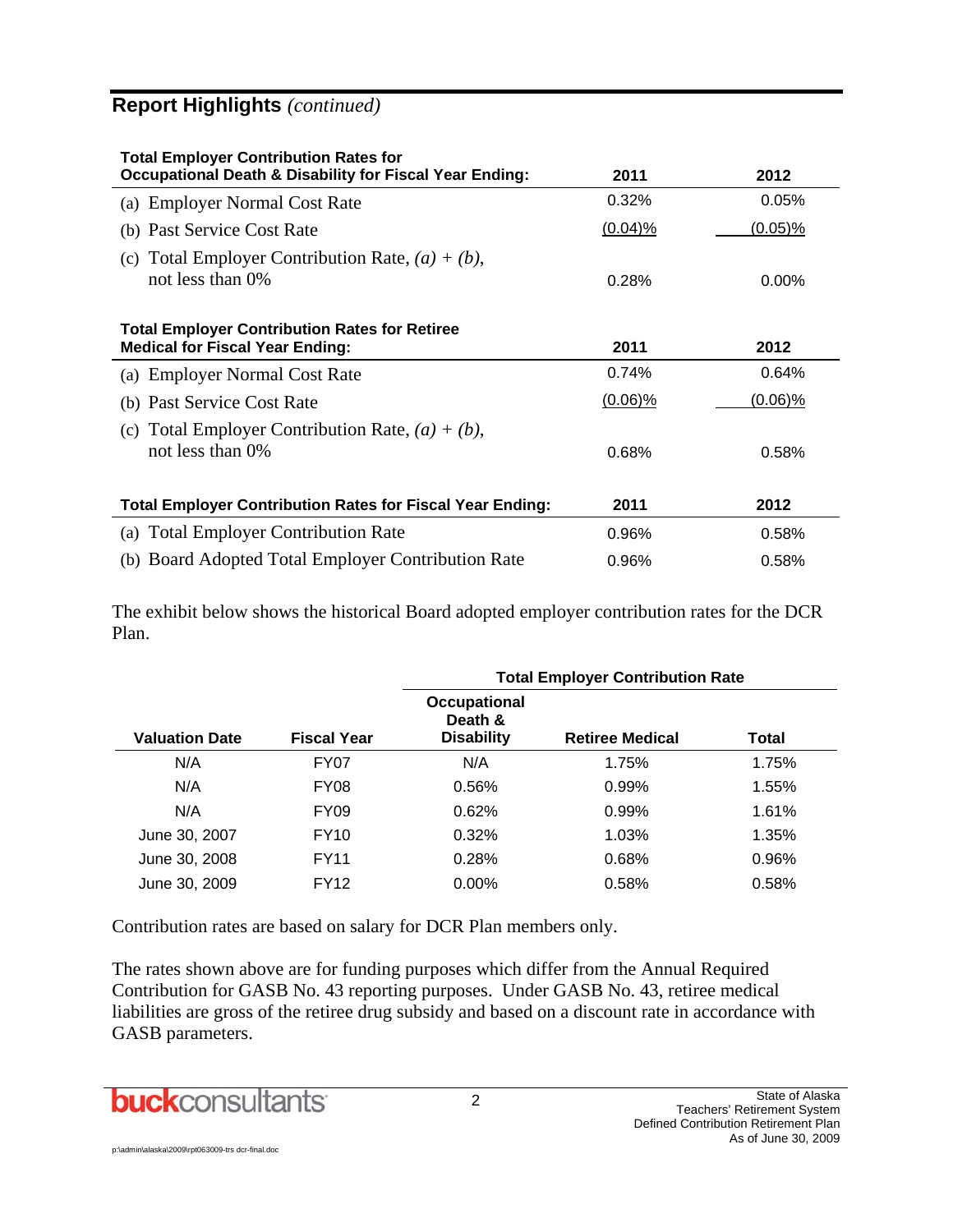### **Analysis of Valuation**

As shown in the Highlights section of the report, the funding ratio based on valuation assets as of June 30, 2009 has increased from 215.73% to 234.52%, an increase of 18.79%. The total calculated employer contribution rate has decreased from 0.96% of payroll for FY11 to 0.58% for FY12, a decrease of 0.38%. The reasons for the change in the funded status and calculated contribution rate are explained below.

#### **(1) Retiree Medical Costs and Assumptions**

Please refer to Section 2.3 of the State of Alaska Teachers' Retirement System Defined Benefit Plan Actuarial Valuation Report as of June 30, 2009 for a full description of the assumptions and costs of the retiree medical plan. Adjustments from these costs and assumptions are described in this report.

Due to the lack of experience for the DCR Plan only, base claims costs are based on those described in the actuarial valuation as of June 30, 2009 for TRS with some adjustments to reflect the differences between the DCR medical plan and the DB medical plan. These differences include different coverage levels and an indexing of the retiree out-of-pocket dollar amounts. To account for higher initial copays, deductibles and out-of-pocket limits, FY09 claims costs were reduced 5.9% for medical and 0.7% for prescription drugs. Retiree out-of-pocket amounts were indexed 4.8% each year to reflect the effect of the deductible leveraging on trend, putting the annual projected trend closer to the ultimate trend rate.

#### **(2) Investment Experience**

The approximate FY09 investment return based on market value was (12.02)% compared to the expected investment return of 8.25%. This resulted in a loss of approximately \$496 to the Plan from investment experience. The asset valuation method recognizes 20 percent of this loss (\$99,000) this year and an additional 20 percent in each of the next 4 years. In addition, 20 percent of the FY07 investment loss and 20 percent of the FY08 investment loss were recognized this year. The approximate FY09 investment return based on actuarial value was 3.19% compared to the expected investment return of 8.25%.

#### **(3) Salary Increase**

During the period from June 30, 2008 to June 30, 2009, salary increases for continuing active members were more than anticipated in the valuation assumptions.

#### **(4) Demographic Experience**

The number of active participants increased 49.58% from 1,198 at June 30, 2008 to 1,792 at June 30, 2009 due to the opening of the DCR Plan to new entrants as of July 1, 2006. The average age of active participants increased from 36.82 to 37.10 and average credited service increased from 1.29 to 1.68 years.

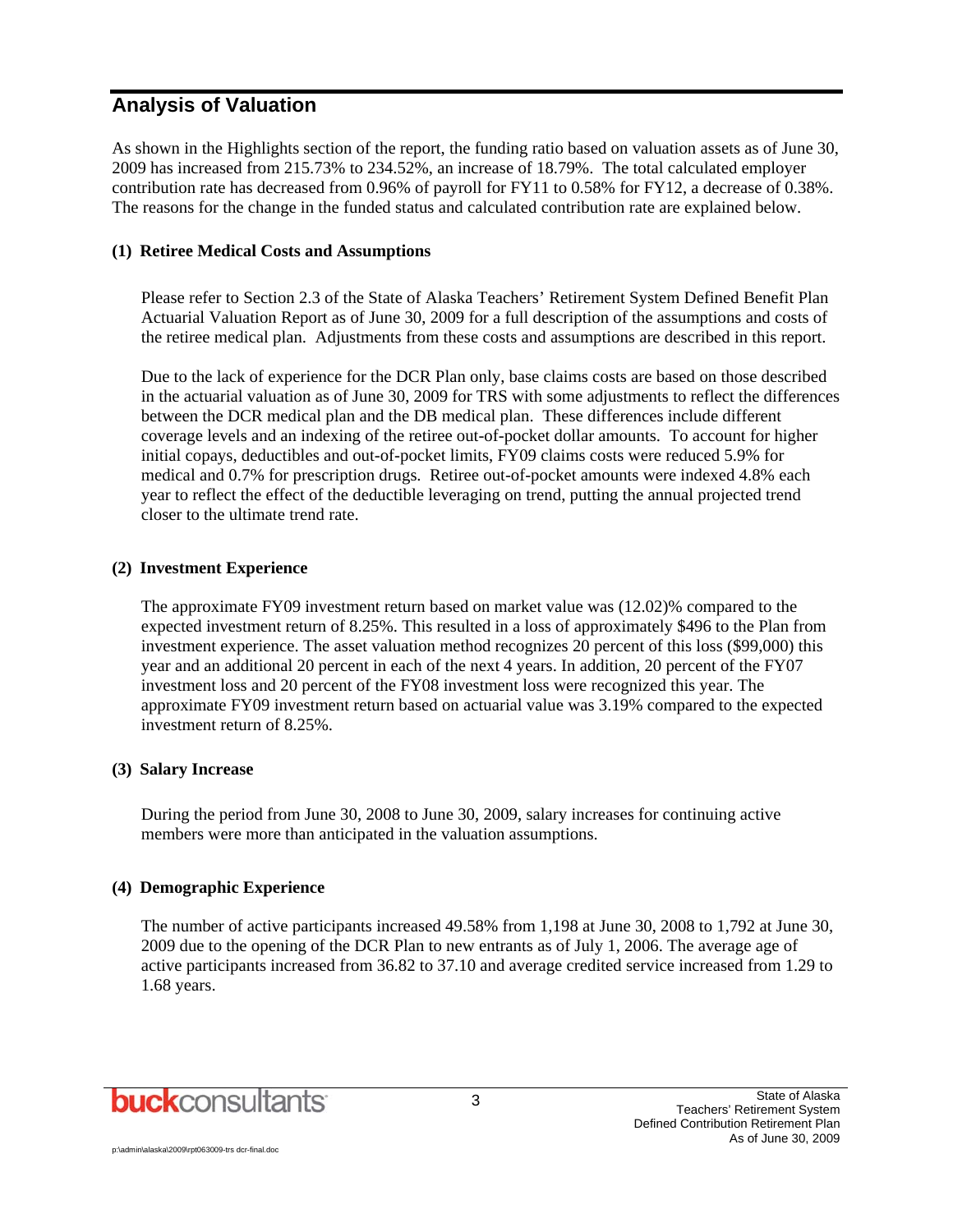## **Analysis of Valuation** *(continued)*

#### **(5) Changes in Methods from the Prior Valuation**

There were no changes in asset or valuation methods from the prior valuation.

#### **(6) Changes in Assumptions from the Prior Valuation**

There was one change in assumptions from the prior valuation. The percent of death and disabilities assumed to be from occupational causes decreased from 100% to 15%. This was the most significant change during 2009 on the total employer contribution rate. This change reduced the rate from 0.89% to 0.58%.

#### **(7) Changes in Benefit Provisions Since the Prior Valuation**

There have been no changes in benefit provisions since the prior valuation.

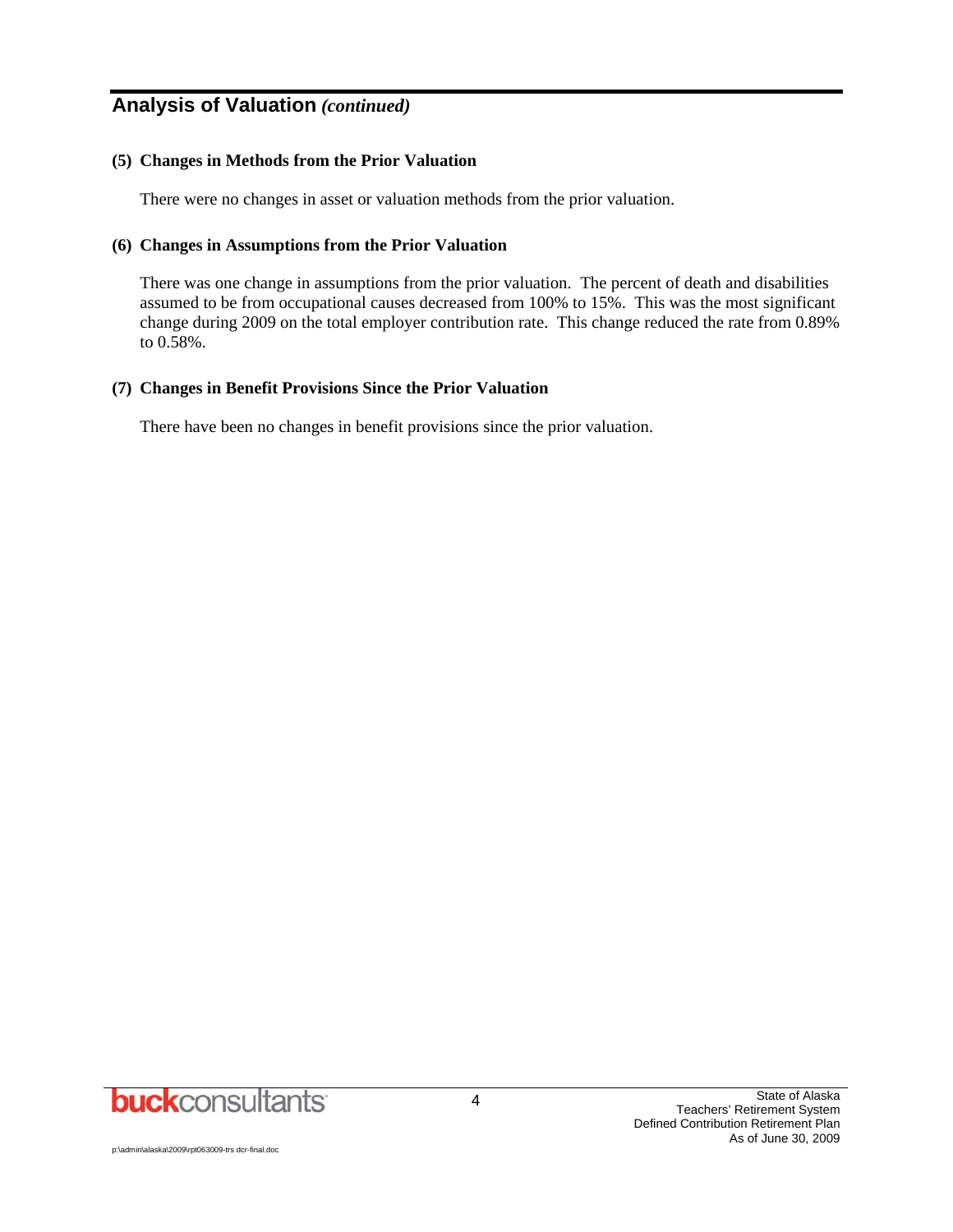## **Section 1**

This section sets forth the results of the actuarial valuation.

- Section 1.1(a) Statement of Net Assets.
- Section 1.1(b) Statement of Changes in Net Assets During FY09 and the Investment Return During FY09.
- Section 1.1(c) Actuarial Value of Assets.
- Section 1.2 Actuarial Present Values.
- Section 1.3 Development of Total Employer Contribution Rate for FY12.
- Section 1.4 Development of Actuarial Gain or Loss for FY09.

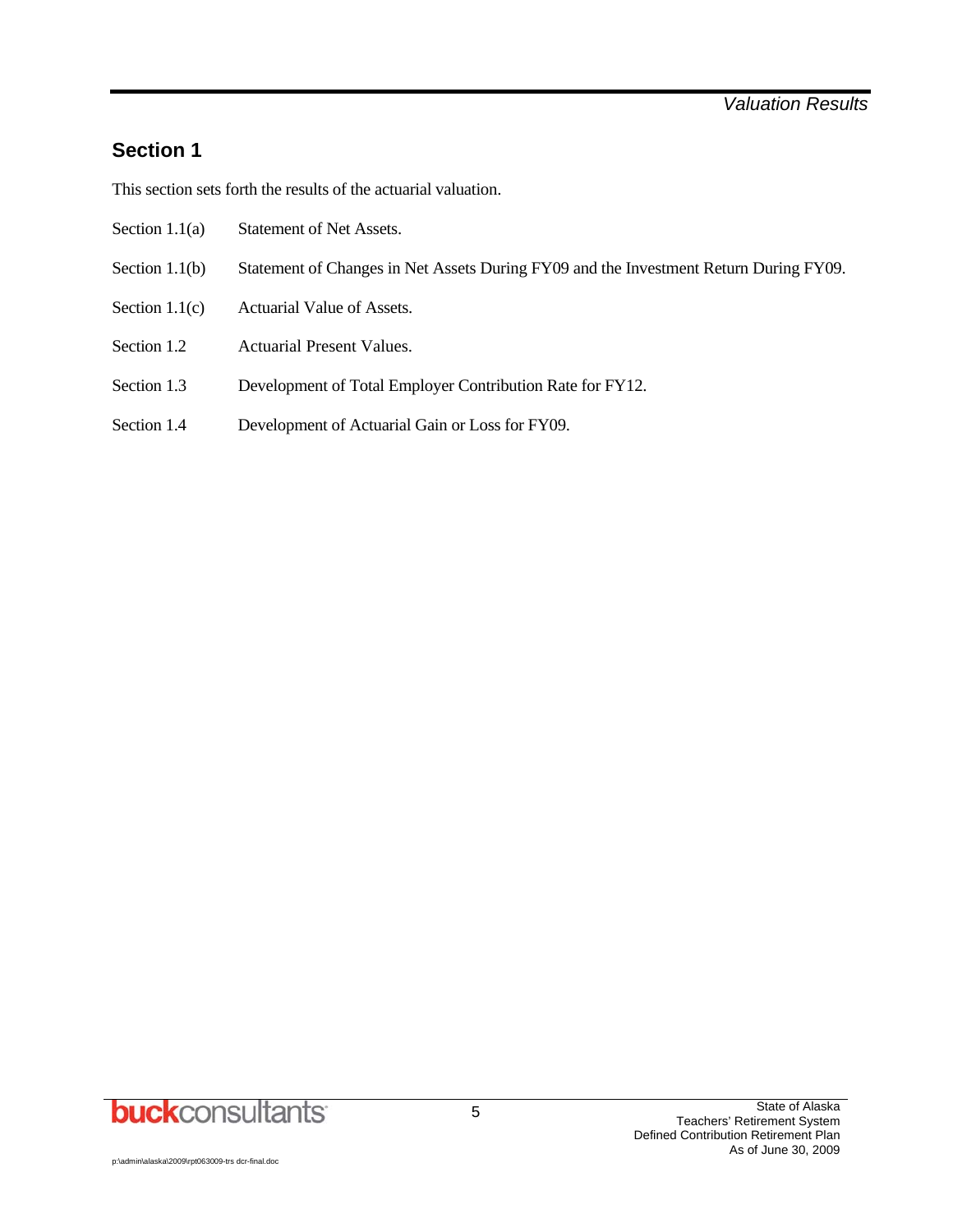## **1.1(a) Statement of Net Assets**

|                                           |    | Occupational<br>Death & |                        |    | <b>Total</b><br><b>Market Value</b> |
|-------------------------------------------|----|-------------------------|------------------------|----|-------------------------------------|
| As of June 30, 2009 (in thousands)        |    | <b>Disability</b>       | <b>Retiree Medical</b> |    |                                     |
| Cash and Cash Equivalents                 | \$ | 23                      | \$<br>36               | \$ | 59                                  |
| Domestic Equity Pool                      |    | 302                     | 650                    |    | 952                                 |
| Domestic Fixed Income Pool                |    | 117                     | 252                    |    | 369                                 |
| <b>International Equity Pool</b>          |    | 134                     | 288                    |    | 422                                 |
| <b>Real Estate Pool</b>                   |    | 71                      | 151                    |    | 222                                 |
| <b>International Fixed Income Pool</b>    |    | 16                      | 35                     |    | 51                                  |
| Private Equity Pool                       |    | 61                      | 131                    |    | 192                                 |
| <b>Emerging Markets Equity Pool</b>       |    | 44                      | 95                     |    | 139                                 |
| <b>Other Investments Pool</b>             |    | 38                      | 81                     |    | 119                                 |
| High Yield Pool                           |    | 16                      | 35                     |    | 51                                  |
| <b>Absolute Return Pool</b>               |    | 55                      | 118                    |    | 173                                 |
| <b>Treasury Inflation Protection Pool</b> |    | 27                      | 59                     |    | 86                                  |
| <b>Emerging Debt Pool</b>                 |    | 4                       | 8                      |    | 12                                  |
| Loans and Mortgages (Net of Reserves)     |    | $\Omega$                | $\Omega$               |    | $\mathbf{0}$                        |
| Net Accrued Receivables                   |    | $\overline{46}$         | <u>73</u>              |    | <u> 119</u>                         |
| <b>Net Assets</b>                         | \$ | 954                     | \$<br>2,012            | \$ | 2,966                               |

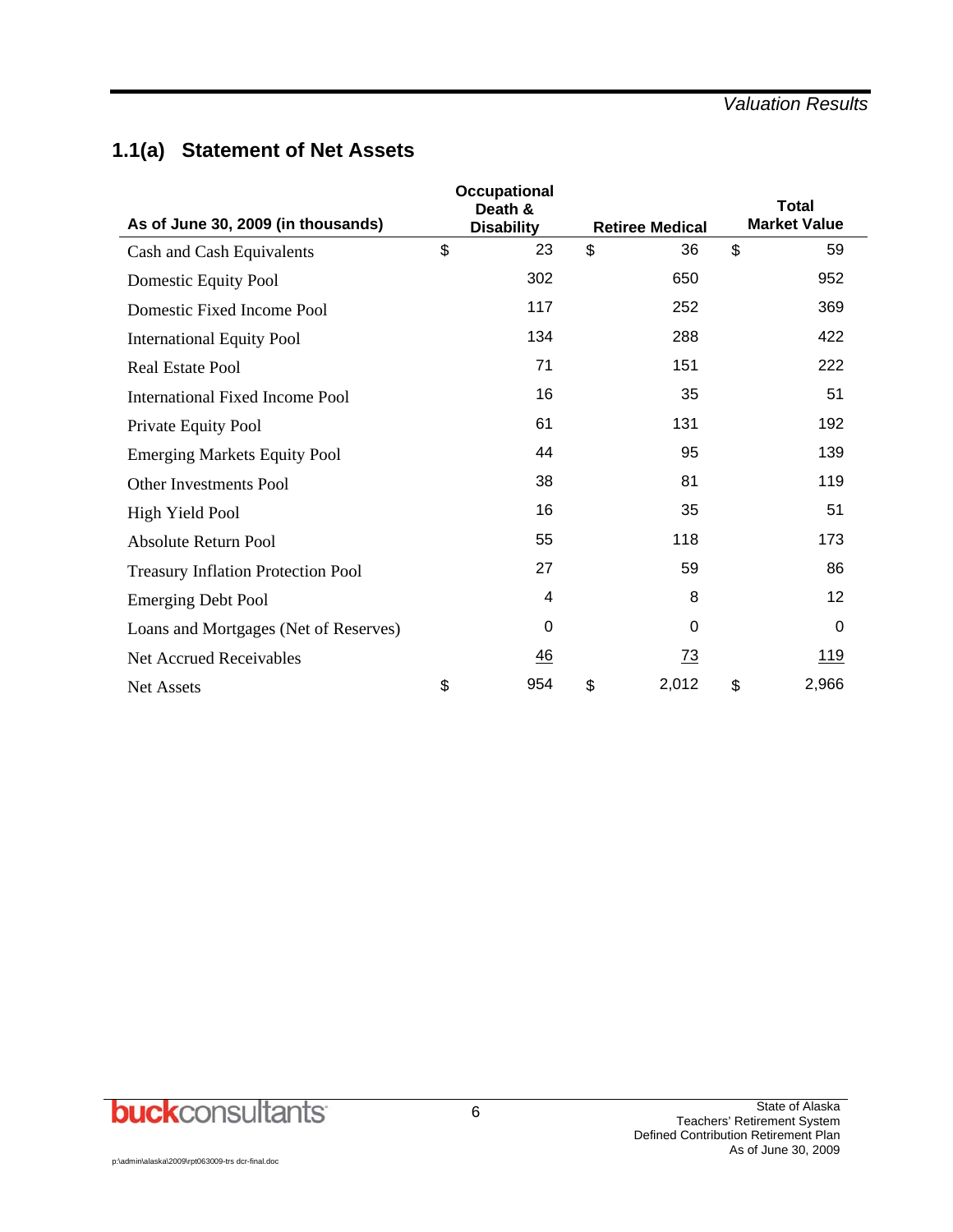## **1.1(b) Statement of Changes in Net Assets**

| Fiscal Year 2009 (in thousands)                 | Occupational<br><b>Death &amp; Disability</b><br><b>Retiree Medical</b> |    |       | <b>Total</b><br><b>Market Value</b> |                |  |
|-------------------------------------------------|-------------------------------------------------------------------------|----|-------|-------------------------------------|----------------|--|
| Net Assets, June 30, 2008<br>(1)                |                                                                         |    |       |                                     |                |  |
| (market value)                                  | \$<br>400                                                               | \$ | 1,246 | \$                                  | 1,646          |  |
| Additions:<br>(2)                               |                                                                         |    |       |                                     |                |  |
| <b>Member Contributions</b><br>(a)              | \$<br>0                                                                 | \$ | 0     | \$                                  | $\Omega$       |  |
| <b>Employer Contributions</b><br>(b)            | 623                                                                     |    | 992   |                                     | 1,615          |  |
| Interest and Dividend Income<br>(c)             | 13                                                                      |    | 33    |                                     | 46             |  |
| Net Appreciation (Depreciation) in<br>(d)       |                                                                         |    |       |                                     |                |  |
| Fair Value of Investments                       | (82)                                                                    |    | (259) |                                     | (341)          |  |
| Other<br>(e)                                    | <u>0</u>                                                                |    | 0     |                                     |                |  |
| <b>Total Additions</b><br>(f)                   | \$<br>554                                                               | \$ | 766   | \$                                  | 1,320          |  |
| Deductions:<br>(3)                              |                                                                         |    |       |                                     |                |  |
| <b>Medical Benefits</b><br>(a)                  | \$<br>$\mathbf 0$                                                       | \$ | 0     | \$                                  | 0              |  |
| Death & Disability Benefits<br>(b)              | 0                                                                       |    | 0     |                                     | 0              |  |
| <b>Investment Expenses</b><br>(c)               | 0                                                                       |    | 0     |                                     | 0              |  |
| (d)<br><b>Administrative Expenses</b>           | <u>0</u>                                                                |    | 0     |                                     | $\overline{0}$ |  |
| <b>Total Deductions</b><br>(e)                  | \$<br>$\overline{0}$                                                    | \$ | 0     | \$                                  | $\overline{0}$ |  |
| Net Assets, June 30, 2009<br>(4)                |                                                                         |    |       |                                     |                |  |
| (market value)                                  | \$<br>954                                                               | \$ | 2,012 | \$                                  | 2,966          |  |
| Approximate Market Value Investment Return Rate |                                                                         |    |       |                                     |                |  |
| During FY09 Net of All Expenses                 |                                                                         |    |       |                                     | $(12.02)\%$    |  |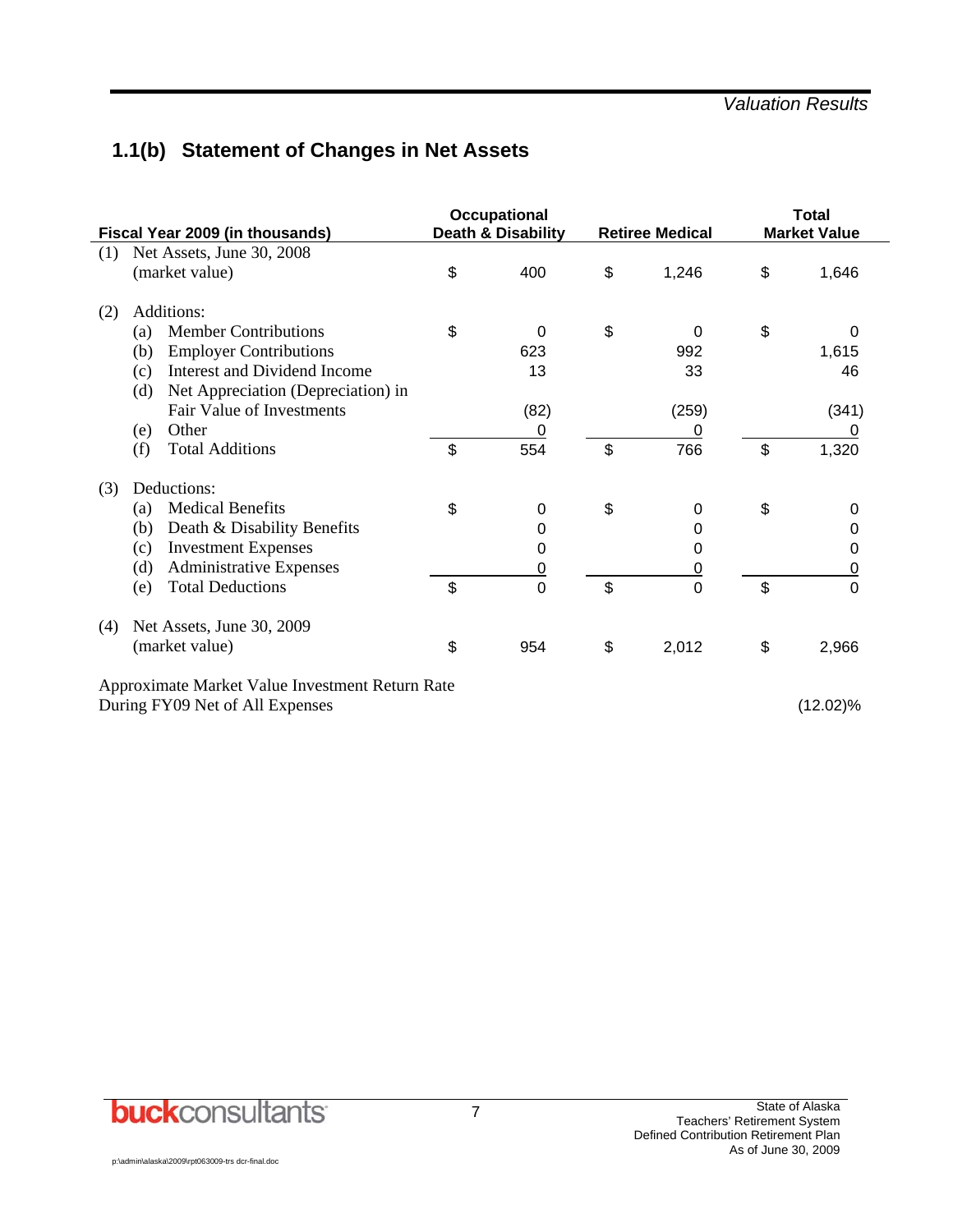## **1.1(c) Actuarial Value of Assets**

The actuarial value of assets and the market value were \$0 at June 30, 2006. Future investment gains and losses will be recognized 20% per year over 5 years. In no event may valuation assets be less than 80% or more than 120% of market value as of the current valuation date.

|                                                                                              | Occupational<br>Death & |                | <b>Retiree</b> |              |         |
|----------------------------------------------------------------------------------------------|-------------------------|----------------|----------------|--------------|---------|
| <b>In Thousands</b>                                                                          | <b>Disability</b>       | <b>Medical</b> |                | <b>Total</b> |         |
| Deferral of Investment Return/(Loss) for FY09<br>(1)                                         |                         |                |                |              |         |
| (a) Market Value, June 30, 2008                                                              | \$<br>400               | \$             | 1,246          | \$           | 1,646   |
| Contributions for FY09<br>(b)                                                                | 623                     |                | 992            |              | 1,615   |
| Benefit Payments for FY09<br>(c)                                                             | 0                       |                | $\Omega$       |              | 0       |
| Actual Investment Return (net of expenses)<br>(d)                                            | (69)                    |                | (226)          |              | (295)   |
| Expected Return Rate (net of expenses)<br>(e)                                                | 8.25%                   |                | 8.25%          |              | 8.25%   |
| <b>Expected Return</b><br>(f)                                                                | 58                      |                | 143            |              | 201     |
| Investment Gain/(Loss) for the Year $(d. -f.)$<br>(g)                                        | (127)                   |                | (369)          |              | (496)   |
| (h) Deferred Investment Return/(Loss)                                                        | (117)                   |                | (341)          |              | (458)   |
| Actuarial Value, June 30, 2009<br>(2)                                                        |                         |                |                |              |         |
| (a) Market Value, June 30, 2009                                                              | \$<br>954               | \$             | 2,012          | \$           | 2,966   |
| 2009 Deferred Investment Return/(Loss)<br>(b)                                                | (117)                   |                | (341)          |              | (458)   |
| Preliminary Actuarial Value, June 30, 2009<br>(c)                                            |                         |                |                |              |         |
| $(a. - b.)$                                                                                  | 1,071                   |                | 2,353          |              | 3,424   |
| Upper Limit: 120% of Market Value, June 30, 2009<br>(d)                                      | 1,144                   |                | 2,414          |              | 3,558   |
| Lower Limit: 80% of Market Value, June 30, 2009<br>(e)                                       | 764                     |                | 1,610          |              | 2,374   |
| Actuarial Value, June 30, 2009<br>(f)<br>$(c.$ limited by d. and e.)                         | \$<br>1,071             | \$             | 2,353          | \$           | 3,424   |
| Ratio of Actuarial Value of Assets to<br>$\left( \varrho \right)$<br>Market Value of Assets  | 112.26%                 |                | 116.95%        |              | 115.44% |
| Approximate Actuarial Value Investment<br>(h)<br>Return Rate During FY09 Net of All Expenses | 3.83%                   |                | 2.94%          |              | 3.19%   |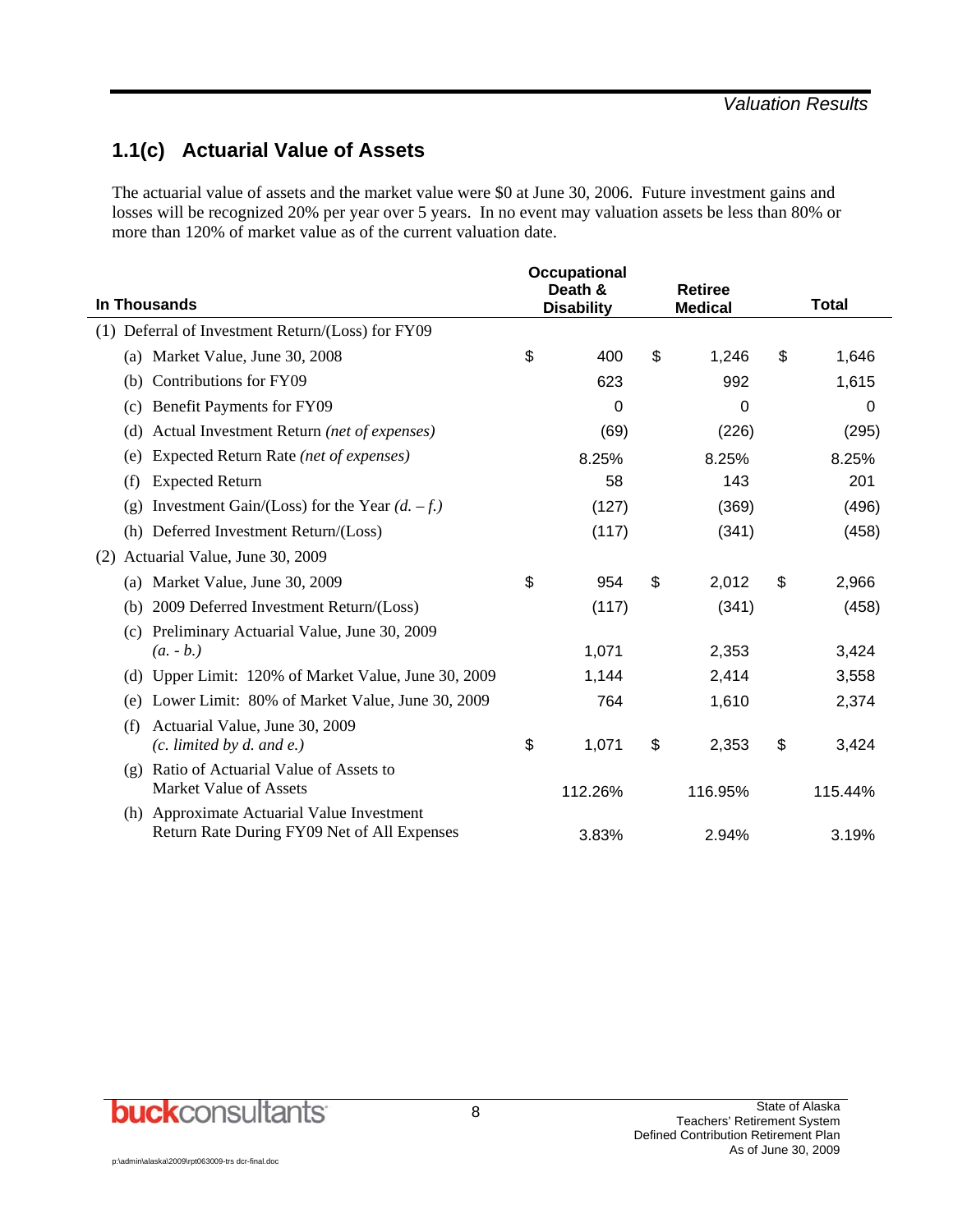#### *Valuation Results*

## **1.1(c) Actuarial Value of Assets** *(continued)*

The tables below show the development of gain/(loss) to be recognized in the current year (in thousands).

| <b>Occupational Death &amp; Disability</b> |                          |       |                                                    |     |                                               |      |                                                   |       |  |  |
|--------------------------------------------|--------------------------|-------|----------------------------------------------------|-----|-----------------------------------------------|------|---------------------------------------------------|-------|--|--|
| <b>Plan Year</b><br><b>Ended</b>           | <b>Asset Gain/(Loss)</b> |       | Gain/(Loss)<br><b>Recognized in Prior</b><br>Years |     | Gain/(Loss)<br><b>Recognized This</b><br>Year |      | Gain/(Loss)<br><b>Deferred to Future</b><br>Years |       |  |  |
| 6/30/2007                                  | \$                       |       | \$                                                 |     |                                               |      |                                                   | 0     |  |  |
| 6/30/2008                                  |                          | (25)  |                                                    | (5) |                                               | (5)  |                                                   | (15)  |  |  |
| 6/30/2009                                  |                          | (127) |                                                    |     |                                               | (25) |                                                   | (102) |  |  |
| <b>Total</b>                               |                          | (152) |                                                    | (5) |                                               | (30) |                                                   | (117) |  |  |

| <b>Retiree Medical</b>           |    |                          |    |                                                    |    |                                               |    |                                                   |  |  |  |
|----------------------------------|----|--------------------------|----|----------------------------------------------------|----|-----------------------------------------------|----|---------------------------------------------------|--|--|--|
| <b>Plan Year</b><br><b>Ended</b> |    | <b>Asset Gain/(Loss)</b> |    | Gain/(Loss)<br><b>Recognized in Prior</b><br>Years |    | Gain/(Loss)<br><b>Recognized This</b><br>Year |    | Gain/(Loss)<br><b>Deferred to Future</b><br>Years |  |  |  |
| 6/30/2007                        | \$ | (9)                      | \$ | (4)                                                | \$ | (2)                                           | \$ | (3)                                               |  |  |  |
| 6/30/2008                        |    | (71)                     |    | (14)                                               |    | (14)                                          |    | (43)                                              |  |  |  |
| 6/30/2009                        |    | (369)                    |    |                                                    |    | (74)                                          |    | (295)                                             |  |  |  |
| <b>Total</b>                     |    | (449)                    |    | (18)                                               |    | (90)                                          |    | (341)                                             |  |  |  |

| <b>Total</b>                     |                          |       |                                                    |      |                                               |       |                                                   |       |  |  |  |
|----------------------------------|--------------------------|-------|----------------------------------------------------|------|-----------------------------------------------|-------|---------------------------------------------------|-------|--|--|--|
| <b>Plan Year</b><br><b>Ended</b> | <b>Asset Gain/(Loss)</b> |       | Gain/(Loss)<br><b>Recognized in Prior</b><br>Years |      | Gain/(Loss)<br><b>Recognized This</b><br>Year |       | Gain/(Loss)<br><b>Deferred to Future</b><br>Years |       |  |  |  |
| 6/30/2007                        | \$                       | (9)   | \$                                                 | (4)  | \$                                            | (2)   |                                                   | (3)   |  |  |  |
| 6/30/2008                        |                          | (96)  |                                                    | (19) |                                               | (19)  |                                                   | (58)  |  |  |  |
| 6/30/2009                        |                          | (496) |                                                    |      |                                               | (99)  |                                                   | (397) |  |  |  |
| <b>Total</b>                     |                          | (601) |                                                    | (23) |                                               | (120) |                                                   | (458) |  |  |  |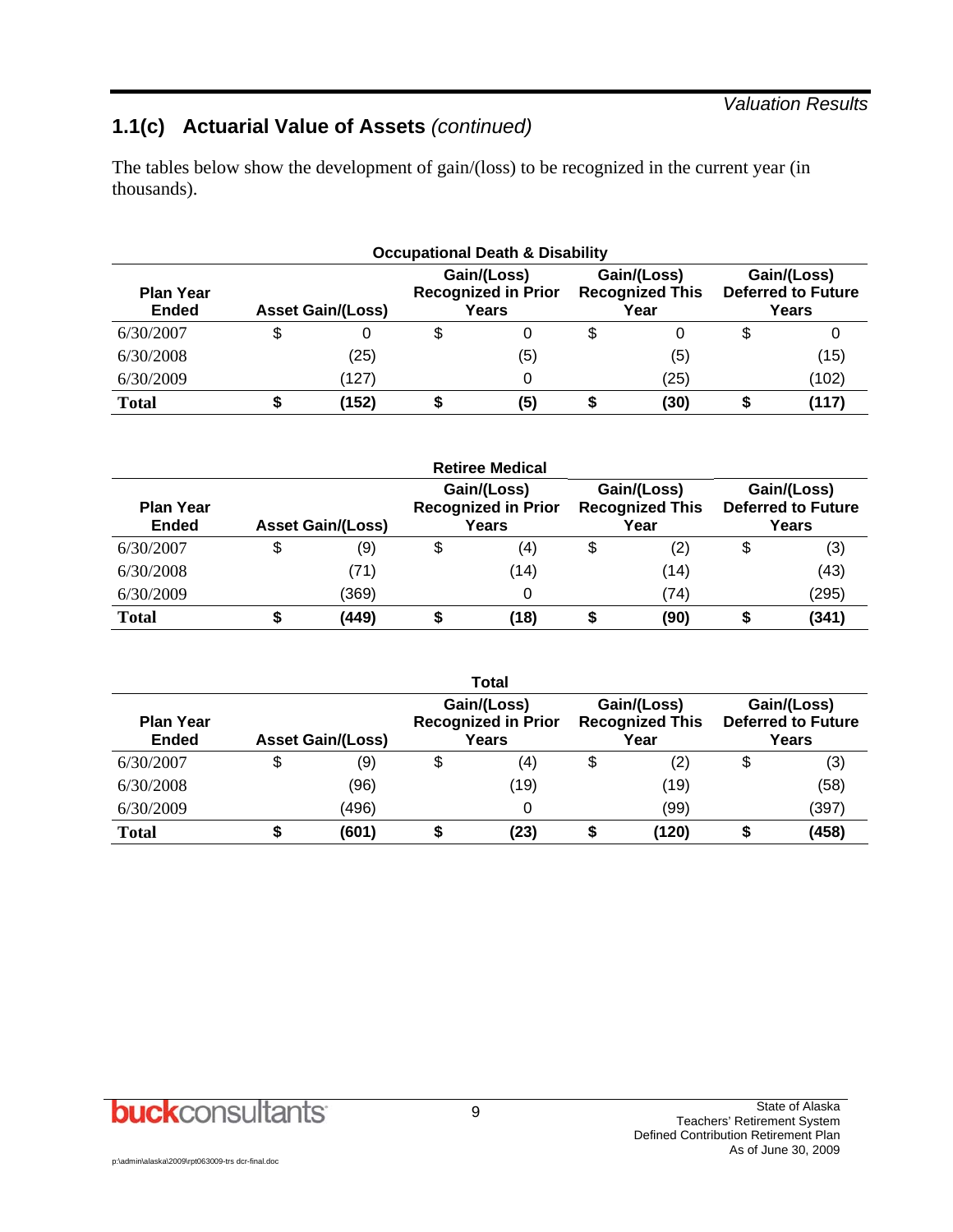## **1.2 Actuarial Present Values**

| As of June 30, 2009 (in thousands)                    |    | <b>Normal</b><br>Cost | <b>Accrued</b><br>(Past Service)<br>Liability |
|-------------------------------------------------------|----|-----------------------|-----------------------------------------------|
| <b>Active Members</b>                                 |    |                       |                                               |
| Occupational Death Benefits                           | \$ | 23                    | \$<br>8                                       |
| <b>Occupational Disability Benefits</b>               |    | 22                    | 6                                             |
| Medical and Prescription Drug Benefits                |    | 712                   | 1,690                                         |
| Medicare Part D Subsidy                               |    | (103)                 | (244)                                         |
| Subtotal                                              | \$ | 654                   | \$<br>1,460                                   |
| <b>Benefit Recipients</b>                             |    |                       |                                               |
| <b>Survivor Benefits</b>                              |    |                       | \$<br>0                                       |
| <b>Disability Benefits</b>                            |    |                       | 0                                             |
| Medical and Prescription Drug Benefits                |    |                       | 0                                             |
| Medicare Part D Subsidy                               |    |                       | 0                                             |
| Subtotal                                              |    |                       | \$<br>0                                       |
| <b>Total</b>                                          | \$ | 654                   | \$<br>1,460                                   |
| <b>Total Occupational Death &amp; Disability</b>      | \$ | 45                    | \$<br>14                                      |
| <b>Total Retiree Medical, Net of Part D Subsidy</b>   | S  | 609                   | \$<br>1,446                                   |
| <b>Total Retiree Medical, Gross of Part D Subsidy</b> | \$ | 712                   | \$<br>1,690                                   |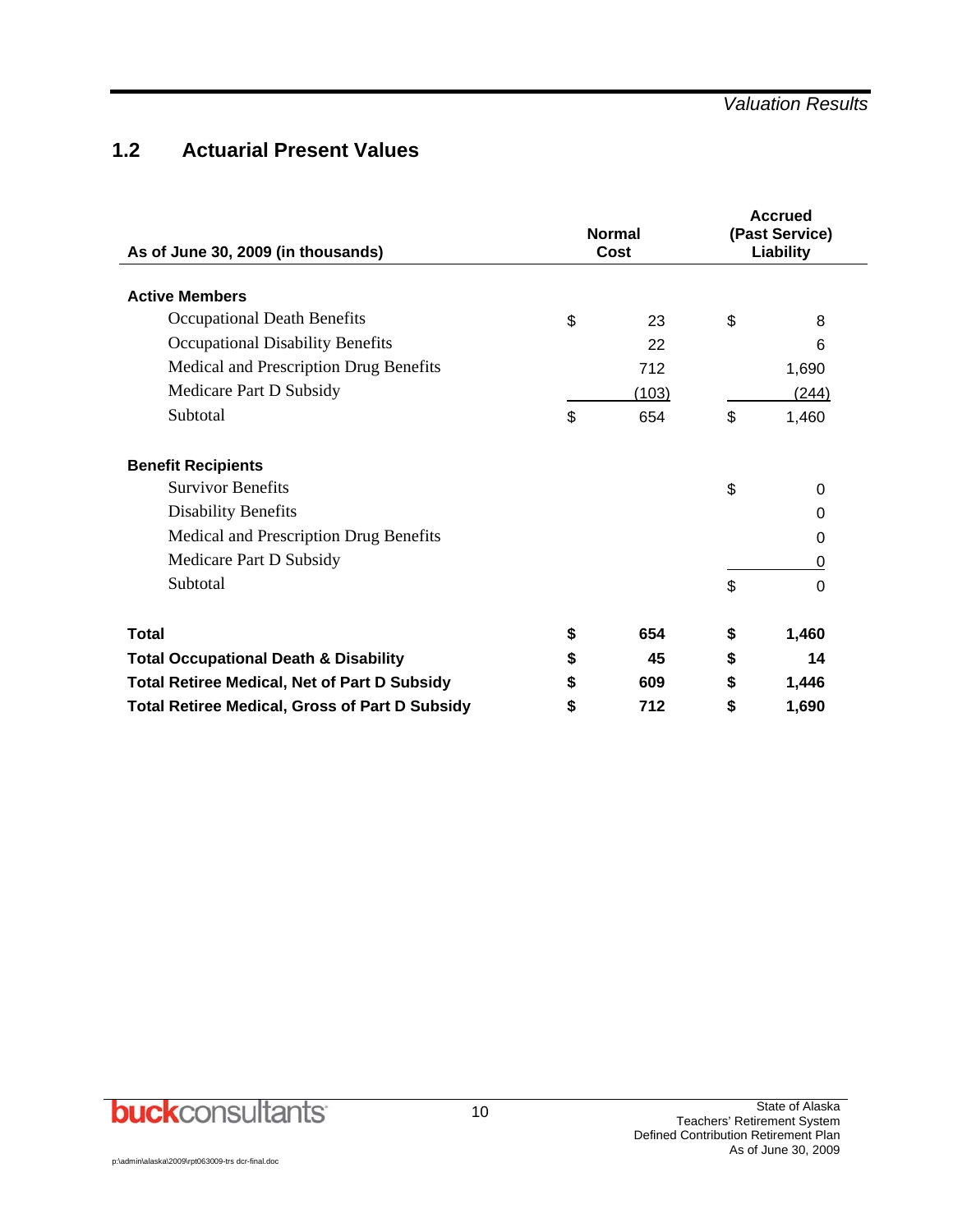## **1.3 Development of Total Employer Contribution Rate – FY12 (in thousands)**

| <b>Normal Cost Rate</b>                                         | <b>Occupational</b><br>Death &<br><b>Disability</b> | <b>Retiree</b><br><b>Medical</b> | <b>Total</b> |            |  |
|-----------------------------------------------------------------|-----------------------------------------------------|----------------------------------|--------------|------------|--|
| <b>Total Normal Cost</b><br>(1)                                 | \$<br>45                                            | \$<br>609                        | \$           | 654        |  |
| DCR Plan Member Salaries Projected for FY10<br>(2)              | 95,141                                              | 95,141                           |              | 95,141     |  |
| Employer Normal Cost Rate, $(1) / (2)$<br>(3)                   | 0.05%                                               | 0.64%                            |              | 0.69%      |  |
| <b>Past Service Rate</b>                                        |                                                     |                                  |              |            |  |
| (1) Accrued Liability                                           | \$<br>14                                            | \$<br>1,446                      | \$           | 1,460      |  |
| <b>Valuation Assets</b><br>(2)                                  | 1,071                                               | 2,353                            |              | 3,424      |  |
| Total Unfunded Liability, $(1) - (2)$<br>(3)                    | (1,057)                                             | (907)                            |              | (1,964)    |  |
| Funded Ratio based on Valuation Assets<br>(4)                   | 7,650.0%                                            | 162.7%                           |              | 234.5%     |  |
| (5) Past Service Cost Amortization Payment<br>(See Section 1.5) | $(45)^*$                                            | (57)                             |              | (102)      |  |
| (6) DCR Plan Member Salaries Projected for FY10                 | 95,141                                              | 95,141                           |              | 95,141     |  |
| (7) Past Service Cost Rate, $(5) / (6)$                         | $(0.05)\%$ <sup>*</sup>                             | $(0.06)\%$                       |              | $(0.11)\%$ |  |
| Total Employer Contribution Rate, not less than 0%              | 0.00%                                               | 0.58%                            |              | 0.58%      |  |

The table below shows the total employer contribution rate based on total DB and DCR Plan payroll for informational purposes.

#### **Total Employer Contribution Rate as Percent of Total Payroll**

|     | (1) Total Normal Cost                                       | S | 45         | \$<br>609  | \$ | 654        |
|-----|-------------------------------------------------------------|---|------------|------------|----|------------|
| (2) | Total DB and DCR Plan Member Salaries<br>Projected for FY10 |   | 678,887    | 678.887    |    | 678,887    |
|     | (3) Employer Normal Cost Rate, $(1) / (2)$                  |   | 0.01%      | 0.09%      |    | 0.10%      |
|     | (4) Past Service Cost Amortization Payment                  | S | (66)       | \$<br>(57) | S  | (123)      |
|     | (5) Past Service Cost Rate, $(4) / (2)$                     |   | $(0.01)\%$ | $(0.01)\%$ |    | $(0.02)$ % |
|     | (6) Total Employer Contribution Rate, $(3) + (5)$           |   | $0.00\%$   | 0.08%      |    | 0.08%      |

\*Adjusted to offset normal cost, so employer contribution is not less than \$0.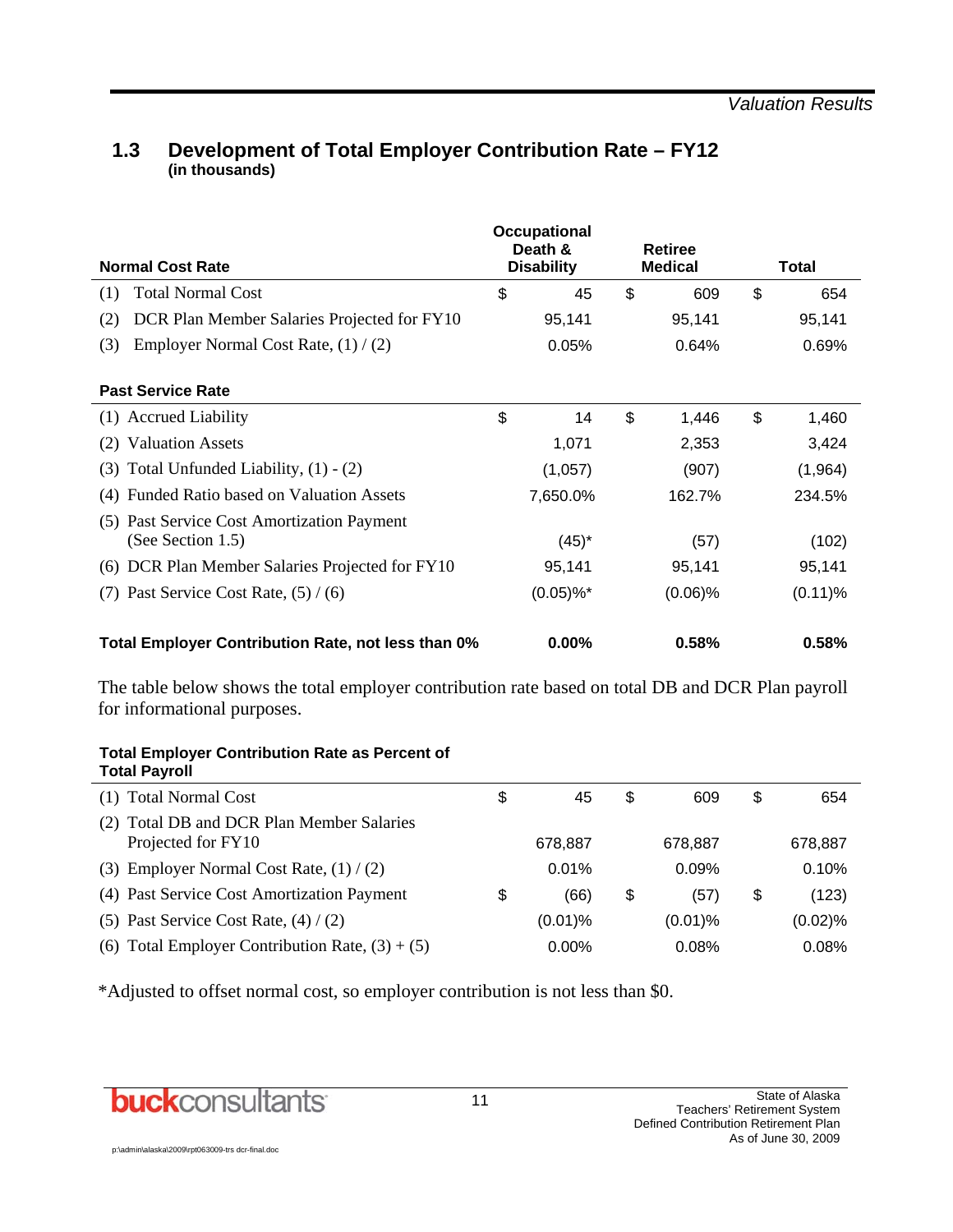## **1.3 Development of Total Employer Contribution Rate – FY12** *(continued)*

|                            | <b>Amortization Period</b>           |    |                | <b>Balances</b> |    |             |    |                                             |  |
|----------------------------|--------------------------------------|----|----------------|-----------------|----|-------------|----|---------------------------------------------|--|
| Charge                     | Date<br><b>Created</b><br>Years Left |    | <b>Initial</b> |                 |    | Outstanding |    | <b>Beginning-of-</b><br><b>Year Payment</b> |  |
| Initial Unfunded Liability | 06/30/2007                           | 23 | \$             | 16              | \$ | 16          | \$ |                                             |  |
| FY08 Gain                  | 06/30/2008                           | 24 |                | (392)           |    | (397)       |    | (25)                                        |  |
| Change in Assumptions      | 06/30/2009                           | 25 |                | (82)            |    | (82)        |    | (5)                                         |  |
| FY09 Gain                  | 06/30/2009                           | 25 |                | (594)           |    | (594)       |    | (37)                                        |  |
| <b>Total</b>               |                                      |    |                |                 | \$ | (1,057)     | S  | (66)                                        |  |

## **Schedule of Past Service Cost Amortizations – Retiree Medical**

|                            | <b>Amortization Period</b> |                   | <b>Balances</b>               |       |    |       |                                      |      |  |
|----------------------------|----------------------------|-------------------|-------------------------------|-------|----|-------|--------------------------------------|------|--|
| Charge                     | Date<br><b>Created</b>     | <b>Years Left</b> | <b>Initial</b><br>Outstanding |       |    |       | Beginning-of-<br><b>Year Payment</b> |      |  |
| Initial Unfunded Liability | 06/30/2007                 | 23                | \$                            | (239) | \$ | (245) | \$                                   | (16) |  |
| Change in Assumptions      | 06/30/2008                 | 24                |                               | 84    |    | 86    |                                      | 5    |  |
| FY08 Gain                  | 06/30/2008                 | 24                |                               | (393) |    | (398) |                                      | (25) |  |
| Change in Assumptions      | 06/30/2009                 | 25                |                               | (69)  |    | (69)  |                                      | (4)  |  |
| FY09 Gain                  | 06/30/2009                 | 25                |                               | (281) |    | (281) |                                      | (17) |  |
|                            |                            |                   |                               |       |    |       |                                      |      |  |
| <b>Total</b>               |                            |                   |                               |       | \$ | (907) | \$                                   | (57) |  |

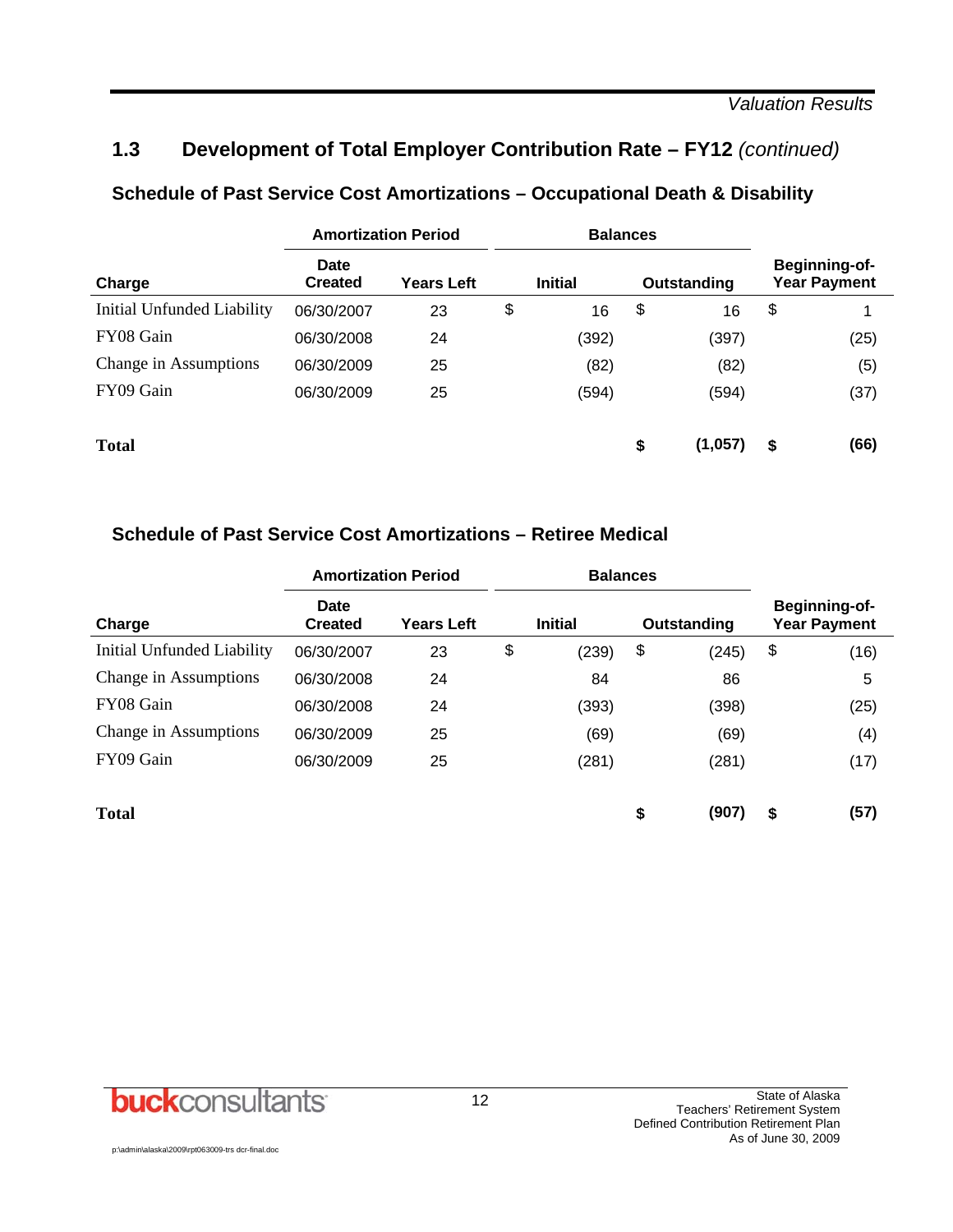## **1.3 Development of Total Employer Contribution Rate – FY12** *(continued)*

|                            | <b>Amortization Period</b> |                   |    | <b>Balances</b> |    |             |                                      |
|----------------------------|----------------------------|-------------------|----|-----------------|----|-------------|--------------------------------------|
| Charge                     | Date<br><b>Created</b>     | <b>Years Left</b> |    | <b>Initial</b>  |    | Outstanding | Beginning-of-<br><b>Year Payment</b> |
| Initial Unfunded Liability | 06/30/2007                 | 23                | \$ | (223)           | \$ | (229)       | \$<br>(15)                           |
| Change in Assumptions      | 06/30/2008                 | 24                |    | 84              |    | 86          | 5                                    |
| FY08 Gain                  | 06/30/2008                 | 24                |    | (785)           |    | (795)       | (50)                                 |
| Change in Assumptions      | 06/30/2009                 | 25                |    | (151)           |    | (151)       | (9)                                  |
| FY09 Gain                  | 06/30/2009                 | 25                |    | (875)           |    | (875)       | (54)                                 |
| <b>Total</b>               |                            |                   |    |                 | \$ | (1, 964)    | \$<br>(123)                          |

### **Schedule of Past Service Cost Amortizations – Total**

The amortization factor for 25 years is 16.112765. The weighted average amortization factor is 15.967480. The amortization method is level percentage of pay.

The equivalent single amortization period is 25.

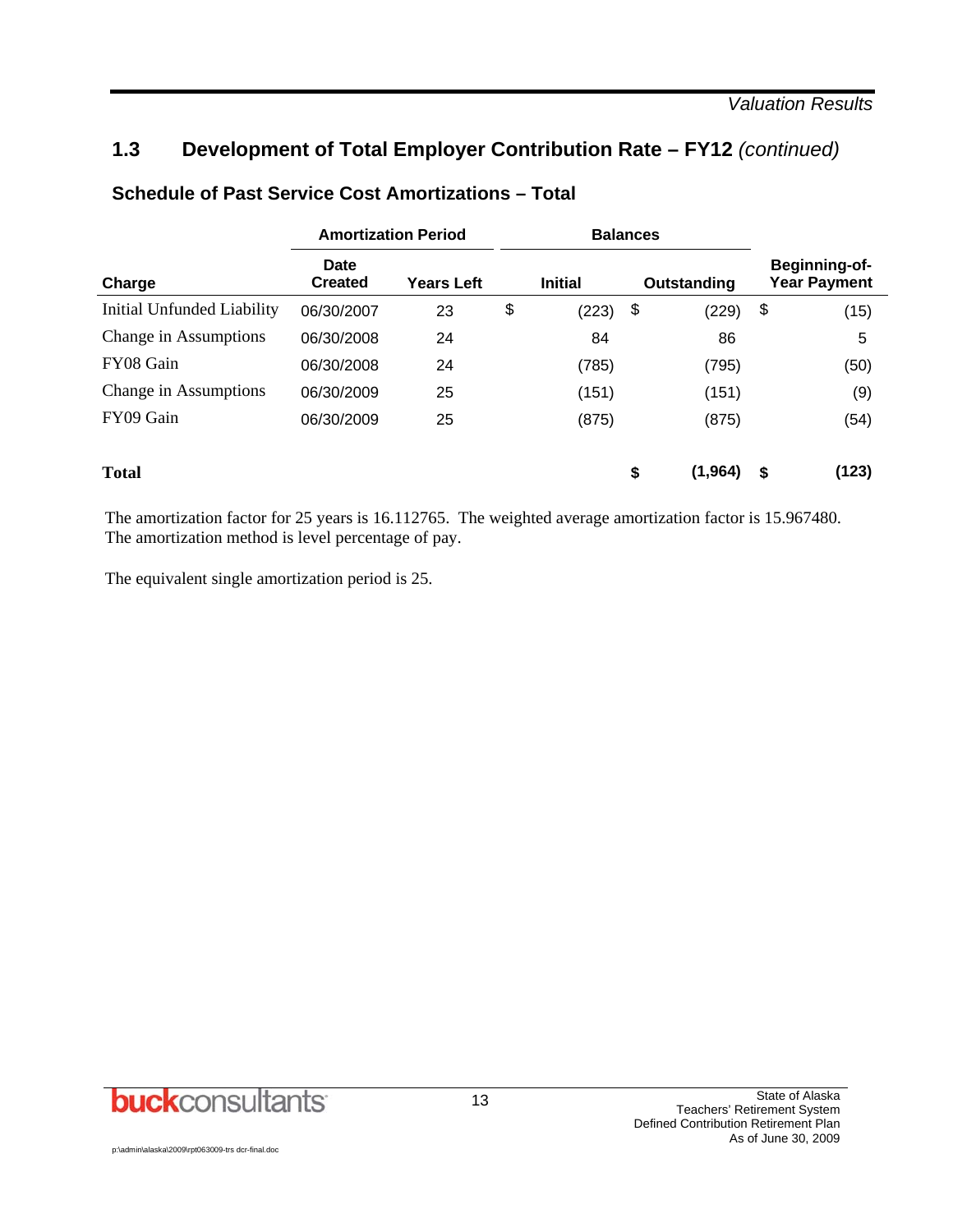#### **1.4 Development of Actuarial Gain/(Loss) for FY09 (in thousands)**

|     |                                                                                             | Occupational<br>Death &<br><b>Disability</b><br><b>Retiree Medical</b> |             | <b>Total</b>   |    |       |
|-----|---------------------------------------------------------------------------------------------|------------------------------------------------------------------------|-------------|----------------|----|-------|
|     | (1) Expected Actuarial Accrued Liability                                                    |                                                                        |             |                |    |       |
|     | Accrued Liability, June 30, 2008<br>(a)                                                     | \$                                                                     | 44          | \$<br>757      | \$ | 801   |
|     | Normal Cost for FY09<br>(b)                                                                 |                                                                        | 189         | 443            |    | 632   |
|     | Interest on (a) and (b) at $8.25\%$<br>(c)                                                  |                                                                        | 19          | 99             |    | 118   |
|     | <b>Benefit Payments for FY09</b><br>(d)                                                     |                                                                        | 0           | 0              |    | 0     |
|     | Interest on (d) at $8.25\%$ for                                                             |                                                                        |             |                |    |       |
|     | (e)<br>one-half year                                                                        |                                                                        | 0           | 0              |    | 0     |
|     | Change in Assumptions<br>(f)                                                                |                                                                        | (82)        | (69)           |    | (151) |
|     | Expected Accrued Liability as of June 30, 2009<br>(g)                                       |                                                                        |             |                |    |       |
|     | $(a) + (b) + (c) - (d) - (e) + (f)$                                                         |                                                                        | 170         | 1,230          |    | 1,400 |
| (2) | Actual Accrued Liability, June 30, 2009                                                     |                                                                        | 14          | 1,446<br>1,460 |    |       |
| (3) | Liability Gain/(Loss), $(1)(g) - (2)$                                                       | \$                                                                     | 156         | \$<br>(216)    | \$ | (60)  |
| (4) | <b>Expected Actuarial Asset Value</b>                                                       |                                                                        |             |                |    |       |
|     | (a) Actuarial Asset Value, June 30, 2008                                                    | \$                                                                     | 420         | \$<br>1,308    | \$ | 1,728 |
|     | Interest on (a) at 8.25%<br>(b)                                                             |                                                                        | 35          | 108            |    | 143   |
|     | <b>Employer Contributions for FY09</b><br>(c)                                               |                                                                        | 623         | 992            |    | 1,615 |
|     | Interest on $(c)$ at 8.25% for<br>(d)                                                       |                                                                        |             |                |    |       |
|     | one-half year                                                                               |                                                                        | 25          | 40             |    | 65    |
|     | <b>Benefit Payments for FY09</b><br>(e)                                                     |                                                                        | 0           | 0              |    | 0     |
|     | Interest on (e) at 8.25% for<br>(f)                                                         |                                                                        |             |                |    |       |
|     | one-half year                                                                               |                                                                        | $\mathbf 0$ | 0              |    | 0     |
|     | Expected Actuarial Asset Value, June 30, 2009<br>(g)<br>$(a) + (b) + (c) + (d) - (e) - (f)$ |                                                                        | 1,103       | 2,448          |    | 3,551 |
|     | (5) Actuarial Asset Value, June 30, 2009                                                    |                                                                        | 1,071       | 2,353          |    | 3,424 |
| (6) | Actuarial Asset Gain/(Loss), $(5) - (4)(g)$                                                 | \$                                                                     | (32)        | \$<br>(95)     | \$ | (127) |
|     | Actuarial Gain/(Loss), $(3) + (6)$                                                          | \$                                                                     | 124         | \$<br>(311)    | \$ | (187) |
| (7) | (8) Effect of the 2-Year Delay on Contributions                                             | \$                                                                     | 470         | \$<br>592      | \$ | 1,062 |
|     |                                                                                             |                                                                        |             |                |    |       |
|     | (9) FY09 Gain/(Loss) to be Amortized, $(7) + (8)$                                           | \$                                                                     | 594         | \$<br>281      | \$ | 875   |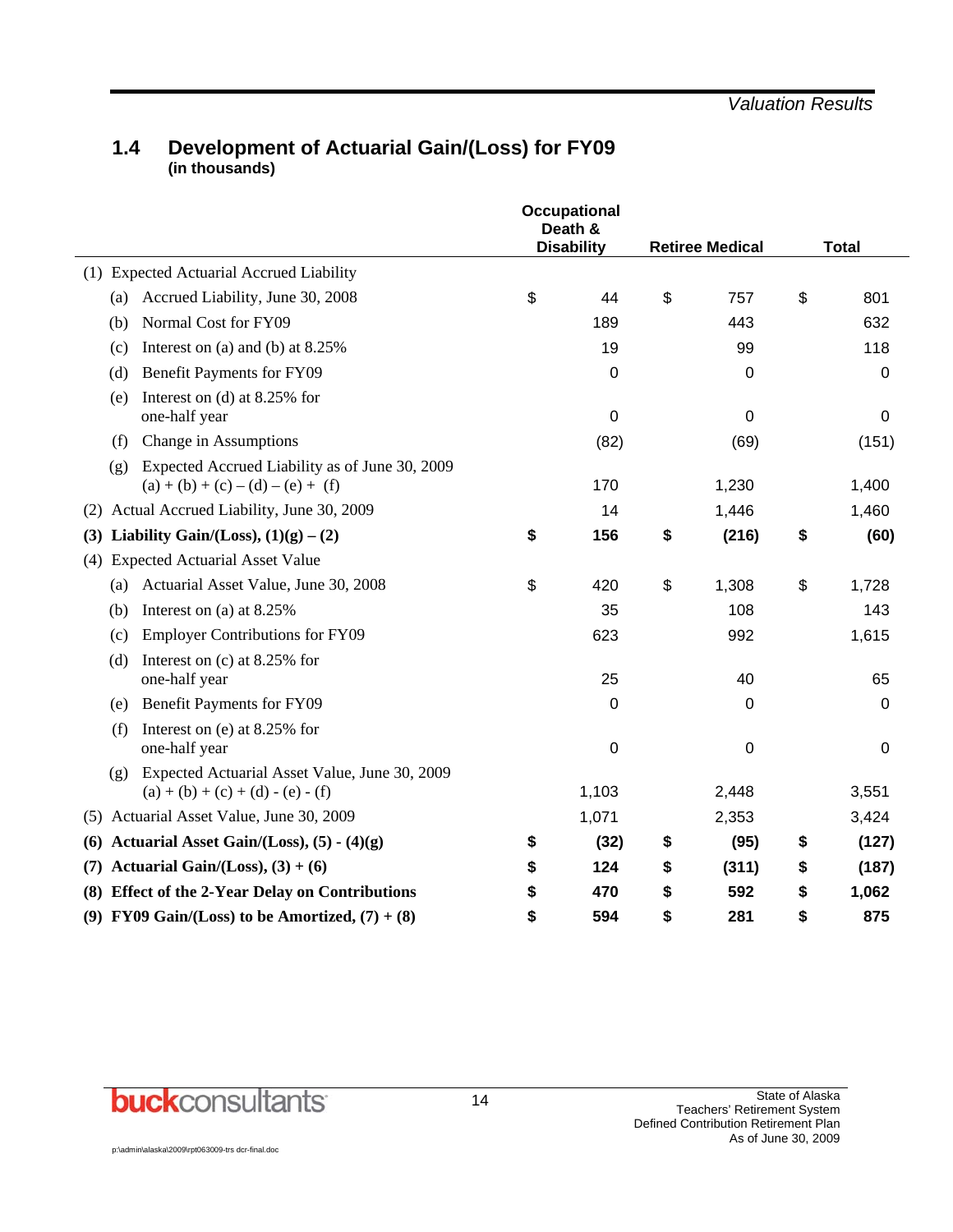## **Section 2**

In this section, the basis of the valuation is presented and described. This information – the provisions of the Plan and the census of participants – is the foundation of the valuation, since these are the present facts upon which benefit payments will depend.

A summary of the Plan's provisions is provided in Section 2.1 and member census information is shown in Section 2.2.

The valuation is based upon the premise that the Plan will continue in existence, so that future events must also be considered. These future events are assumed to occur in accordance with the actuarial assumptions and concern such events as the earnings of the fund; the number of members who will retire, die or terminate their services; their ages at such termination and their expected benefits.

The actuarial assumptions and the actuarial cost method, or funding method, which have been adopted to guide the sponsor in funding the Plan in a reasonable and acceptable manner, are described in Section 2.3.

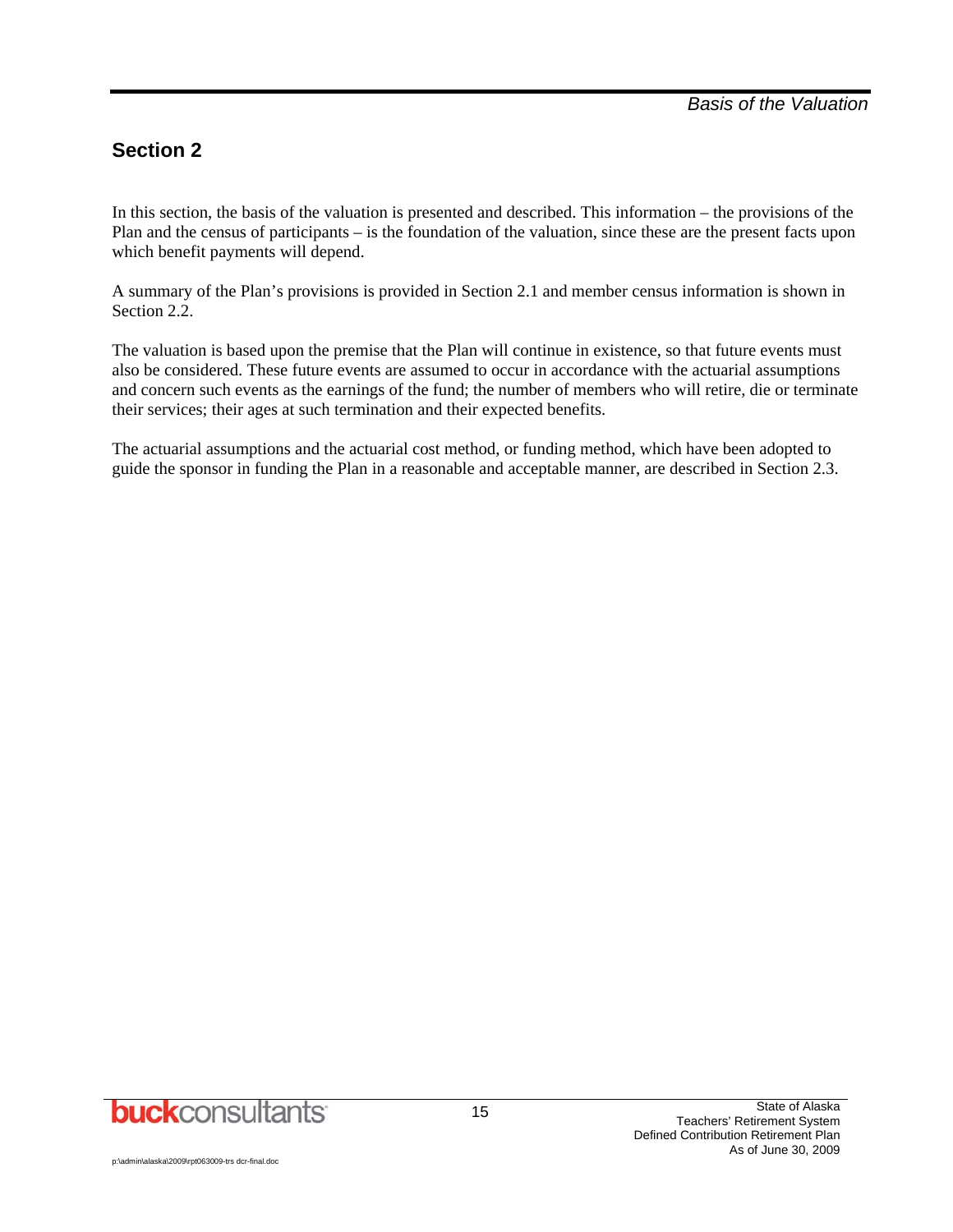## **2.1 Summary of Plan Provisions**

#### **(1) Effective Date**

July 1, 2006, with amendments through June 30, 2009.

#### **(2) Administration of Plan**

The Commissioner of Administration or the Commissioner's designee is the administrator of the Plan. The Attorney General of the state is the legal counsel for the Plan and shall advise the administrator and represent the Plan in legal proceedings.

The Alaska Retirement Management Board prescribes policies, adopts regulations, invests the funds, and performs other activities necessary to carry out the provisions of the Plan.

#### **(3) Employers Included**

Currently there are 58 employers participating in the TRS DCR Plan, including the State of Alaska, 53 school districts, and four other eligible organizations.

#### **(4) Membership**

An employee of a participating employer who first enters service on or after July 1, 2006, or a member of the defined benefit plan who works for an employer who began participation on or after July 1, 2006, and meets the following criteria is a participant in the Plan:

- Permanent full-time or part-time elementary or secondary teachers, school nurses, or a person in a position requiring a teaching certificate as a condition of hire in a public school of the State of Alaska, the Department of Education and Early Development or in the Department of Labor and Workforce Development.
- Full-time or part-time teachers at the University of Alaska or persons occupying full-time administrative positions requiring academic standing who are not in the University's Optional Retirement Plan.

Members can convert to the DCR Plan if they are an eligible nonvested member of the TRS defined benefit plan whose employer consents to transfers to the defined contribution plan and they elect to transfer his or her account balance to the TRS DCR Plan.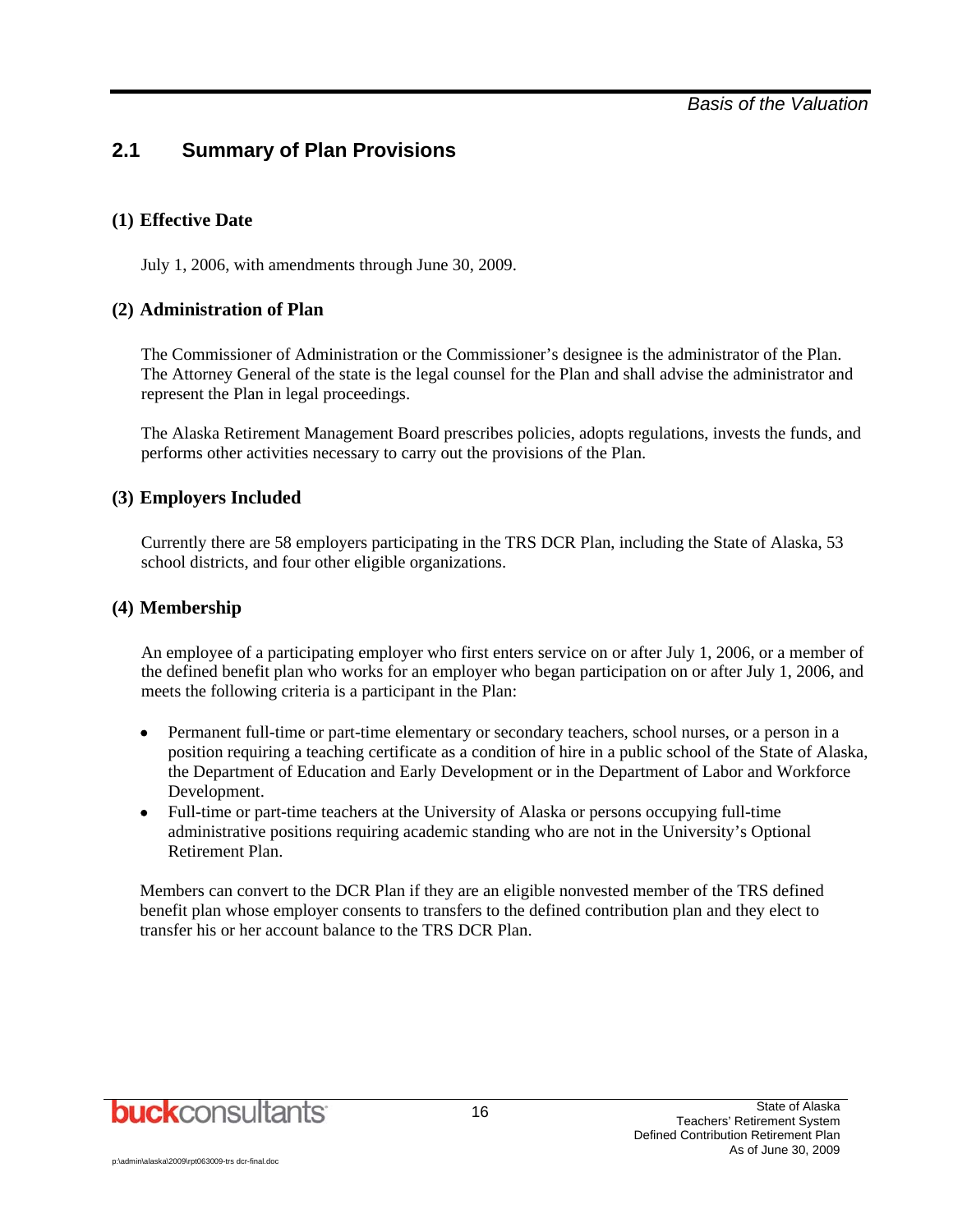## **2.1 Summary of Plan Provisions** *(continued)*

#### **(5) Member Contributions**

There are no member contributions for the occupational death  $\&$  disability and retiree medical benefits.

#### **(6) Retiree Medical**

- Member must retire directly from the plan to be eligible for retiree medical coverage. Normal retirement eligibility is the earlier of a) 30 years of service or b) Medicare eligible and 10 years of service.
- No retiree medical benefits are provided until normal retirement eligibility. The member's premium is 100% until they are Medicare eligible.
- Coverage cannot be denied except for failure to pay premium.
- Members who are receiving disability benefits or survivors who are receiving monthly survivor benefits are not eligible until the member meets, or would have met if he/she had lived, the normal retirement eligibility requirements.
- The plan's coverage is supplemental to Medicare.
- The Medicare-eligible premium will be based on the member's years of service. The percentage of premium paid by the member is as follows:

| <b>Years of Service</b> | <b>Percent of Premium Paid</b><br>by Member |
|-------------------------|---------------------------------------------|
| Less than 15 years      | 30%                                         |
| $15 - 19$               | 25%                                         |
| $20 - 24$               | 20%                                         |
| $25 - 29$               | 15%                                         |
| 30 years or more        | 10%                                         |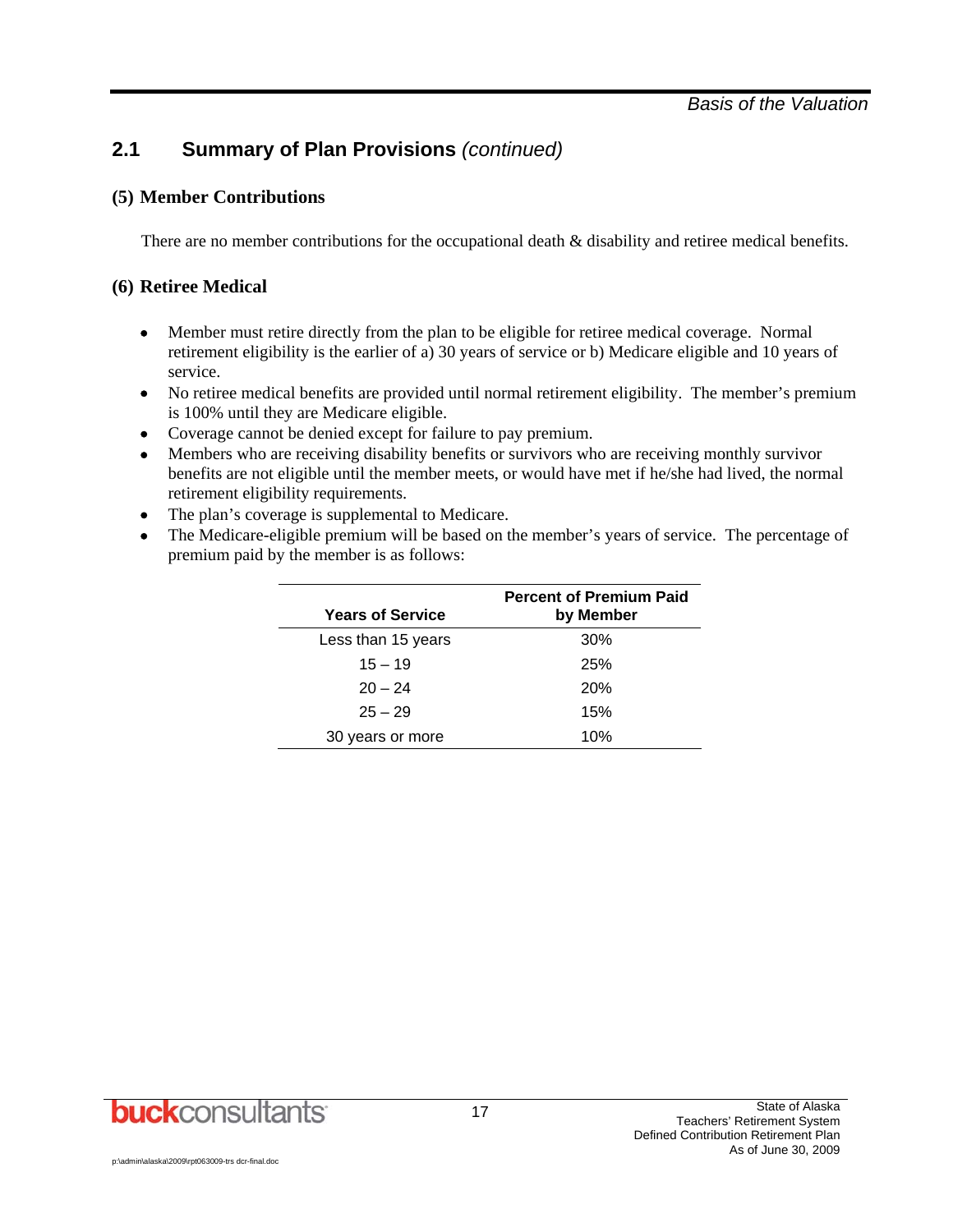## **2.1 Summary of Plan Provisions** *(continued)*

#### **(7) Occupational Disability Benefits**

- Benefit is 40% of salary at date of disability.
- There is no increase in the benefit after commencement.
- Member earns service while on occupational disability.
- Benefits cease when the member becomes eligible for normal retirement at Medicare-eligible age and 10 years of service, or at any age with 30 years of service.
- No retiree medical benefits are provided until normal retirement eligibility. The member's premium is 100% until they are Medicare eligible. Medicare-eligible premiums follow the service-based schedule above.

#### **(8) Occupational Death Benefits**

- Benefit is 40% of salary.
- There is no increase in the benefit after commencement.
- Benefits cease when the member would have become eligible for normal retirement.
- The period during which the survivor is receiving benefits is counted as service credit toward retiree medical benefits.
- No retiree medical benefits are provided until the member would have been eligible for normal retirement. The surviving spouse's premium is 100% until the member would have been Medicare eligible. Medicare-eligible premiums follow the service-based schedule above.

#### **Changes Since the Prior Valuation**

There have been no changes in benefit provisions since the prior valuation.

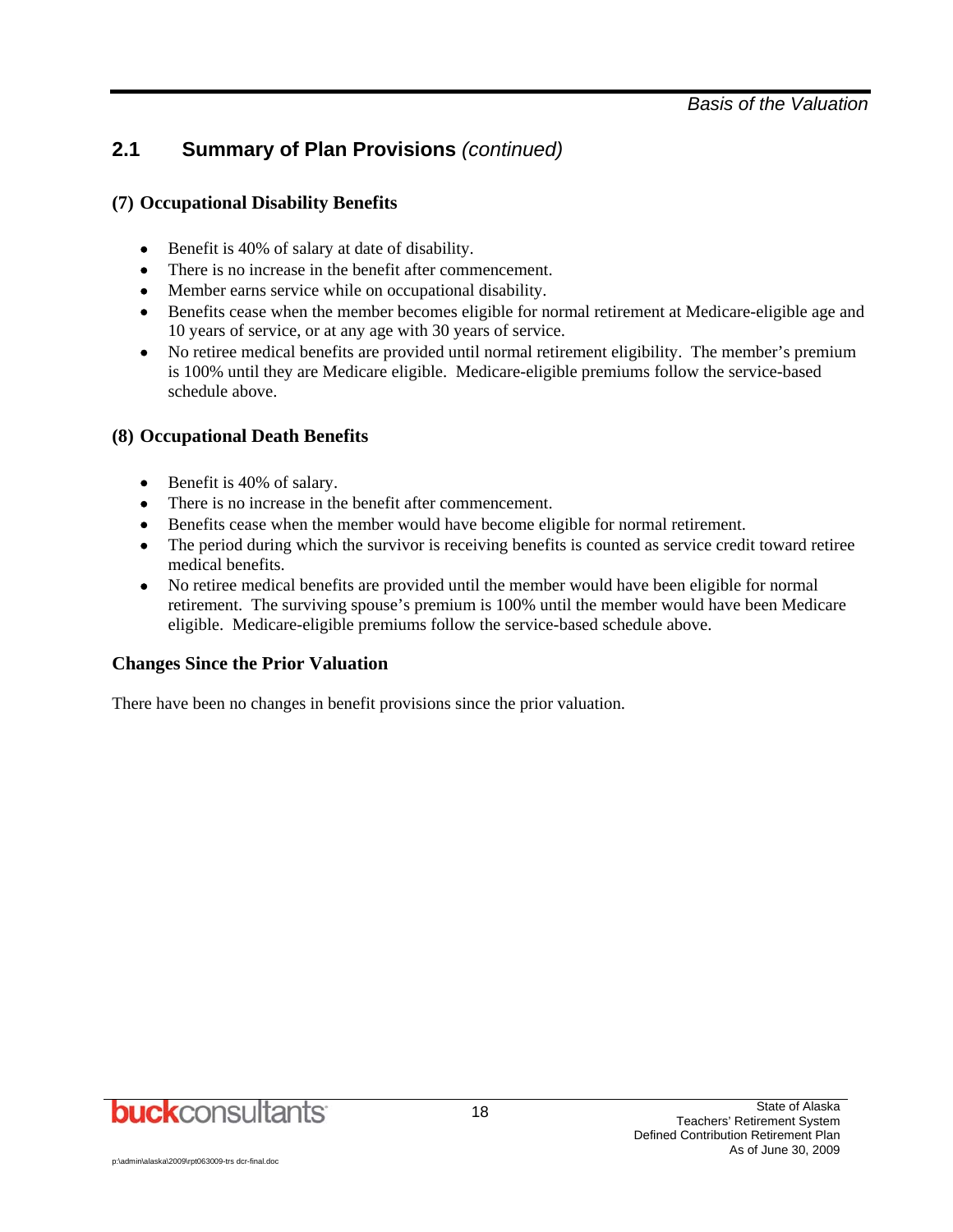## **2.2(a) Member Census Information**

| As of June 30                                               | 2006              | 2007         | 2008         | 2009         |
|-------------------------------------------------------------|-------------------|--------------|--------------|--------------|
| <b>Active Members</b>                                       |                   |              |              |              |
| $(1)$ Number                                                | $\Omega$          | 641          | 1,198        | 1,792        |
| (2) Average Age                                             | N/A               | 36.63        | 36.82        | 37.10        |
| (3) Average Credited Service                                | N/A               | 0.91         | 1.29         | 1.68         |
| (4) Average Entry Age                                       | N/A               | 35.72        | 35.53        | 35.42        |
| (5) Average Annual Earnings                                 | \$<br>$\mathbf 0$ | \$<br>44,322 | \$<br>47,053 | \$<br>50,061 |
| <b>Retirees, Disableds and Beneficiaries</b>                |                   |              |              |              |
| $(1)$ Number                                                | $\Omega$          | 0            | 0            | 0            |
| (2) Average Age                                             | N/A               | N/A          | N/A          | N/A          |
| (3) Average Monthly Death $\&$<br><b>Disability Benefit</b> | N/A               | N/A          | N/A          | N/A          |
| <b>Inactive Members*</b>                                    |                   |              |              |              |
| $(1)$ Number                                                | 0                 | 0            | 0            | 0            |

\*Inactive members are not eligible for future benefits from the Plan.

Average annual earnings are the annualized earnings for the fiscal year ending on the valuation date.

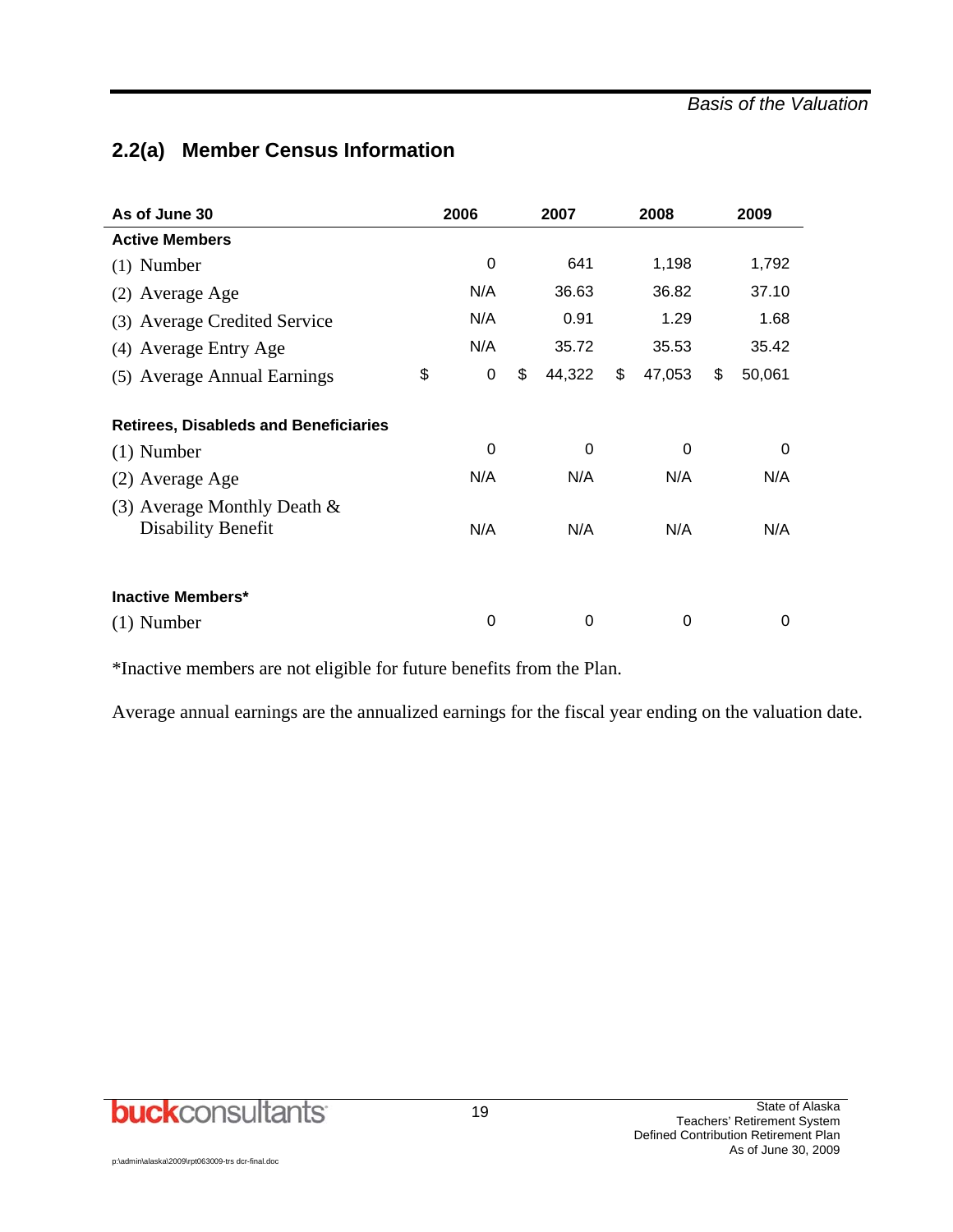*Basis of the Valuation* 

## **2.2(b) Distribution of Active Members**

|           |               | Total<br>Annual | Average<br>Annual | Years<br>οf |        | Total<br>Annual | Average<br>Annual |
|-----------|---------------|-----------------|-------------------|-------------|--------|-----------------|-------------------|
| Age       | <b>Number</b> | Earnings        | Earnings          | Service     | Number | Earnings        | Earnings          |
| $0 - 19$  | 0             | \$<br>0         | \$                | 0           | 156    | \$<br>6,501,194 | \$<br>41,674      |
| $20 - 24$ | 136           | 5,967,812       | 43,881            |             | 734    | 36,642,990      | 49,922            |
| $25 - 29$ | 505           | 23.356.172      | 46.250            | 2           | 578    | 29.275.371      | 50,649            |
| $30 - 34$ | 312           | 15,119,560      | 48,460            | 3           | 320    | 17,013,616      | 53,168            |
| $35 - 39$ | 211           | 10,634,386      | 50,400            |             | 0      |                 |                   |
| $40 - 44$ | 175           | 9,070,167       | 51,830            | $0 - 4$     | 1,788  | 89,433,171      | 50,019            |
| $45 - 49$ | 182           | 9,828,394       | 54,002            | $5 - 9$     | 3      | 183,315         | 61,105            |
| $50 - 54$ | 123           | 6,738,585       | 54,785            | $10 - 14$   |        |                 |                   |
| $55 - 59$ | 86            | 5,165,349       | 60,062            | $15 - 19$   |        | 91,991          | 91,991            |
| $60 - 64$ | 55            | 3,406,294       | 61.933            | $20 - 24$   |        |                 |                   |
| $65 - 69$ | 6             | 373,535         | 62,256            | $25 - 29$   |        |                 |                   |
| $70 - 74$ |               | 48,223          | 48.223            | $30 - 34$   |        |                 |                   |
| $75+$     | O             | 0               | 0                 | $35 - 39$   |        |                 | 0                 |
|           |               |                 |                   | $40+$       | 0      | 0               | 0                 |
| Total     | 1,792         | 89,708,477<br>S | \$<br>50,061      | Total       | 1,792  | \$89,708,477    | \$<br>50,061      |

#### Annual Earnings by Age **Annual Earnings by Credited Service Annual Earnings by Credited Service**

#### **Years of Credited Service by Age**

|           |          |       |           |           | Years of Service |           |       |       |       |       |
|-----------|----------|-------|-----------|-----------|------------------|-----------|-------|-------|-------|-------|
| Age       | $0 - 4$  | $5-9$ | $10 - 14$ | $15 - 19$ | $20 - 24$        | $25 - 29$ | 30-34 | 35-39 | $40+$ | Total |
| $0 - 19$  | $\Omega$ | 0     | 0         | O         | 0                | 0         | 0     |       |       |       |
| $20 - 24$ | 136      |       |           |           |                  |           |       |       |       | 136   |
| $25 - 29$ | 505      |       |           |           |                  |           |       |       |       | 505   |
| $30 - 34$ | 311      |       |           |           |                  |           |       |       | 0     | 312   |
| $35 - 39$ | 211      |       |           |           |                  |           |       |       | 0     | 211   |
| $40 - 44$ | 173      |       |           |           |                  |           |       |       |       | 175   |
| $45 - 49$ | 181      |       |           |           |                  |           |       |       |       | 182   |
| $50 - 54$ | 123      |       |           |           |                  |           |       |       |       | 123   |
| $55 - 59$ | 86       |       |           |           |                  |           |       |       |       | 86    |
| $60 - 64$ | 55       |       |           |           |                  |           |       |       |       | 55    |
| $65 - 69$ | 6        |       |           |           |                  |           |       |       |       | 6     |
| $70 - 74$ |          |       |           |           |                  |           |       |       |       |       |
| $75+$     | O        |       |           | O         | υ                | O         |       |       |       | O     |
|           |          |       |           |           |                  |           |       |       |       |       |
| Total     | 1,788    | 3     |           |           |                  |           |       |       | 0     | 1,792 |

Total annual earnings are the annualized earnings for the fiscal year ending on the valuation date.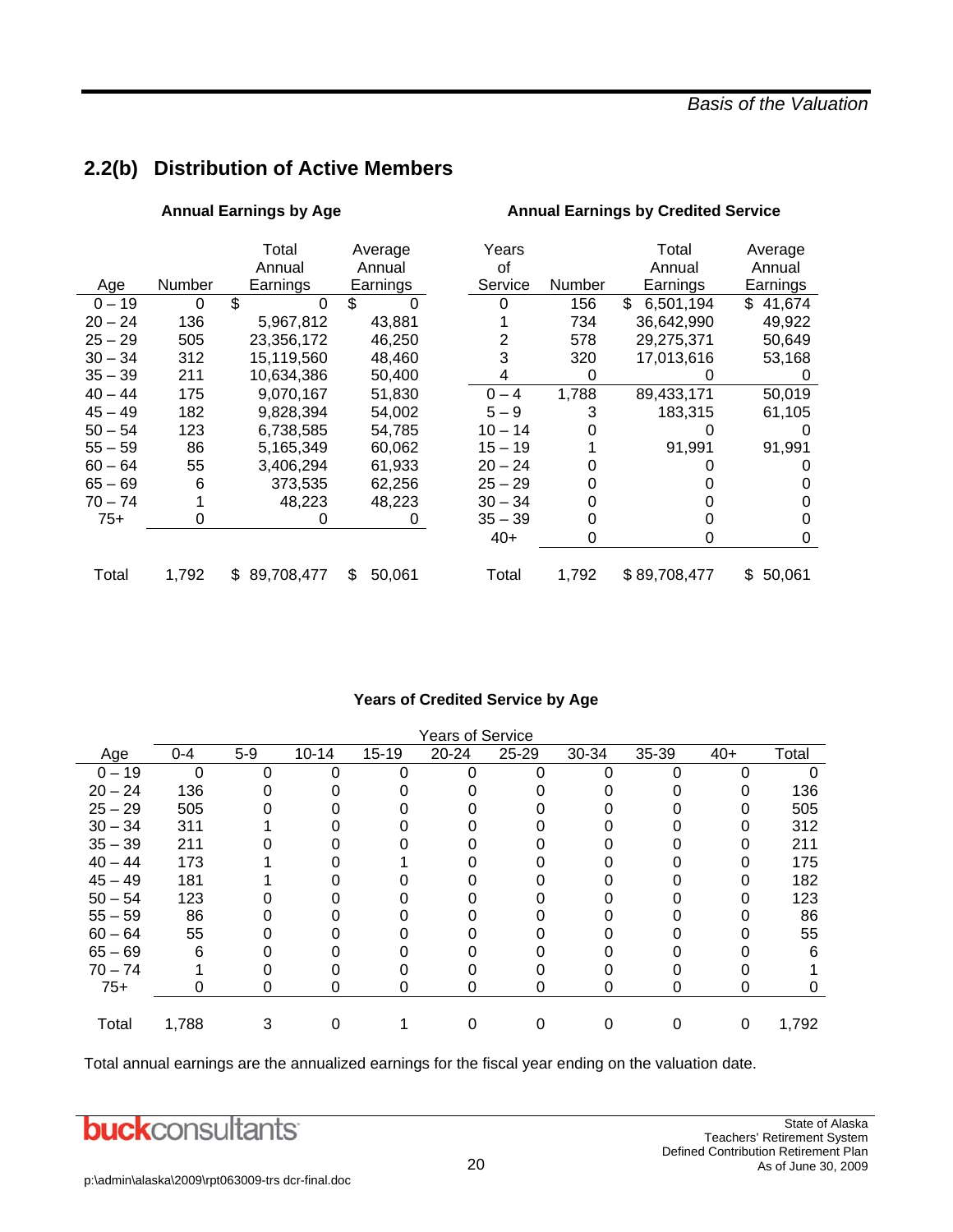| Valuation<br><b>Date</b> | <b>Number</b> | Annual<br><b>Earnings</b><br>(000's) | Annual<br>Average<br><b>Earnings</b> | <b>Percent</b><br>Increase/<br>(Decrease)<br>in Average<br><b>Earnings</b> | Number of<br>Participating<br><b>Employers</b> |
|--------------------------|---------------|--------------------------------------|--------------------------------------|----------------------------------------------------------------------------|------------------------------------------------|
| June 30, 2009            | 1,792         | \$89,708                             | \$50,061                             | 6.4%                                                                       | 58                                             |
| June 30, 2008            | 1,198         | 56,369                               | 47,053                               | 6.2%                                                                       | 58                                             |
| June 30, 2007            | 641           | 28,410                               | 44,322                               | $0.0\%$                                                                    | 58                                             |
| June 30, 2006            | 0             | 0                                    | 0                                    | $0.0\%$                                                                    | 58                                             |

## **2.2(c) Schedule of Active Member Valuation Data**

Annual earnings are the annualized earnings for the fiscal year ending on the valuation date.

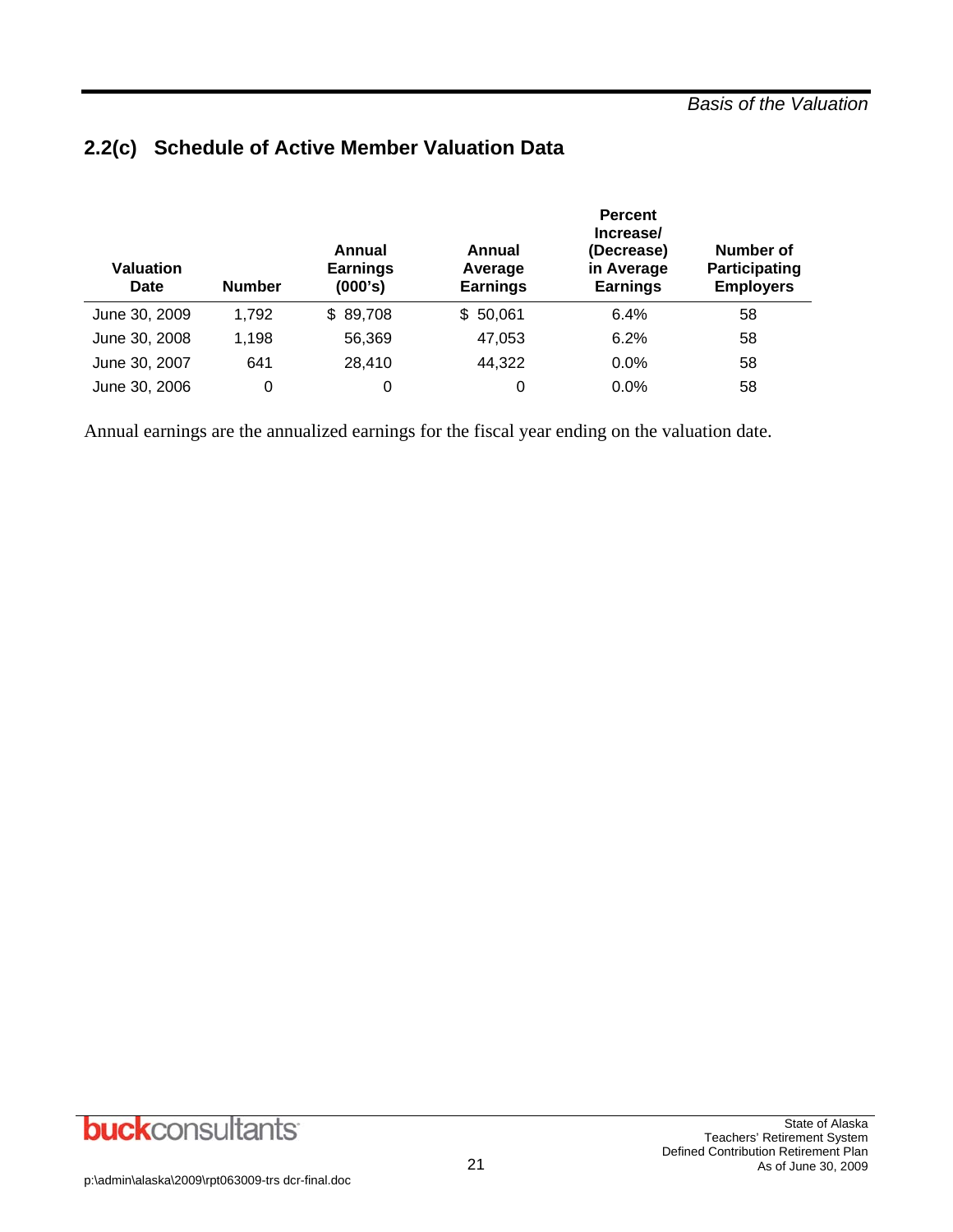The demographic and economic assumptions used in the June 30, 2009 valuation are described below. Unless noted otherwise, these assumptions were adopted by the Board in October 2006. These assumptions were the result of an experience study performed for the DB Plan as of June 30, 2005. The funding method used in this valuation was adopted by the Board in October 2006. The asset smoothing method used to determine valuation assets was changed effective June 30, 2002.

Benefits valued are those delineated in Alaska State statutes as of the valuation date. Changes in State statutes effective after the valuation date are not taken into consideration in setting the assumptions and methods.

#### **Valuation of Liabilities**

#### **(A) Actuarial Method** – Entry Age Actuarial Cost

Liabilities and contributions shown in the report are computed using the Entry Age Actuarial Cost method of funding. Any funding surpluses or unfunded accrued liability is amortized over 25 years as a level percentage of expected payroll. Payroll is assumed to increase by the payroll growth assumption per year for this purpose. However, in keeping with GASB requirements, the net amortization period will not exceed 30 years.

Cost factors designed to produce annual costs as a constant percentage of each member's expected compensation in each year for death and disability benefits (constant dollar amount for retiree medical benefits), from the assumed entry age to the last age with a future benefit were applied to the projected benefits to determine the normal cost (the portion of the total cost of the Plan allocated to the current year under the method). The normal cost is determined by summing intermediate results for active members and determining an average normal cost rate which is then related to the total DCR Plan payroll of active members. The actuarial accrued liability for active members (the portion of the total cost of the Plan allocated to prior years under the method) was determined as the excess of the actuarial present value of projected benefits over the actuarial present value of future normal costs.

The actuarial accrued liability for beneficiaries and disabled members currently receiving benefits (if any) was determined as the actuarial present value of the benefits expected to be paid. No future normal costs are payable for these members.

The actuarial accrued liability under this method at any point in time is the theoretical amount of the fund that would have been accumulated had annual contributions equal to the normal cost been made in prior years (it does not represent the liability for benefits accrued to the valuation date). The unfunded actuarial accrued liability is the excess of the actuarial accrued liability over the actuarial value of plan assets measured on the valuation date.

Under this method, experience gains or losses, i.e., decreases or increases in accrued liabilities attributable to deviations in experience from the actuarial assumptions, adjust the unfunded actuarial accrued liability.

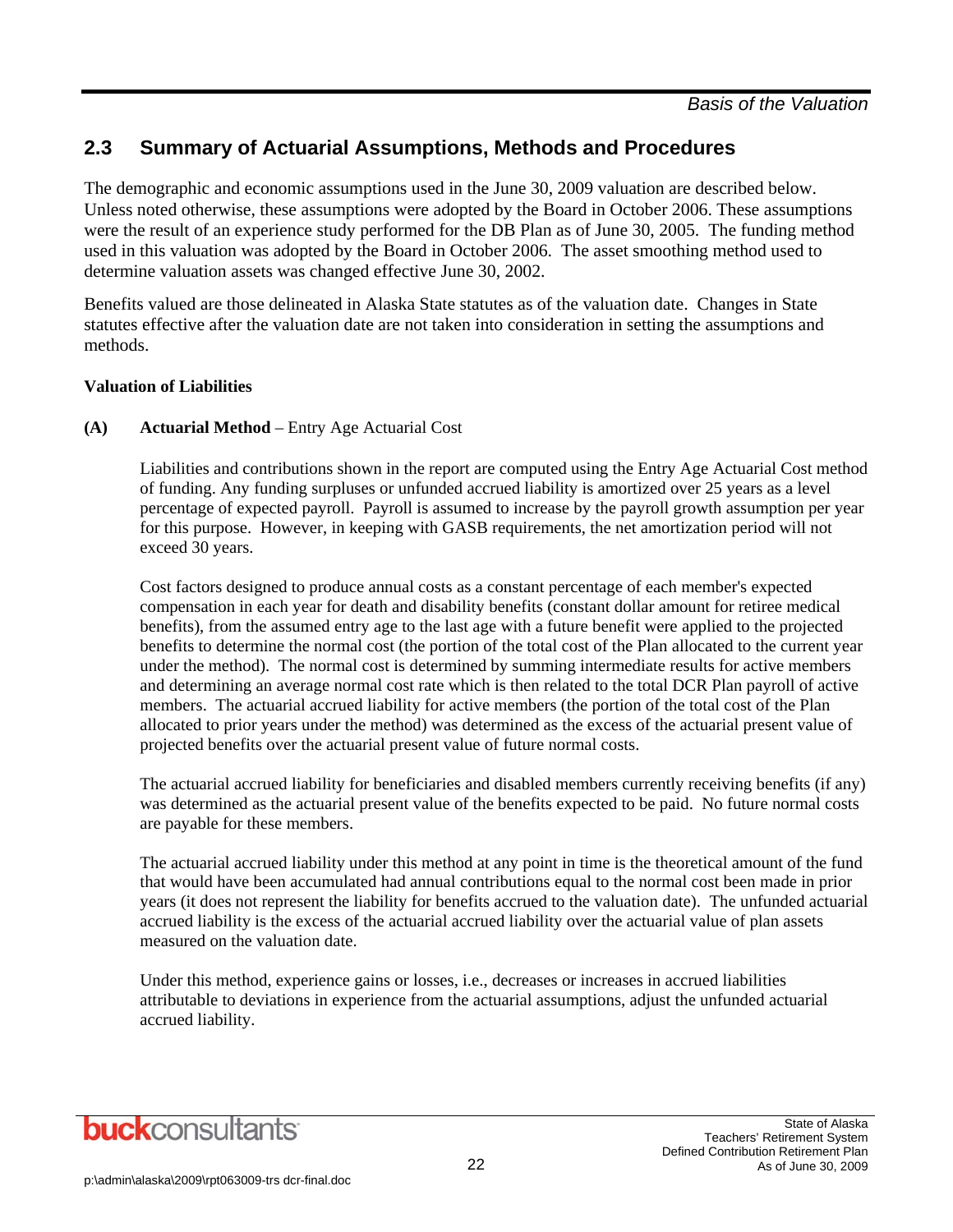#### **(B) Valuation of Assets**

Effective June 30, 2006, the asset valuation method recognizes 20% of the investment gain or loss in each of the current and preceding four years. This method will be phased in over five years. Market Value of Assets were \$0 as of June 30, 2006. All assets are valued at market value. Assets are accounted for on an accrued basis and are taken directly from financial statements audited by KPMG LLP. Valuation assets are constrained to a range of 80% to 120% of the market value of assets.

#### **(C) Valuation of Retiree Medical Benefits**

The methodology used for the valuation of the retiree medical benefits is described in Section 2.3(c) of the State of Alaska Teachers' Retirement System Defined Benefit Plan Actuarial Valuation Report as of June 30, 2009.

Due to the lack of experience for the DCR Plan only, base claims costs are based on those described in the actuarial valuation as of June 30, 2009 for TRS with some adjustments. The claims costs were adjusted to reflect the differences between the DCR medical plan and the DB medical plan. These differences include different coverage levels and an indexing of the retiree out-of-pocket dollar amounts. To account for higher initial copays, deductibles and out-of-pocket limits, FY09 claims costs were reduced 5.9% for medical and 0.7% for prescription drugs. Retiree out-of-pocket amounts were indexed 4.8% each year to reflect the effect of the deductible leveraging on trend, putting the annual projected trend closer to the ultimate trend rate.

No implicit subsidies are assumed. Employees projected to retire with 30 years of service prior to Medicare are valued with commencement deferred to Medicare eligibility, as such participants will be required to pay the full plan premium. Explicit subsidies for disabled and normal retirements are determined using the plan-defined percentages of total projected plan costs, again with no implicit subsidy assumed.

#### **Changes in Methods From the Prior Valuation**

There were no changes in methods from the prior valuation.

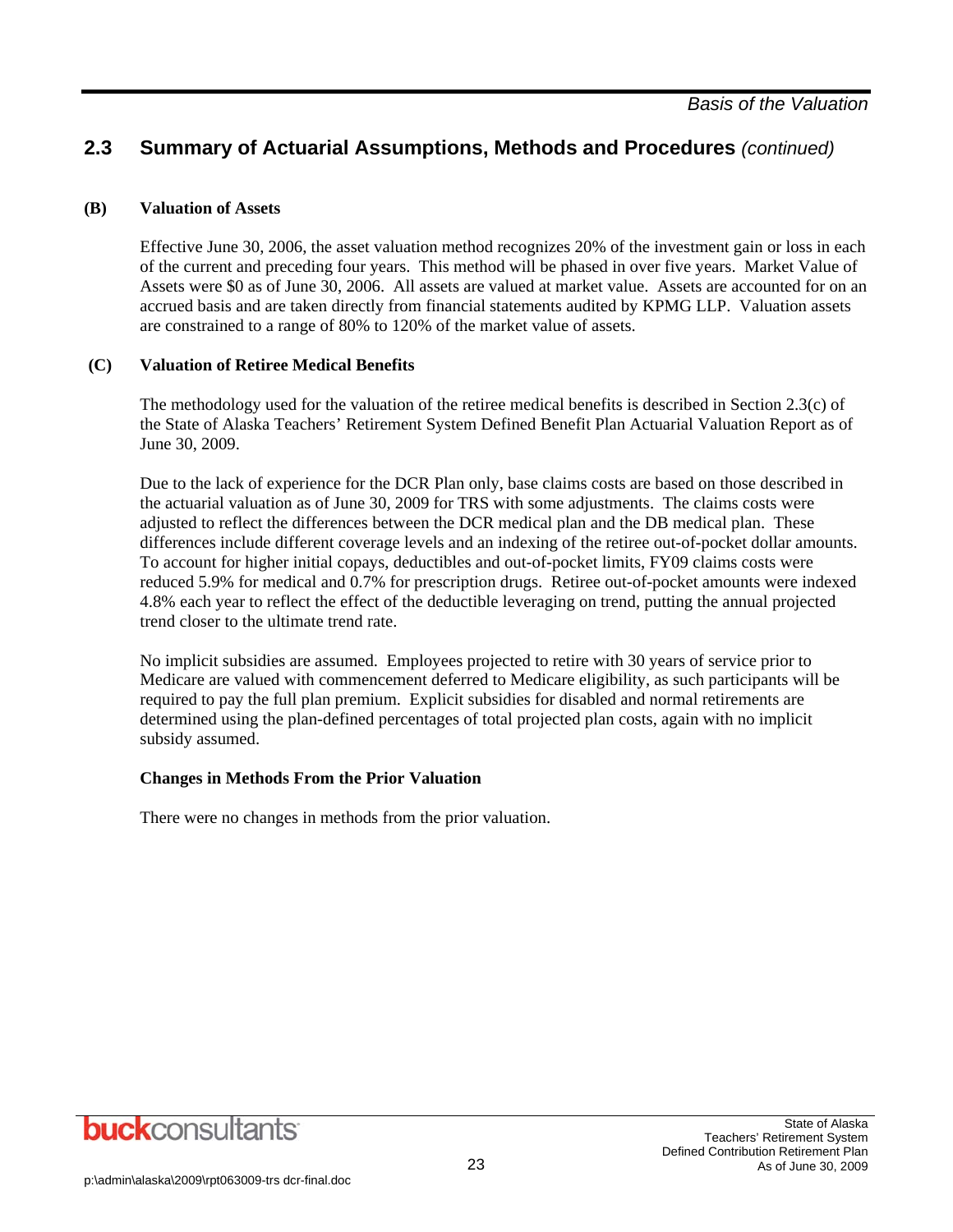| (D) | <b>Actuarial Assumptions</b> |  |
|-----|------------------------------|--|
|-----|------------------------------|--|

| <b>Investment Return / Discount Rate</b> | 8.25% per year, compounded annually, net of expenses.                                                                                  |
|------------------------------------------|----------------------------------------------------------------------------------------------------------------------------------------|
| <b>Salary Scale</b>                      | Inflation $-3.5%$ per year.                                                                                                            |
|                                          | Merit-2.0% per year for first 5 years of employment grading down                                                                       |
|                                          | to 0% after 15 years.                                                                                                                  |
|                                          | Productivity $-0.5%$ per year.                                                                                                         |
| Payroll Growth                           | 4.0% per year.                                                                                                                         |
| <b>Total Inflation</b>                   | Total inflation as measured by the Consumer Price Index for urban                                                                      |
|                                          | and clerical workers for Anchorage is assumed to increase 3.5%<br>annually.                                                            |
| Mortality (Preretirement)                | Based upon the 2001-2005 actual experience of the TRS DB Plan.                                                                         |
|                                          | (See Table 1). 60% of the 1994 Group Annuity Table 1994 Base                                                                           |
|                                          | Year without margin for females and 55% for males. 15% of<br>deaths are assumed to result from occupational causes.                    |
| Mortality (Postretirement)               | Based upon the 2001-2005 actual experience of the TRS DB Plan.                                                                         |
|                                          | (See Table 2). 1-year setback of the 1994 Group Annuity Table                                                                          |
|                                          | 1994 Base Year without margin for females and 3-year setback for                                                                       |
|                                          | males.                                                                                                                                 |
| Turnover                                 | Select rates were estimated and ultimate rates were set to the TRS                                                                     |
|                                          | DB Plan's rates loaded by 10%. (See Table 3).                                                                                          |
| Disability                               | Incidence rates based upon the 2001-2005 actual experience of the                                                                      |
|                                          | TRS DB Plan, in accordance with Table 4. Post-disability mortality                                                                     |
|                                          | in accordance with the 1979 Pension Benefit Guaranty Corporation<br>Disability Mortality Table to reflect mortality of those receiving |
|                                          | disability benefits under Social Security. 15% of disabilities are                                                                     |
|                                          | assumed to result from occupational causes.                                                                                            |
| Retirement                               | Retirement rates were estimated in accordance with Table 5.                                                                            |
| Marriage and Age Difference              | Wives are assumed to be three years younger than husbands. 85%                                                                         |
|                                          | of male members and 75% of female members are assumed to be<br>married.                                                                |

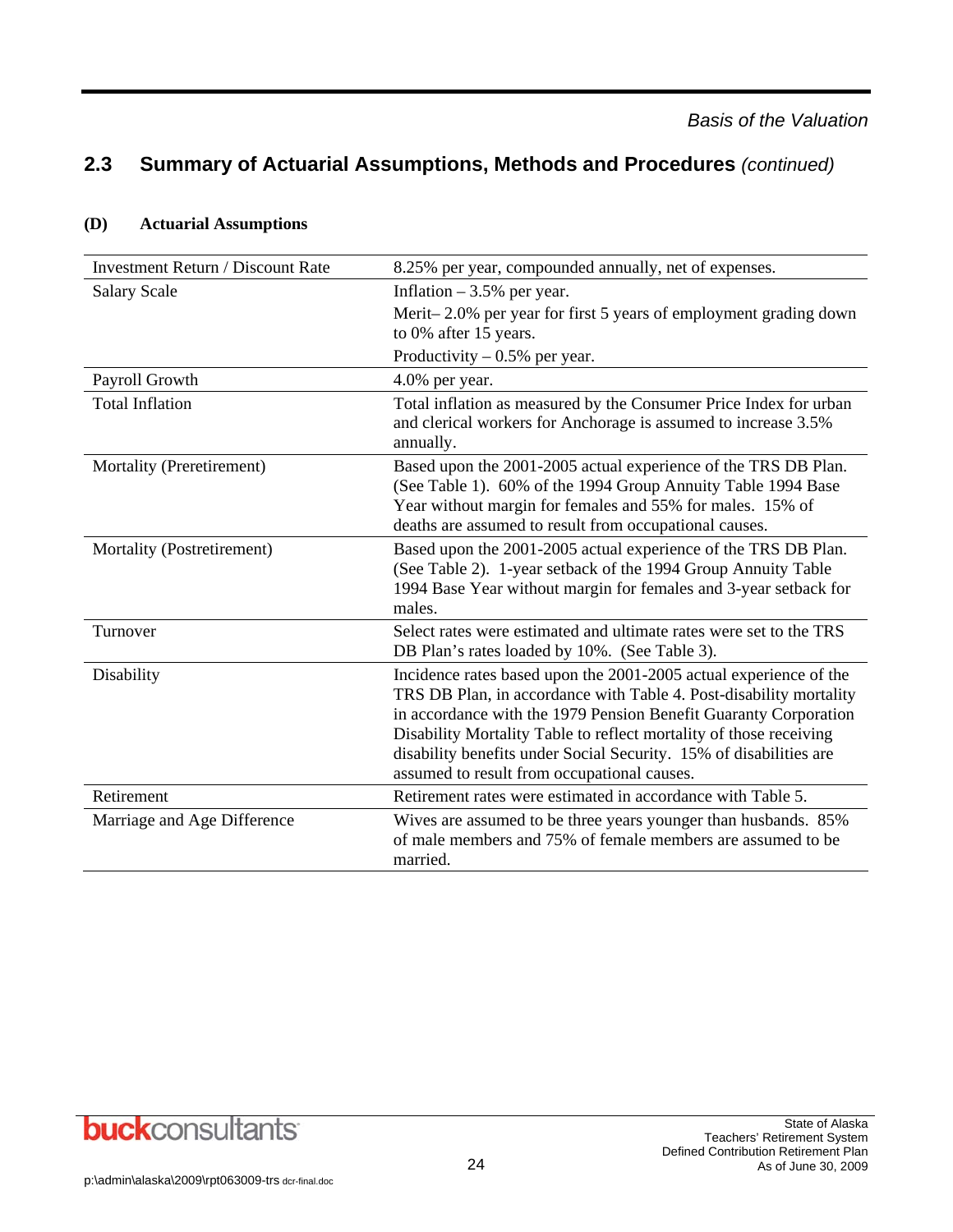| Expenses                            | All expenses are net of the investment return assumption.                                                                                                           |                |                     |  |
|-------------------------------------|---------------------------------------------------------------------------------------------------------------------------------------------------------------------|----------------|---------------------|--|
| Per Capita Claims Cost              | Sample claims cost rates for FY10 medical benefits are shown<br>below:                                                                                              |                |                     |  |
|                                     |                                                                                                                                                                     |                | <b>Prescription</b> |  |
|                                     |                                                                                                                                                                     | <b>Medical</b> | <b>Drugs</b>        |  |
|                                     | Pre-Medicare                                                                                                                                                        | \$7,503        | \$2,419             |  |
|                                     | Medicare Parts A & B                                                                                                                                                | \$1,336        | \$2,419             |  |
|                                     | Medicare Part B Only                                                                                                                                                | \$4,754        | \$2,419             |  |
|                                     | Medicare Part D                                                                                                                                                     | N/A            | 477<br>S            |  |
| Third Party Administrator Fees      | \$153.33 per person per year; assumed trend rate of 5% per year.                                                                                                    |                |                     |  |
| <b>Base Claims Cost Adjustments</b> | Due to higher initial copays, deductibles, out-of-pocket limits<br>and member cost sharing compared to the DB medical plan, the<br>following adjustments were made: |                |                     |  |
|                                     | 0.941 for the medical plan.                                                                                                                                         |                |                     |  |
|                                     | 0.993 for the prescription drug plan.                                                                                                                               |                |                     |  |
|                                     | 0.952 for the annual indexing for member cost sharing.<br>٠                                                                                                         |                |                     |  |

#### **(D) Actuarial Assumptions** *(continued)*



p:\admin\alaska\2009\rpt063009-trs dcr-final.doc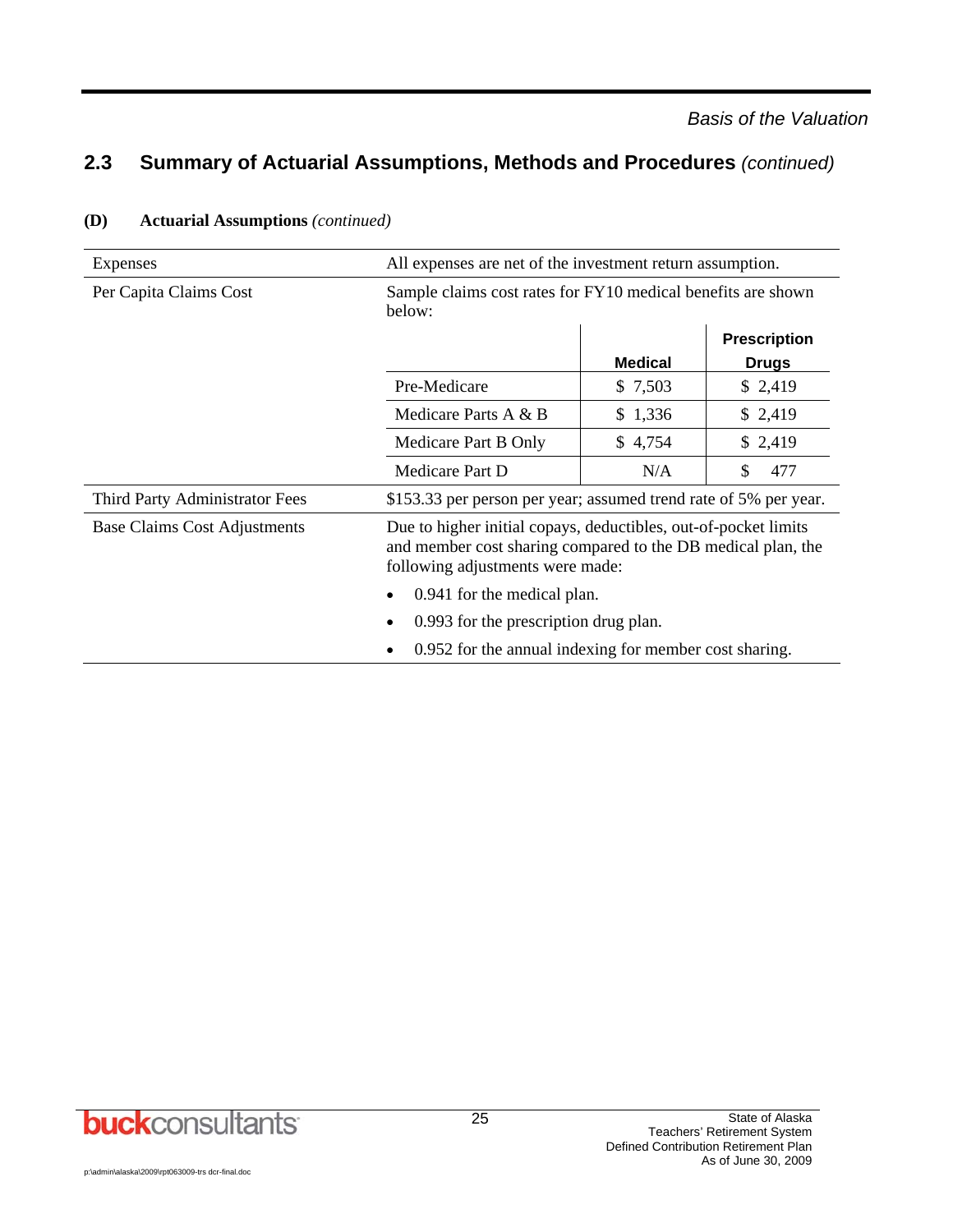|              |                | <b>Prescription</b> |
|--------------|----------------|---------------------|
|              | <b>Medical</b> | <b>Drugs</b>        |
| <b>FY10</b>  | 7.5%           | 9.6%                |
| <b>FY11</b>  | 6.9%           | 8.3%                |
| <b>FY12</b>  | 6.4%           | 7.1%                |
| <b>FY13</b>  | 5.9%           | 5.9%                |
| <b>FY14</b>  | 5.9%           | 5.9%                |
| <b>FY15</b>  | 5.9%           | 5.9%                |
| <b>FY16</b>  | 5.9%           | 5.9%                |
| <b>FY25</b>  | 5.8%           | 5.8%                |
| <b>FY50</b>  | 5.7%           | 5.7%                |
| <b>FY100</b> | 5.1%           | 5.1%                |
|              |                |                     |

#### **(D) Actuarial Assumptions** *(continued)*

Health Cost Trend The table below shows the rate used to project the cost from the shown fiscal year to the next fiscal year. For example, 7.5% is applied to the FY10 rate claims costs to get the FY11 claims costs.

> For the June 30, 2008 valuation and later, the Society of Actuaries' Healthcare Cost Trend Model is used to project medical and prescription drug costs. This model effectively begins estimating trend amounts beginning in 2012 and projects out to 2100. The model has been populated with assumptions that are specific to the State of Alaska.

| <b>Aging Factors</b> |          |                | <b>Prescription</b> |
|----------------------|----------|----------------|---------------------|
|                      | Age      | <b>Medical</b> | <b>Drugs</b>        |
|                      | $0 - 44$ | 2.0%           | 4.5%                |
|                      | 45-54    | 2.5%           | 3.5%                |
|                      | 55-64    | 3.5%           | 3.0%                |
|                      | 65-74    | 4.0%           | 1.5%                |
|                      | 75-84    | 1.5%           | 0.5%                |
|                      | 85-94    | 0.5%           | 0.0%                |
|                      | $95+$    | 0.0%           | 0.0%                |

Retiree Medical Participation 100% of members and their spouses are assumed to elect retiree medical benefits as soon as they are eligible.

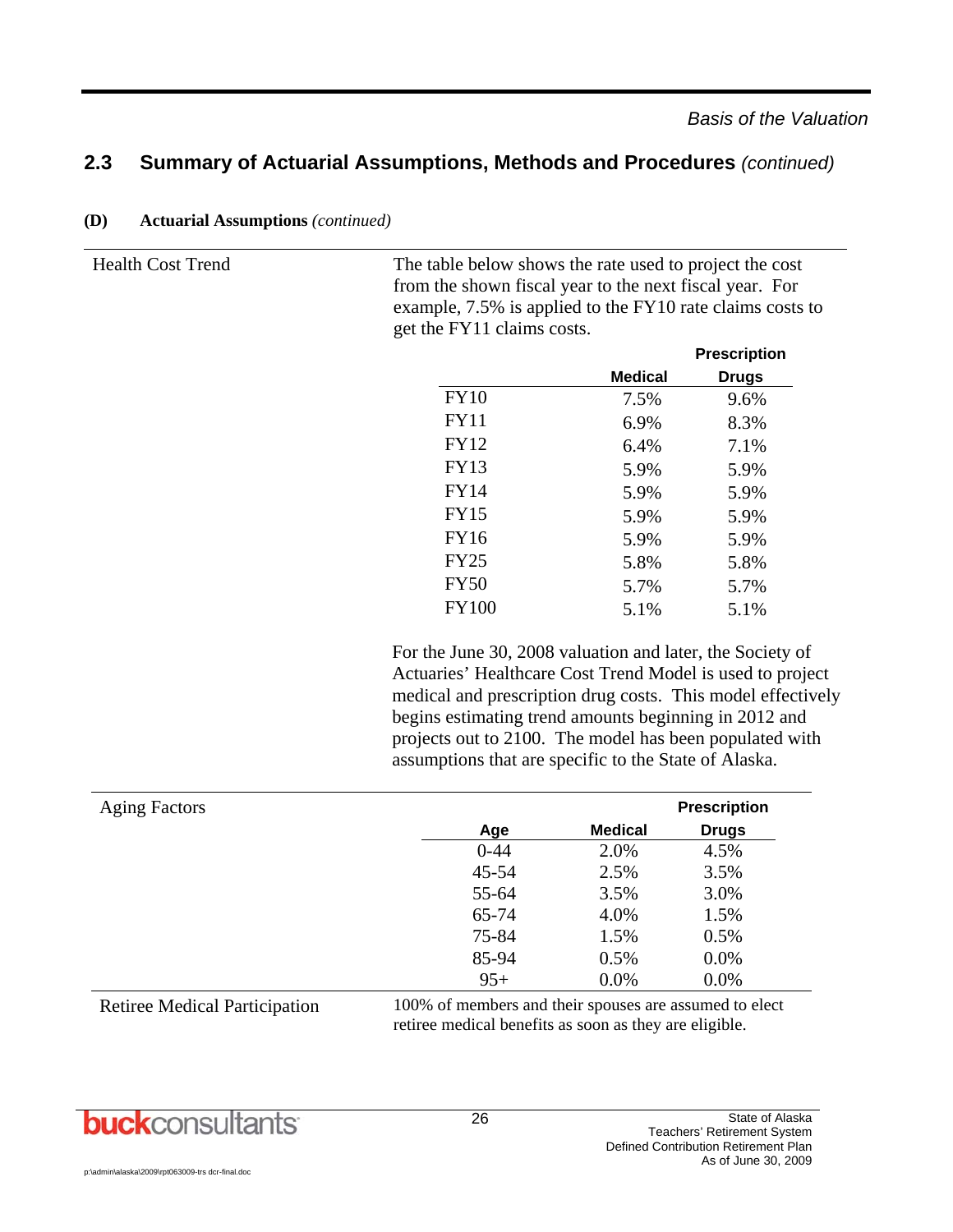#### **Table 1 Alaska TRS DCR Plan Mortality Table (Preretirement)**

| <u>Age</u> | <b>Male</b> | Female |
|------------|-------------|--------|
| 20         | .030%       | .018%  |
| 21         | .031        | .019   |
| 22         | .033        | .019   |
| 23         | .035        | .019   |
| 24         | .037        | .019   |
| 25         | .039        | .019   |
| 26         | .041        | .019   |
| 27         | .043        | .019   |
| 28         | .045        | .020   |
| 29         | .046        | .021   |
| 30         | .047        | .023   |
| 31         | .049        | .024   |
| 32         | .050        | .026   |
| 33         | .050        | .027   |
| 34         | .050        | .029   |
| 35         | .050        | .031   |
| 36         | .051        | .033   |
| 37         | .053        | .036   |
| 38         | .056        | .039   |
| 39         | .059        | .042   |
| 40         | .063        | .046   |
| 41         | .068        | .050   |
| 42         | .074        | .053   |
| 43         | .080        | .057   |
| 44         | .086        | .060   |
| 45         | .093        | .063   |
| 46         | .102        | .067   |
| 47         | .112        | .072   |
| 48         | .124        | .078   |
| 49         | .138        | .085   |
| 50         | .153        | .092   |
| 51         | .170        | .101   |
| 52         | .190        | .112   |
| 53         | .212        | .123   |
| 54         | .235        | .135   |
| 55         | .262        | .148   |
| 56         | .293        | .165   |
| 57         | 330         | .188   |
| 58         | .373        | .217   |
| 59         | .419        | .249   |
| 60         | .472        | .286   |
| 61         | .532        | .329   |
| 62         | .600        | .376   |
| 63         | .678        | .431   |
| 64         | .765        | .492   |

27



State of Alaska Teachers' Retirement System Defined Contribution Retirement Plan As of June 30, 2009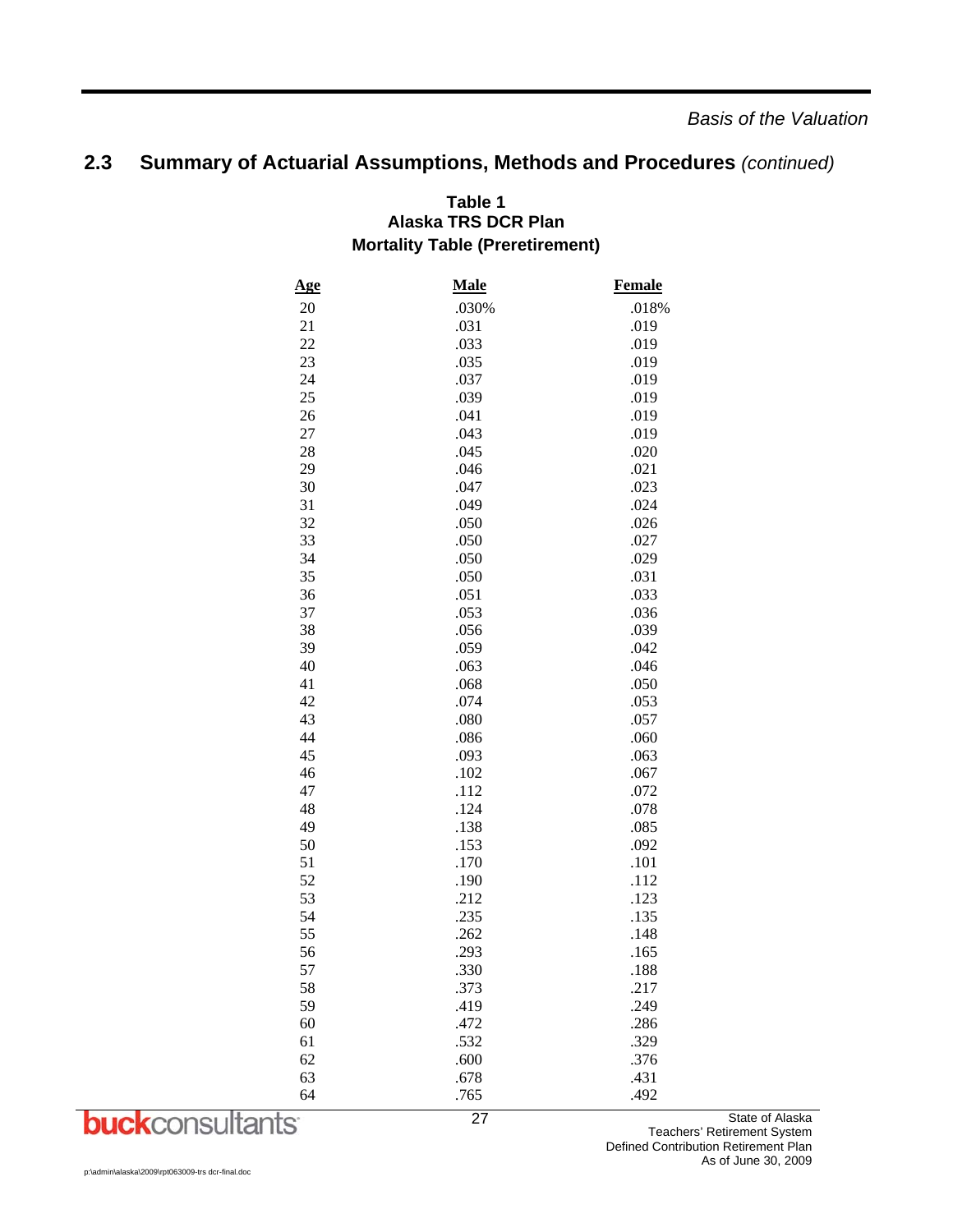#### **Table 2 Alaska TRS DCR Plan Mortality Table (Postretirement)**

| Age | Male  | Female |
|-----|-------|--------|
| 50  | .204% | .141%  |
| 51  | .226  | .154   |
| 52  | .250  | .169   |
| 53  | .277  | .186   |
| 54  | .309  | .205   |
| 55  | .346  | .224   |
| 56  | .385  | .247   |
| 57  | .428  | .276   |
| 58  | .476  | .314   |
| 59  | .532  | .361   |
| 60  | .600  | .415   |
| 61  | .677  | .477   |
| 62  | .762  | .548   |
| 63  | .858  | .627   |
| 64  | .966  | .718   |
| 65  | 1.091 | .819   |
| 66  | 1.233 | .929   |
| 67  | 1.391 | 1.042  |
| 68  | 1.563 | 1.157  |
| 69  | 1.746 | 1.265  |
| 70  | 1.939 | 1.367  |
| 71  | 2.135 | 1.476  |
| 72  | 2.336 | 1.608  |
| 73  | 2.552 | 1.775  |
| 74  | 2.791 | 1.972  |
| 75  | 3.063 | 2.192  |
| 76  | 3.355 | 2.439  |
| 77  | 3.661 | 2.723  |
| 78  | 4.001 | 3.050  |
| 79  | 4.393 | 3.412  |
| 80  | 4.857 | 3.802  |
| 81  | 5.399 | 4.236  |
| 82  | 6.007 | 4.726  |
| 83  | 6.670 | 5.285  |
| 84  | 7.378 | 5.899  |
| 85  | 8.122 | 6.557  |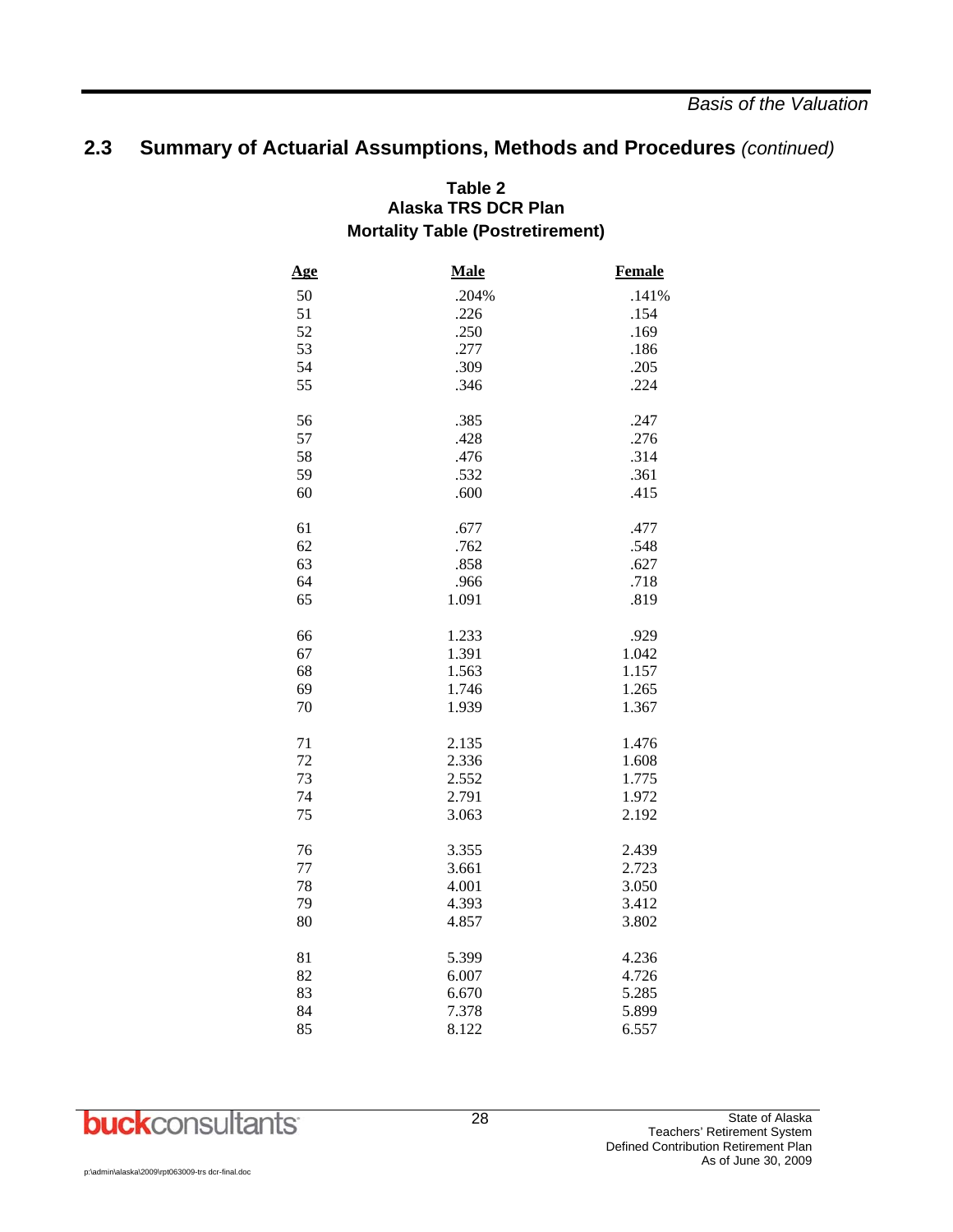| Table 3                     |  |  |
|-----------------------------|--|--|
| Alaska TRS DCR Plan         |  |  |
| <b>Turnover Assumptions</b> |  |  |

#### **Select Rates of Turnover During the First 5 Years of Employment**

| ີ<br>Year of      |      |  |
|-------------------|------|--|
| <b>Employment</b> | Rate |  |
|                   |      |  |
|                   | 18%  |  |
| 2                 | 15%  |  |
| 3                 | 12%  |  |
|                   | 10%  |  |
|                   | 8%   |  |
|                   |      |  |

#### **Ultimate Rates of Turnover After the First 5 Years of Employment**

|                 |             | And the Phot 5 Tears of Employment |       |             |               |
|-----------------|-------------|------------------------------------|-------|-------------|---------------|
| Age             | <b>Male</b> | <b>Female</b>                      | Age   | <b>Male</b> | <b>Female</b> |
| $\overline{15}$ | 5.4492%     | 4.8122%                            | 40    | 5.2787%     | 4.6924%       |
| 16              | 5.4423      | 4.8085                             | 41    | 5.2635      | 4.6815        |
| 17              | 5.4368      | 4.8061                             | 42    | 5.2443      | 4.6706        |
| 18              | 5.4313      | 4.8049                             | 43    | 5.2264      | 4.6609        |
| 19              | 5.4285      | 4.8037                             | 44    | 5.2030      | 4.6488        |
| 20              | 5.3859      | 4.7686                             | 45    | 5.1769      | 4.6343        |
|                 |             |                                    |       |             |               |
| 21              | 5.3832      | 4.7686                             | 46    | 5.1494      | 4.6210        |
| $22\,$          | 5.3777      | 4.7674                             | 47    | 5.1150      | 4.6028        |
| 23              | 5.3735      | 4.7674                             | 48    | 5.0752      | 4.5823        |
| 24              | 5.3667      | 4.7662                             | 49    | 5.0339      | 4.5617        |
| 25              | 5.3612      | 4.7662                             | 50    | 4.9872      | 4.5375        |
|                 |             |                                    |       |             |               |
| 26              | 5.3557      | 4.7650                             | 51    | 4.9322      | 4.5097        |
| $27\,$          | 5.3502      | 4.7638                             | 52    | 4.8675      | 4.4770        |
| $28\,$          | 5.3447      | 4.7601                             | 53    | 4.7960      | 4.4383        |
| 29              | 5.3392      | 4.7565                             | 54    | 4.7163      | 4.3971        |
| 30              | 5.3350      | 4.7529                             | 55    | 4.6255      | 4.3475        |
|                 |             |                                    |       |             |               |
| 31              | 5.3323      | 4.7505                             | 56    | 4.5155      | 4.2834        |
| 32              | 5.3282      | 4.7456                             | 57    | 4.3808      | 4.2011        |
| 33              | 5.3254      | 4.7420                             | 58    | 4.2337      | 4.1080        |
| 34              | 5.3240      | 4.7372                             | 59    | 4.0563      | 3.9894        |
| 35              | 5.3213      | 4.7323                             | 60    | 3.8569      | 3.8551        |
|                 |             |                                    |       |             |               |
| 36              | 5.3172      | 4.7251                             | 61    | 3.6355      | 3.7050        |
| 37              | 5.3117      | 4.7190                             | 62    | 3.3784      | 3.5344        |
| 38              | 5.3020      | 4.7105                             | 63    | 3.0855      | 3.3396        |
| 39              | 5.2910      | 4.7021                             | 64    | 2.7679      | 3.1279        |
|                 |             |                                    | $65+$ | 5.5000      | 4.8400        |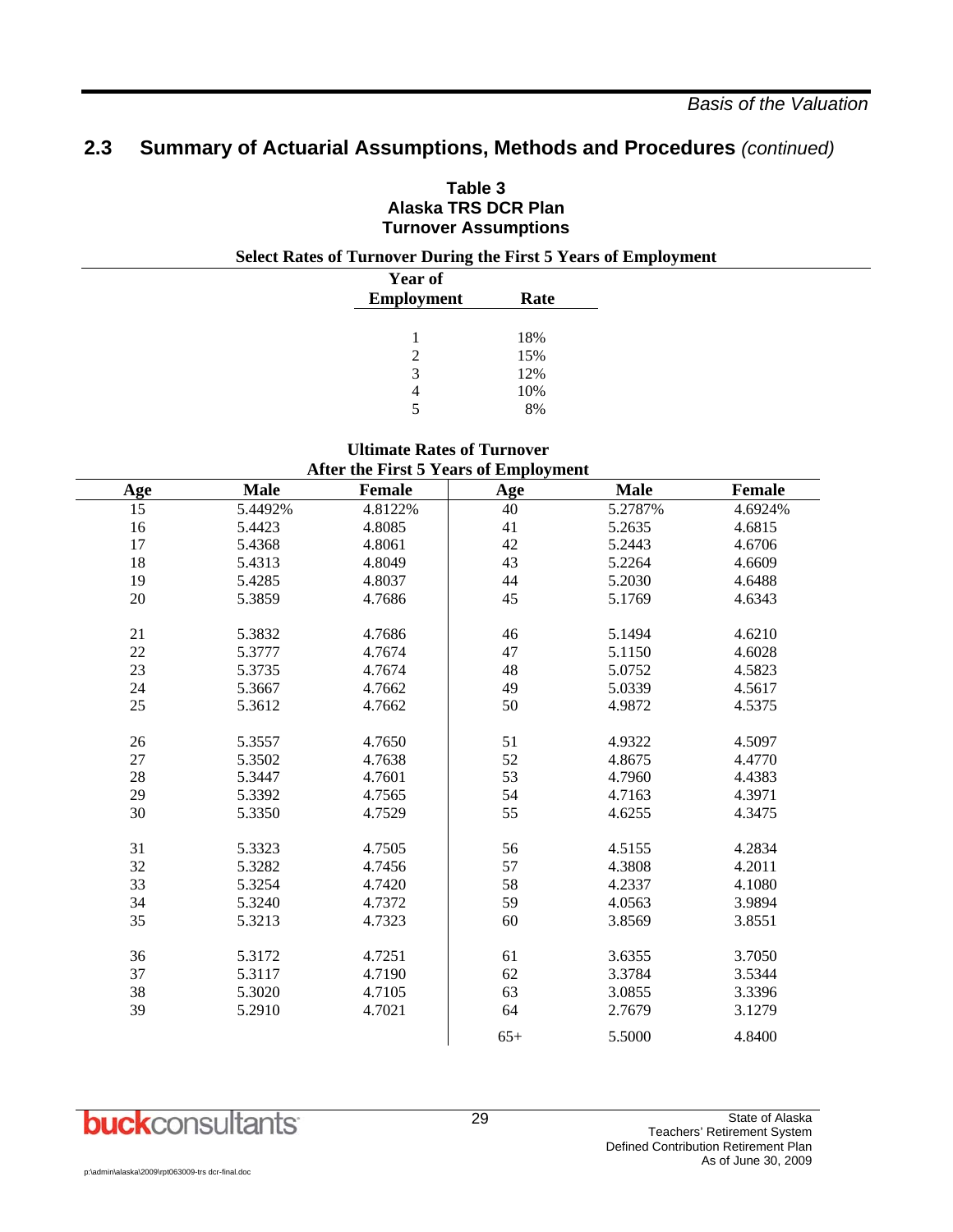|            | Table 4<br><b>Alaska TRS DCR Plan</b><br><b>Disability Table</b> |               |
|------------|------------------------------------------------------------------|---------------|
| <u>Age</u> | <b>Male</b>                                                      | <b>Female</b> |
| 20         | .028%                                                            | .025%         |
| 21         | .028                                                             | .025          |
| 22         | .029                                                             | .026          |
| 23         | .029                                                             | .026          |
| 24         | .030                                                             | .027          |
| 25         | .030                                                             | .027          |
| 26         | .030                                                             | .027          |
| 27         | .031                                                             | .028          |
| 28         | .032                                                             | .029          |
| 29         | .033                                                             | .030          |
| 30         | .034                                                             | .031          |
| 31         | .034                                                             | .031          |
| 32         | .035                                                             | .032          |
| 33         | .036                                                             | .032          |
| 34         | .037                                                             | .033          |
| 35         | .038                                                             | .034          |
| 36         | .040                                                             | .036          |
| 37         | .041                                                             | .037          |
| 38         | .043                                                             | .039          |
| 39         | .044                                                             | .040          |
| 40         | .046                                                             | .041          |
| 41         | .048                                                             | .043          |
| 42         | .051                                                             | .046          |
| 43         | .054                                                             | .049          |
| 44         | .059                                                             | .053          |
| 45         | .065                                                             | .059          |
| 46         | .070                                                             | .063          |
| 47         | .076                                                             | .068          |
| 48         | .083                                                             | .075          |
| 49         | .089                                                             | .080          |
| 50         | .096                                                             | .086          |
| 51         | .104                                                             | .094          |
| 52         | .114                                                             | .103          |
| 53         | .127                                                             | .114          |
| 54         | .142                                                             | .128          |
| 55         | .160                                                             | .144          |
| 56         | .184                                                             | .166          |
| 57         | .214                                                             | .193          |
| 58         | .244                                                             | .220          |
| 59         | .288                                                             | .259          |
| 60         | .337                                                             | .303          |
| 61         | .390                                                             | .351          |
| 62         | .452                                                             | .407          |
| 63         | .522                                                             | .470          |
| 64         | .596                                                             | .536          |
| to:        | 30                                                               |               |



State of Alaska Teachers' Retirement System Defined Contribution Retirement Plan As of June 30, 2009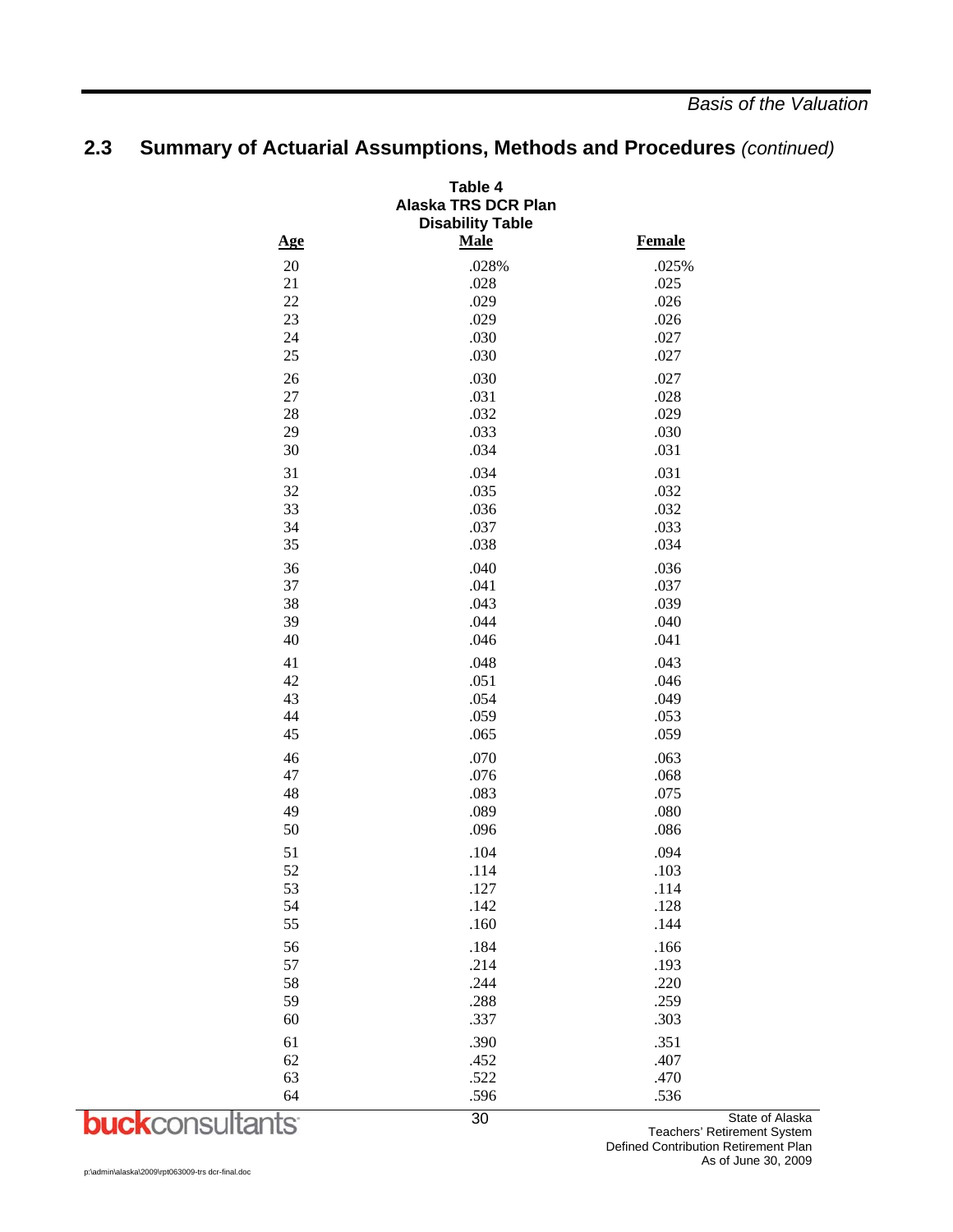| Table 5<br>Alaska TRS DCR Plan<br><b>Retirement Table</b> |      |  |  |  |  |  |  |  |  |
|-----------------------------------------------------------|------|--|--|--|--|--|--|--|--|
| Age                                                       | Rate |  |  |  |  |  |  |  |  |
| $<$ 55                                                    | 2%   |  |  |  |  |  |  |  |  |
| 55-59                                                     | 3%   |  |  |  |  |  |  |  |  |
| 60                                                        | 5%   |  |  |  |  |  |  |  |  |
| 61                                                        | 5%   |  |  |  |  |  |  |  |  |
| 62                                                        | 10%  |  |  |  |  |  |  |  |  |
| 63                                                        | 5%   |  |  |  |  |  |  |  |  |
| 64                                                        | 5%   |  |  |  |  |  |  |  |  |
| 65                                                        | 25%  |  |  |  |  |  |  |  |  |
| 66                                                        | 25%  |  |  |  |  |  |  |  |  |
| 67                                                        | 25%  |  |  |  |  |  |  |  |  |
| 68                                                        | 20%  |  |  |  |  |  |  |  |  |
| 69                                                        | 20%  |  |  |  |  |  |  |  |  |
| 70                                                        | 100% |  |  |  |  |  |  |  |  |

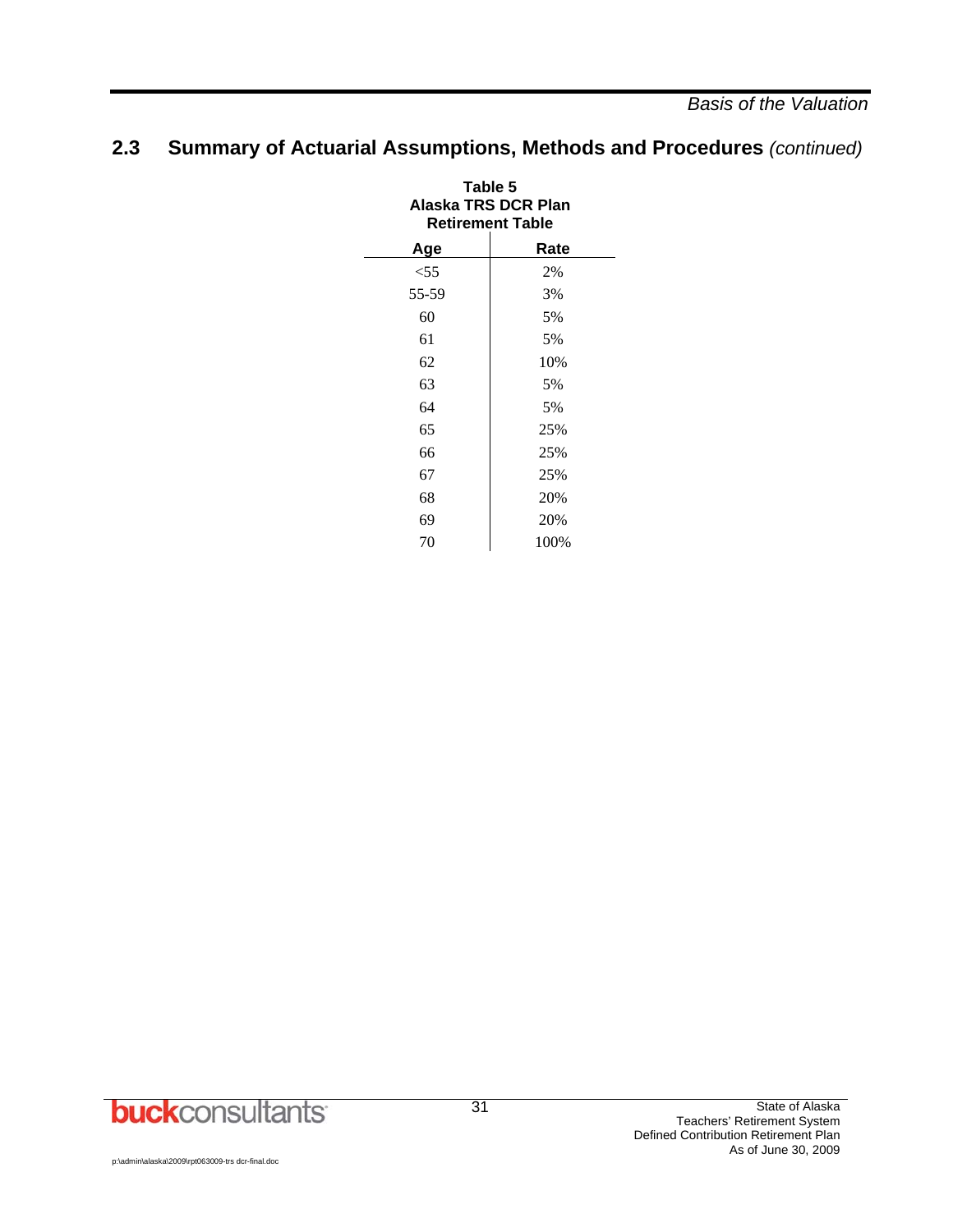*Basis of the Valuation* 

## **2.3 Summary of Actuarial Assumptions, Methods and Procedures** *(continued)*

**Changes in Actuarial Assumptions Since the Prior Valuation** 

Ĭ.

|                            | <b>June 30, 2008</b>                                                     | June 30, 2009 |
|----------------------------|--------------------------------------------------------------------------|---------------|
| <b>Occupational Factor</b> | 100% for all deaths and disabilities 15% for all deaths and disabilities |               |

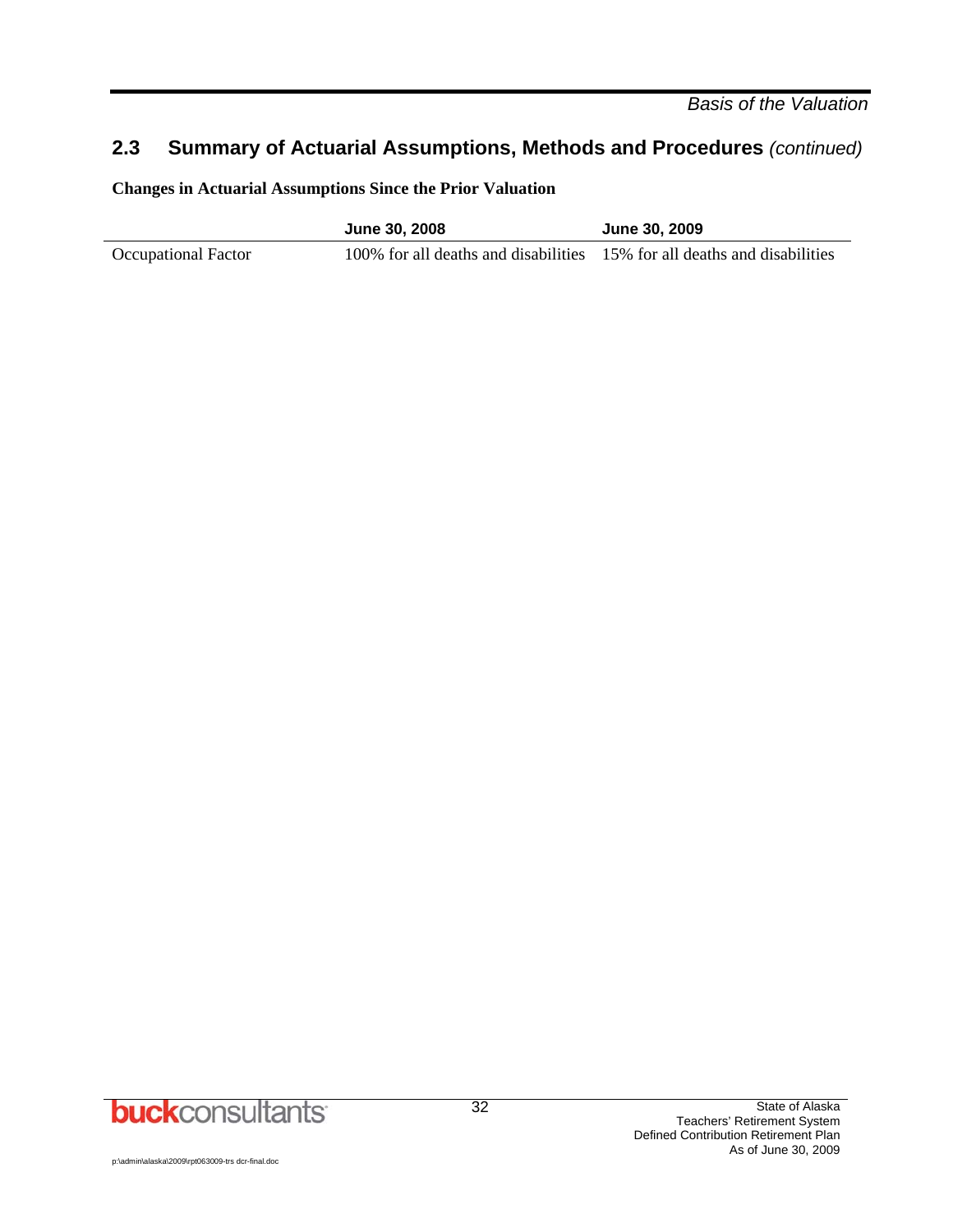## **Section 3**

This section contains supplementary information on benefits that is required to be disclosed in financial statements to comply with Statements No. 25 and 43 of the Governmental Accounting Standards Board (GASB Nos. 25 and 43). GASB No. 43 first applies for the June 30, 2006 disclosure.

| Section $3.1(a)$ | Summary of Accrued and Unfunded Accrued Liabilities.                      |
|------------------|---------------------------------------------------------------------------|
| Section $3.1(b)$ | Schedule of Contributions from Employers and Other Contributing Entities. |
| Section $3.1(c)$ | Actuarial Assumptions, Methods and Additional Information.                |

Section 3.2 Solvency Test.

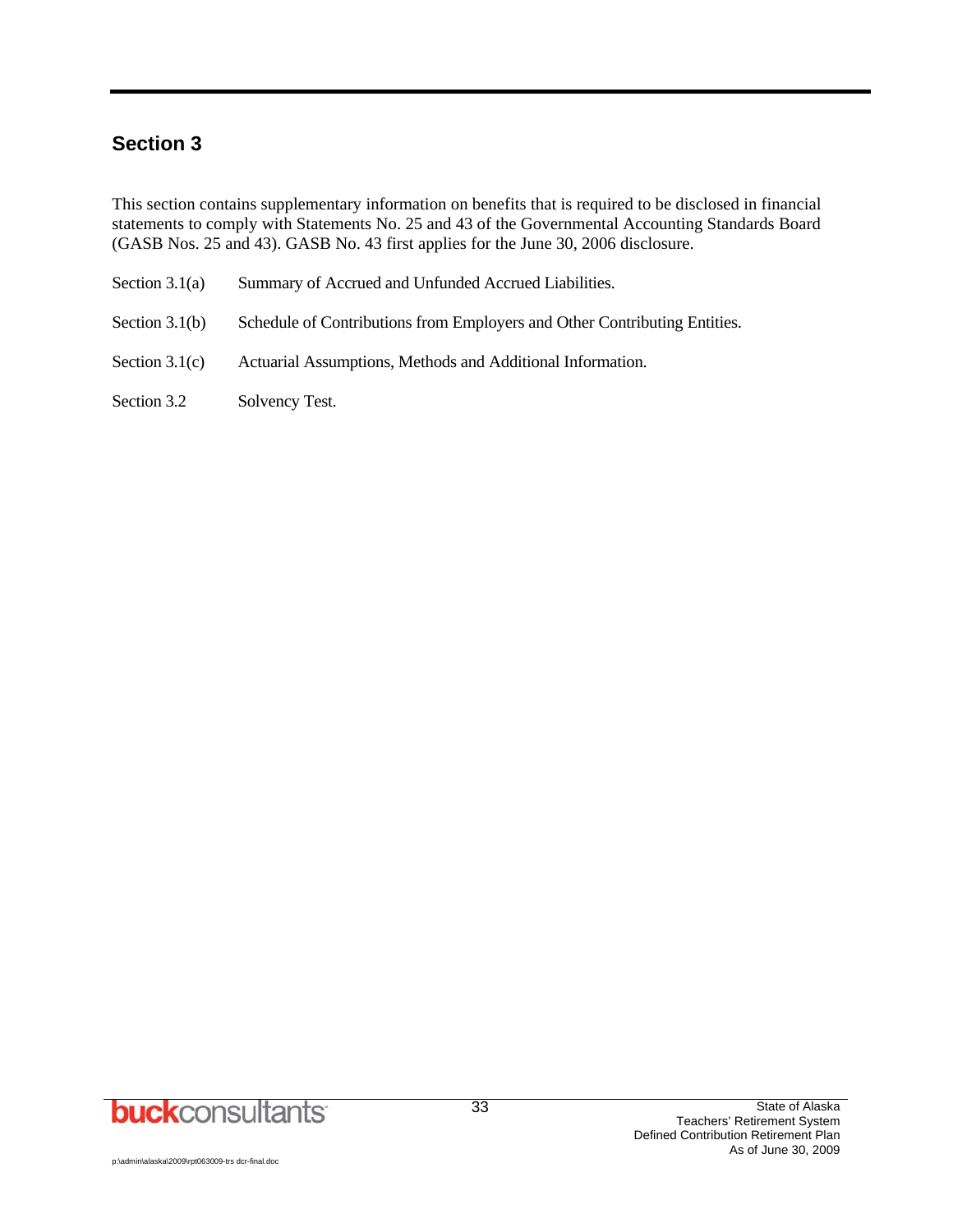## **3.1(a) Summary of Accrued and Unfunded Accrued Liabilities**

The exhibit below shows the death and disability plan disclosure under GASB No. 25.

|               | <b>Actuarial Accrued</b><br>Liabilities (AAL)<br>(000's) |    |      | <b>Actuarial Value</b><br>of Assets<br>(000's) | <b>Funded Ratio</b><br>(000's) | <b>Unfunded AAL</b><br>(UAAL)<br>(000's) | <b>Covered Payroll</b><br>(000's) | UAAL as a<br>Percentage of<br><b>Covered Payroll</b> |  |
|---------------|----------------------------------------------------------|----|------|------------------------------------------------|--------------------------------|------------------------------------------|-----------------------------------|------------------------------------------------------|--|
| June 30, 2009 | \$                                                       | 14 | - \$ | 1.071                                          | 7.650.0%                       | (1,057)                                  | \$<br>89.708                      | $(1.2)\%$                                            |  |
| June 30, 2008 |                                                          | 44 |      | 420                                            | 954.6%                         | (376)                                    | 56.369                            | (0.7)%                                               |  |
| June 30, 2007 |                                                          | 16 |      |                                                | $0.0\%$                        | 16                                       | 28.410                            | 0.1%                                                 |  |

The exhibit below shows the retiree medical disclosure without regard to Medicare Part D under GASB No. 43.

|               | <b>Actuarial Accrued</b><br>Liabilities (AAL)<br>(000's) |       |   | <b>Actuarial Value</b><br>of Assets<br>(000's) | <b>Funded Ratio</b><br>(000's) |   | <b>Unfunded AAL</b><br>(UAAL)<br>(000's) | <b>Covered Payroll</b><br>(000's) | UAAL as a<br>Percentage of<br><b>Covered Payroll</b> |  |
|---------------|----------------------------------------------------------|-------|---|------------------------------------------------|--------------------------------|---|------------------------------------------|-----------------------------------|------------------------------------------------------|--|
| June 30, 2009 | \$                                                       | 1.690 | S | 2.353                                          | 139.2%                         | S | (663)                                    | \$<br>89.708                      | (0.7)%                                               |  |
| June 30, 2008 |                                                          | 899   |   | 1,308                                          | 145.5%                         |   | (409)                                    | 56.369                            | (0.7)%                                               |  |
| June 30, 2007 |                                                          | 403   |   | 597                                            | 148.1%                         |   | (194)                                    | 28,410                            | (0.7)%                                               |  |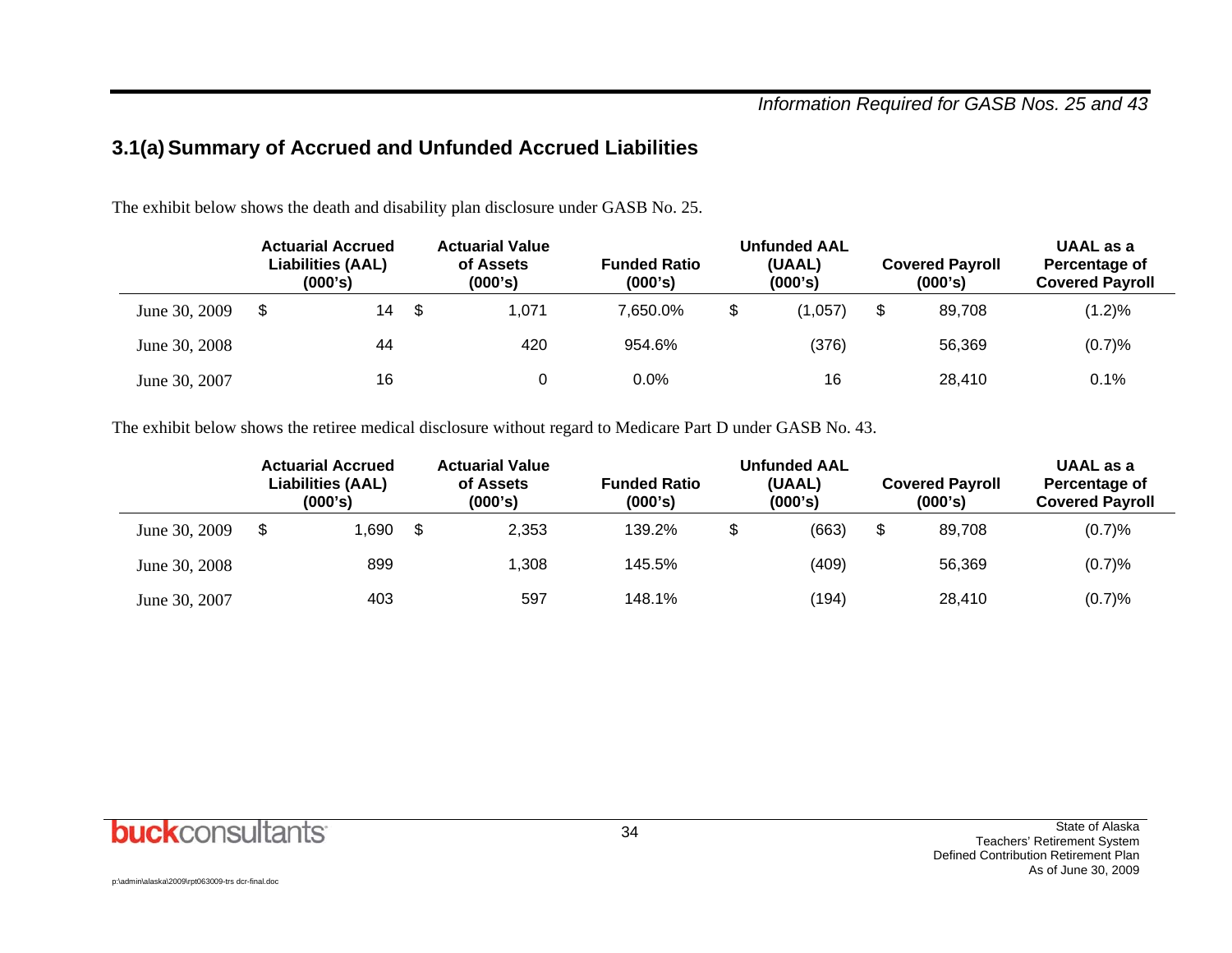#### *Information Required for GASB Nos. 25 and 43*

## **3.1(b) Summary of Contributions from Employers and Other Contributing Entities**

The following shows the death and disability disclosure under GASB No. 25 for fiscal year ending 2007 and later.

| <b>Fiscal Year Ending</b> | <b>Annual Required</b><br><b>Contribution (ARC)</b> |     | <b>Percentage of ARC</b><br><b>Contributed</b> |
|---------------------------|-----------------------------------------------------|-----|------------------------------------------------|
| June 30, 2009             |                                                     | 623 | 100%                                           |
| June 30, 2008             |                                                     | 408 | 100%                                           |
| June 30, 2007             |                                                     | 72  | $0\%$                                          |

The following shows the retiree medical disclosure without regard to Medicare Part D subsidy under GASB No. 43 for fiscal year ending 2007 and later.

| <b>Fiscal Year Ending</b> | <b>Annual Required</b><br><b>Contribution (ARC)</b> | <b>Percentage of ARC</b><br><b>Contributed</b> |
|---------------------------|-----------------------------------------------------|------------------------------------------------|
| June 30, 2009             | \$1,162                                             | 85%                                            |
| June 30, 2008             | \$763                                               | 85%                                            |
| June 30, 2007             | \$575                                               | 100%                                           |

The exhibit below shows the annual required contribution (ARC) as a percentage of pay.

|                       |                    | <b>Total Employer Contribution Rate</b>      |                        |              |  |  |  |  |
|-----------------------|--------------------|----------------------------------------------|------------------------|--------------|--|--|--|--|
| <b>Valuation Date</b> | <b>Fiscal Year</b> | Occupational<br>Death &<br><b>Disability</b> | <b>Retiree Medical</b> | <b>Total</b> |  |  |  |  |
| N/A                   | <b>FY07</b>        | N/A                                          | 1.75%                  | 1.75%        |  |  |  |  |
| N/A                   | <b>FY08</b>        | 0.56%                                        | 1.16%                  | 1.72%        |  |  |  |  |
| N/A                   | <b>FY09</b>        | 0.62%                                        | 1.16%                  | 1.78%        |  |  |  |  |
| June 30, 2007         | <b>FY10</b>        | 0.32%                                        | 1.18%                  | 1.50%        |  |  |  |  |
| June 30, 2008         | <b>FY11</b>        | 0.28%                                        | 0.84%                  | 1.12%        |  |  |  |  |
| June 30, 2009         | <b>FY12</b>        | $0.00\%$                                     | 0.71%                  | 0.71%        |  |  |  |  |
|                       |                    | 35                                           |                        | Tear         |  |  |  |  |

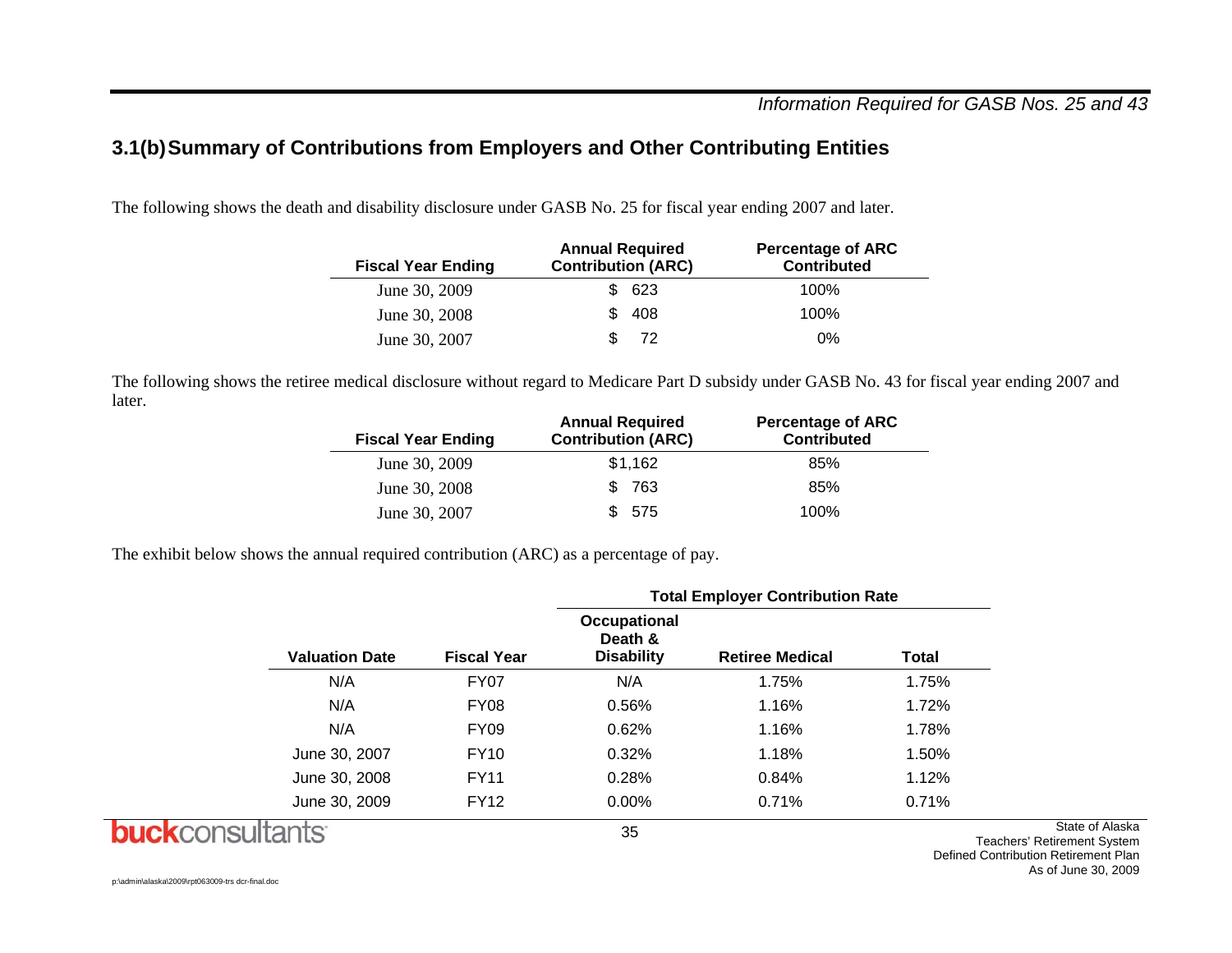*Information Required for GASB Nos. 25 and 43* 

| <b>Valuation Date</b>                        | June 30, 2009                                                         |
|----------------------------------------------|-----------------------------------------------------------------------|
| <b>Actuarial Cost Method</b>                 | Entry Age Normal                                                      |
|                                              | Level Percentage of Pay for Occupational Death &<br><b>Disability</b> |
|                                              | Level Dollar for Retiree Medical                                      |
| Amortization Method                          | Level Dollar, closed with bases established annually                  |
| <b>Equivalent Single Amortization Period</b> | 25 years                                                              |
| <b>Asset Valuation Method</b>                | 5-year smoothed market                                                |
| <b>Actuarial Assumptions:</b>                |                                                                       |
| Investment rate of return*                   | 8.25%                                                                 |
| Projected salary increases                   | 6.0% grading down to 4.0% based on service                            |
| *Includes inflation at                       | 3.5%                                                                  |

## **3.1(c) Actuarial Assumptions, Methods and Additional Information**

GASB 43 requires that the discount rate used in the valuation be the estimated long-term yield on investments that are expected to finance postemployment benefits. Depending on the method by which a plan is financed, the relevant investments could be plan assets, employer assets or a combination of plan and employer assets. The investment return should reflect the nature and the mix of both current and expected investments and the basis used to determined the actuarial value of assets.

The State of Alaska Teachers' Retirement System DCR Plan's retiree medical benefits are fully funded. Therefore, the 8.25% discount rate used for GASB 25 reporting is also applied herein for GASB 43 reporting.

Based on GASB accounting rules, the retiree drug subsidy the State of Alaska receives under Medicare Part D has not been recognized for GASB 43 disclosure purposes.

Disregarding future Medicare Part D payments, the fiscal 2012 employer ARC for accounting purposes is 0.71% of pay for retiree medical benefits and 0.71% of pay for retiree medical and death and disability benefits combined.